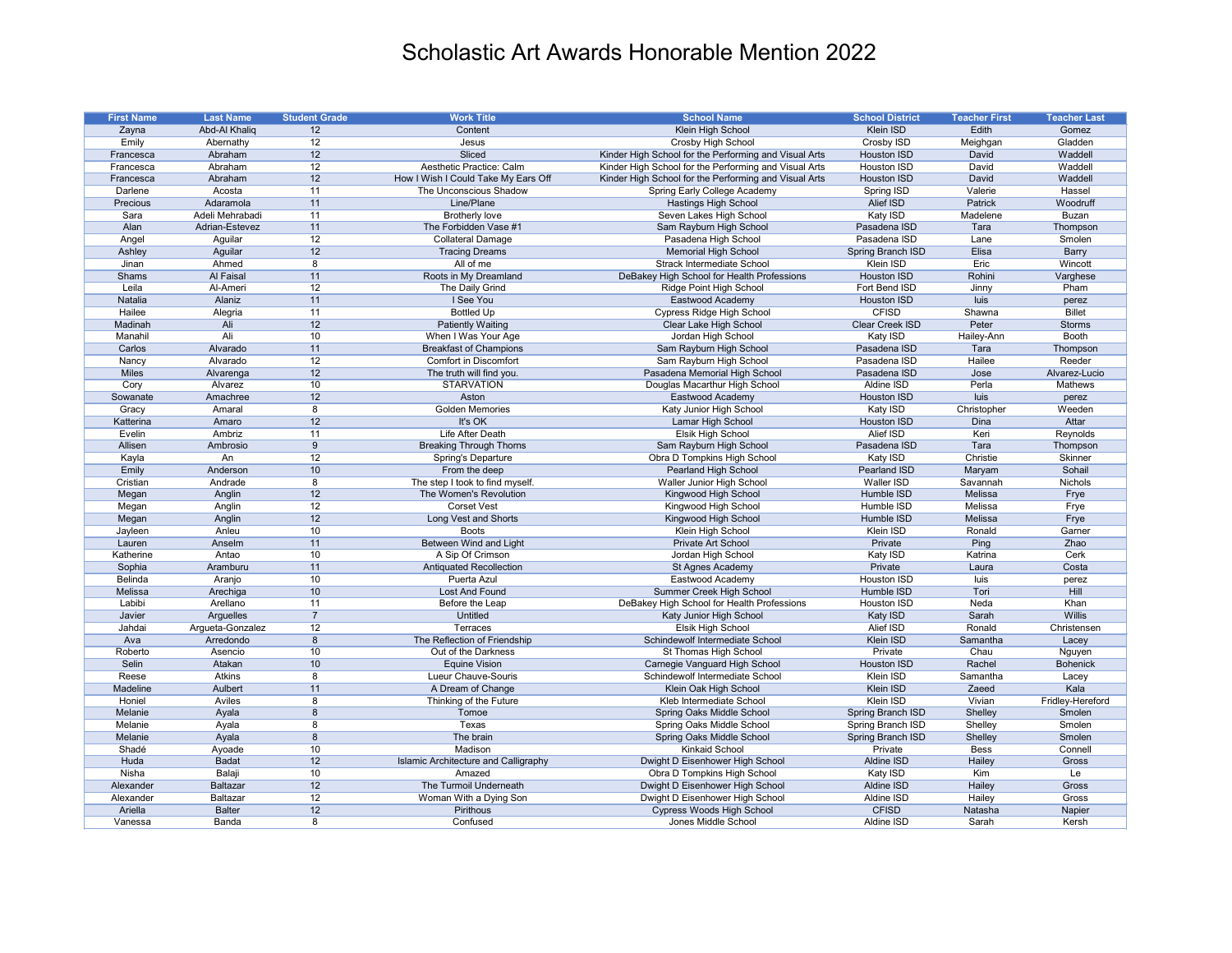| Kyra          | Baron                  | 10 | A Heart to Heart Moment                | St Agnes Academy                                   | Private            | <b>Terry</b> | Suprean            |
|---------------|------------------------|----|----------------------------------------|----------------------------------------------------|--------------------|--------------|--------------------|
| Paulina       | Barron                 | 10 | Amara                                  | Klein Collins High School                          | Klein ISD          | Kristen      | Robison            |
| Annika        | <b>Bartlett</b>        | 8  | <b>Blue Wonders</b>                    | Hofius Intermediate School                         | Klein ISD          | Holly        | <b>Dudzik</b>      |
| Kelly         | <b>Bates</b>           | 12 | Violence                               | Clear Falls High School                            | Clear Creek ISD    | Nina         | Makepeace          |
| <b>Bailey</b> | <b>Bauguss</b>         | 9  | All For Her                            | Kingwood High School                               | Humble ISD         | Melissa      | Frye               |
| Natalia       | <b>Bautista</b>        | 10 | Arcoiris                               | Cinco Ranch High School                            | Katy ISD           | Patricia A   | Kuhn               |
|               |                        |    |                                        |                                                    |                    |              |                    |
| Noe           | <b>Bautista</b>        | 8  | Dad, what are you so frustrated about? | Waller Junior High School                          | Waller ISD         | Savannah     | Nichols            |
| Gabriela      | <b>Bautista Téllez</b> | 10 | La Catrina                             | Seven Lakes High School                            | Katy ISD           | Lisa         | Matschek           |
| Gabriela      | <b>Bautista Téllez</b> | 10 | <b>Getting Ready</b>                   | Seven Lakes High School                            | Katy ISD           | Lisa         | Matschek           |
| justyce       | beaver                 | 11 | Last prayer                            | Crosby High School                                 | Crosby ISD         | Meighgan     | Gladden            |
| <b>Brian</b>  | Beckford               | 9  | Reach                                  | Kingwood Park High School                          | Humble ISD         | Sarah        | Wyatt              |
| Anne          | <b>Benavides</b>       | 11 | King of Diamonds                       | Klein Cain High School                             | Klein ISD          | Joel         | Cook               |
| Olivia        | Benitez                | 8  | Covids Impact                          | Berry Miller Junior High School                    | Pearland ISD       | Sara         | Mendoza            |
| Ella          | Benson                 | 8  | Refugee in Ruins                       | Krimmel Intermediate School                        | Klein ISD          | Mario        | Rivera             |
| Kennah        | <b>Bent</b>            | 9  | <b>Rocky Shore</b>                     | Episcopal High School                              | Private            | Sharon       | Willcutts          |
| Addie         | Bentson                | 8  | Through my eyes                        | Seabrook Intermediate School                       | Clear Creek ISD    | Kersten      | Conway             |
| Evelyn        | Berend                 | 10 | Evie                                   | Klein High School                                  | Klein ISD          | Edith        | Gomez              |
| <b>ANNA</b>   | <b>BERGMAN</b>         | 11 | We Major                               | St Agnes Academy                                   | Private            | Claire       | Loft               |
| Catherine     | <b>Bertram</b>         | 10 | Reflection in a Window                 | <b>Bellaire High School</b>                        | <b>Houston ISD</b> | Meredith     | Donahoe            |
|               | Betancourt             | 11 | Roadhouse                              | Klein Collins High School                          | Klein ISD          | <b>Blair</b> | Villanueva         |
| Makayla       |                        |    |                                        |                                                    |                    |              |                    |
| Justin        | <b>Billey</b>          | 12 | Pure                                   | Kingwood High School                               | Humble ISD         | Melissa      | Frye               |
| Justin        | <b>Billey</b>          | 12 | Unstable                               | Kingwood High School                               | Humble ISD         | Melissa      | Frye               |
| Leen          | <b>Binnasser</b>       | 9  | <b>Fixed Perspective</b>               | Village High School                                | Private            | Selene       | <b>Bautista</b>    |
| Aubrey        | <b>Bishop</b>          | 12 | Japan                                  | Klein Collins High School                          | Klein ISD          | Chad         | Hardin             |
| Audrey        | <b>Black</b>           | 11 | <b>Lucky Penny</b>                     | Episcopal High School                              | Private            | Lauren       | Cunningham         |
| Audrey        | <b>Black</b>           | 11 | Desert Walk                            | Episcopal High School                              | Private            | Sharon       | Willcutts          |
| Regina        | <b>Blenda Ayala</b>    | 11 | Self-Portrait                          | Village High School                                | Private            | Max          | Manning            |
| Yasirie       | <b>Bolanos</b>         | 10 | Dark Part of the Ocean                 | Klein Cain High School                             | <b>Klein ISD</b>   | Marisa       | Marsico            |
| Fredy         | <b>Bonilla</b>         | 12 | <b>Negative Reflection</b>             | Summer Creek High School                           | Humble ISD         | Natasha      | <b>Burd</b>        |
| Fredy         | Bonilla                | 12 | Warm still life                        | Summer Creek High School                           | Humble ISD         | Ann          | Parker             |
| Sarah         | Borden                 | 8  | <b>Yellow Suns</b>                     | <b>Hamilton Middle School</b>                      | <b>CFISD</b>       | Kim          | Lloyd              |
| Luke          | <b>Bowdre</b>          | 9  | Stayed The Same                        | Klein Collins High School                          | Klein ISD          | Chad         | Hardin             |
| Julia         |                        | 10 |                                        |                                                    | Private            | Sharon       | Willcutts          |
|               | <b>Bragg</b>           |    | In My Head                             | Episcopal High School                              |                    |              |                    |
| Siena         | <b>Bray</b>            | 8  | Quiet Stage.                           | Quail Valley Middle School                         | Fort Bend ISD      | Imelda       | Valencia-Gutierrez |
| Zachary       | <b>Brewer</b>          | 8  | <b>Always Learning</b>                 | Kleb Intermediate School                           | Klein ISD          | Vivian       | Fridley-Hereford   |
| Apolline      | <b>Brossard</b>        | 12 | Forever, I guess?                      | <b>Memorial High School</b>                        | Spring Branch ISD  | Marilyn      | Guerinot           |
| Philippine    | <b>Brossard</b>        | 10 | Grazing in the Sun                     | Westchester Academy International Studies          | Spring Branch ISD  | Kathryn      | Corona             |
| Mya           | Broughton              | 11 | Swimming                               | Episcopal High School                              | Private            | Japheth      | Storlie            |
| Josiah        | <b>Brown</b>           | 12 | Rend                                   | Klein Oak High School                              | Klein ISD          | Leah         | McWhorter          |
| Josiah        | <b>Brown</b>           | 12 | Noises Pulled Taut                     | Klein Oak High School                              | Klein ISD          | Susan        | Roberts            |
| Moriah        | <b>Brown</b>           | 12 | <b>Two Worlds</b>                      | Klein High School                                  | Klein ISD          | Edith        | Gomez              |
| Kyla          | <b>Bruns</b>           | 9  | Expectations                           | Katy High School                                   | Katy ISD           | Emily        | Trevino            |
| Jacob         | <b>Buono</b>           | 10 | Assumptions                            | Jersey Village High School                         | <b>CFISD</b>       | Joelyn       | Laughlin           |
| ja'Nai        | burton                 | 9  | Swimming upside down                   | Andy Dekaney High School                           | Spring ISD         | Tiffany      | Sims               |
| ja'Nai        | burton                 | 9  | some paper airplanes                   | Andy Dekaney High School                           | Spring ISD         | Tiffany      | Sims               |
| McKenna       | <b>Butler</b>          | 12 | <b>Woodland Walk</b>                   | Clear Brook High School                            | Clear Creek ISD    | Stephanie    | Perkins            |
| Mark          | Cabalquinto            |    |                                        | Blanson Career and Technical Education High School | <b>Aldine ISD</b>  | Chris        | Peel               |
|               |                        | 12 | Overgrown                              |                                                    |                    |              |                    |
| Miriam        | Cabrera                | 11 | tradicion en las manos                 | North Shore Senior High School                     | Galena Park ISD    | Katie        | Cunningham         |
| Michelle      | Cadena                 | 12 | <b>Disassociation Syndrome</b>         | Galena Park High School                            | Galena Park ISD    | Antonio      | Hurtado            |
| Giulia        | Calabrese              | 11 | <b>Morning Light</b>                   | Episcopal High School                              | Private            | Sharon       | Willcutts          |
| Damien        | Camerino               | 11 | Thinking, Hoping, Rejoicing            | Klein Collins High School                          | Klein ISD          | <b>Blair</b> | Villanueva         |
| Andrew        | Campos                 | 11 | The Jabbing                            | Spring High School                                 | Spring ISD         | Edward       | <b>Barnett</b>     |
| Lizbeth       | <b>Canales Ponce</b>   | 8  | <b>Burst of Color</b>                  | Meyerland Performing & Visual Arts Middle School   | <b>Houston ISD</b> | Christina    | Gonzalez           |
| Asucena       | Cano                   | 8  | <b>Misty Morning</b>                   | Park View Intermediate School                      | Pasadena ISD       | Leah         | Adams              |
| Tyler         | Canter                 | 12 | The World through a Lense              | Klein Oak High School                              | Klein ISD          | Matthew      | Golden             |
| Genesis       | Cantu                  | 12 | Chromophobia                           | Pasadena Memorial High School                      | Pasadena ISD       | Jose         | Alvarez-Lucio      |
| Soleil        | Caouette               | 12 | My Last Summer                         | <b>Bellaire High School</b>                        | Houston ISD        | Kelly        | Quarles            |
| Soleil        | Caouette               | 12 | Beauty that Emits from Decay           | <b>Bellaire High School</b>                        | Houston ISD        | Meredith     | Donahoe            |
| David         | Capobianco             | 10 | <b>Crying Chobb</b>                    | <b>Kinkaid School</b>                              | Private            | <b>Bess</b>  | Garison            |
|               |                        |    |                                        |                                                    |                    |              |                    |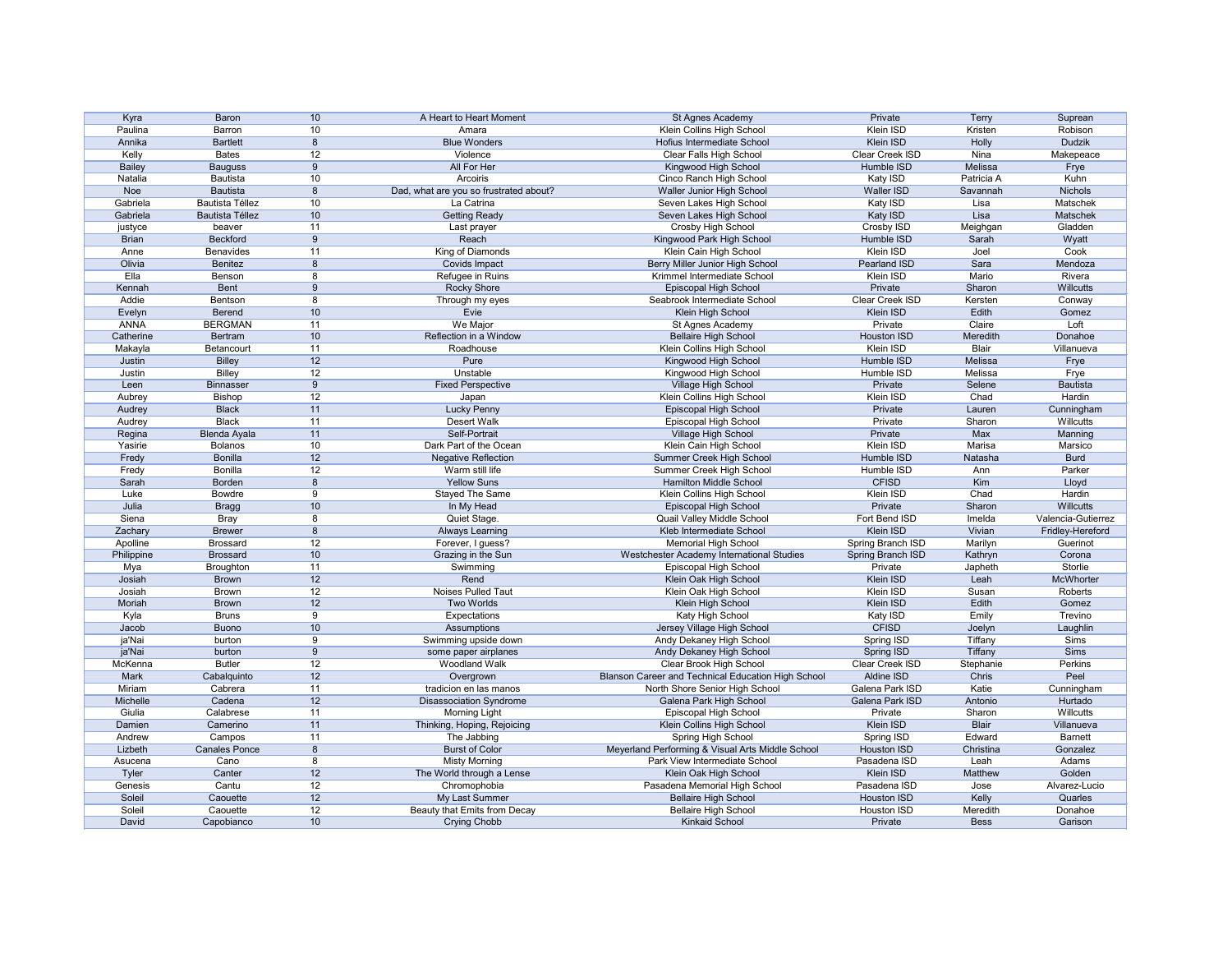| Debora        | Carapia             | 10   | <b>The Mask</b>                          | <b>Cypress Springs High School</b>                    | <b>CFISD</b>             | Cayeleigh     | Groves          |
|---------------|---------------------|------|------------------------------------------|-------------------------------------------------------|--------------------------|---------------|-----------------|
| Noel          | Cardenas            | 12   | Woven Weeping                            | St Agnes Academy                                      | Private                  | Laura         | Costa           |
| Yessica       | Cardenas            | 11   | The Photographic Eye                     | <b>Cypress Ridge High School</b>                      | <b>CFISD</b>             | Jennifer      | Steele          |
| Celeste       | Cardoso             | 9    | In my feelings                           | Aldine 9Th Grade School                               | Aldine ISD               | Christina     | Moreno          |
| Jaxson        | Castillo            | 12   | <b>Stuck</b>                             | Langham Creek High School                             | <b>CFISD</b>             | Joshua        | Smith           |
| Jaxson        | Castillo            | 12   | development                              | Langham Creek High School                             | <b>CFISD</b>             | Joshua        | <b>Smith</b>    |
| Giuliana      | Castillo            | 11   | Unsteady                                 | Klein Cain High School                                | Klein ISD                | Joel          | Cook            |
| Evelyn        | Castro              | 8    | Music Alone Shall Live                   | <b>Hamilton Middle School</b>                         | <b>Houston ISD</b>       | Amy           | Hanks           |
| Elizabeth     | Cazenave            | 8    | Head in the Clouds                       | Meyerland Performing & Visual Arts Middle School      | Houston ISD              | Christina     | Gonzalez        |
| Kaia          | Chambers            | 12   | A Sticky Situation                       | Episcopal High School                                 | Private                  | Pejman        | Milani          |
| Cody          | Champion            | 11   | Lined                                    | <b>Bridgeland High School</b>                         | <b>CFISD</b>             | Nancy         | Hines           |
|               |                     | 11   |                                          |                                                       | <b>CFISD</b>             |               | <b>Hines</b>    |
| Cody          | Champion            |      | <b>Grinning Sideways</b>                 | <b>Bridgeland High School</b>                         |                          | Nancy         |                 |
| Caitlin       | Chan                | 12   | Kenopsia                                 | Clear Lake High School                                | Clear Creek ISD          | Peter         | <b>Storms</b>   |
| Grace         | Chang               | 12   | The Bubble                               | <b>Emery Weiner School</b>                            | Private                  | Paige         | Moore           |
| Grace         | Chang               | 12   | Tensions between Adulthood and Childhood | <b>Emery Weiner School</b>                            | Private                  | Paige         | Moore           |
| Corey         | Chang               | 11   | <b>Protect and Serve</b>                 | <b>Elkins High School</b>                             | Fort Bend ISD            | Feng          | Zhu             |
| Sarah         | Chang               | 11   | Speechless                               | <b>Clements High School</b>                           | Fort Bend ISD            | Kelly         | Chen            |
| Caitlin       | Chao                | 8    | Her Hands                                | <b>Woodcreek Middle School</b>                        | Humble ISD               | Toni          | Goss            |
| Julia         | Chapman             | 12   | <b>Natural Beauty</b>                    | Clear Creek High School                               | <b>Clear Creek ISD</b>   | <b>Travis</b> | Garner          |
| Emily         | Charles             | 8    | The Vaccine Void                         | Kipp Prime College Prep                               | Private                  | Erika         | Ramirez         |
| Oscar         | Chavarria           | 10   | Still Camera                             | Mayde Creek High School                               | Katy ISD                 | Caron         | <b>Blake</b>    |
| Amy           | Chavez              | 11   | Unamused                                 | Klein High School                                     | Klein ISD                | Jill          | Chauvin         |
| Ava           | Cheek               | 10   | Comfort                                  | Humble High School                                    | Humble ISD               | Zakilya       | Smith           |
| Evelina       | Chen                | 8    | Twenty 21                                | T. H. ROGERS SCHOOL                                   | <b>Houston ISD</b>       | Jordan        | Eggers          |
| Selina        | Chen                | 8    | Pause                                    | T. H. ROGERS SCHOOL                                   | Houston ISD              | Jordan        |                 |
|               |                     |      |                                          |                                                       | Private                  |               | Eggers          |
| Esther        | Chen                | 9    | Sometime Ago                             | Private Art School                                    |                          | xiaonan       | sun             |
| Esther        | Chen                | 9    | Quietly                                  | Private Art School                                    | Private                  | xiaonan       | sun             |
| Keyu          | Chen                | 11   | Purity                                   | <b>Memorial High School</b>                           | <b>Spring Branch ISD</b> | <b>Elisa</b>  | <b>Barry</b>    |
| Owen          | Cheng               | 9    | <b>Venice Drawing</b>                    | <b>Bellaire High School</b>                           | Houston ISD              | Meredith      | Donahoe         |
| Ailsa         | Cheng               | 8    | Beads of water                           | Beckendorff Junior High School                        | Katy ISD                 | Hongliang     | Huang           |
| Julia         | Chin ching          | 9    | Bewilderment                             | Jordan High School                                    | Katy ISD                 | Katrina       | Cerk            |
| Alex          | Choi                | 11   | <b>Graceful Grazing</b>                  | <b>Memorial High School</b>                           | Spring Branch ISD        | Elisa         | <b>Barry</b>    |
| Sophia        | Christensen         | 12   | Me Myself and others                     | <b>Bridgeland High School</b>                         | <b>CFISD</b>             | <b>Brad</b>   | Conklin         |
| Khoi          | Chu                 | 8    | Mi Madre                                 | <b>River Oaks Baptist School</b>                      | Private                  | Sarah         | Bello           |
| Nhu           | Chu                 | 10   | "Spanish Ticket Booth"                   | St John's School                                      | Private                  | Daniel        | Havel           |
| <b>Nhu</b>    | Chu                 | 10   | "Color Street Cafe"                      | St John's School                                      | Private                  | Daniel        | Havel           |
| <b>Nhu</b>    | Chu                 | $10$ | "Ninja Brother"                          | St John's School                                      | Private                  | Daniel        | Havel           |
| Nhu           | Chu                 | 10   | "Temple Porthole"                        | St John's School                                      | Private                  | Daniel        | Havel           |
| Alexandra     | Cisneros            | 11   | The American Project                     | Waller High School                                    | Waller ISD               | Abigail       | Arellano        |
| Madaleine     | Clark               | 8    | <b>Bright Idea</b>                       | <b>Riverwood Middle School</b>                        | Humble ISD               |               | Hoover          |
|               |                     | 9    | World Hands                              |                                                       | Klein ISD                | Darla         |                 |
| Raven         | Clark               |      |                                          | Klein Oak High School                                 |                          | Annie         | Elkington       |
| Alexandria    | cole                | 10   | Leave the Door Open                      | DeBakey High School for Health Professions            | Houston ISD              | Neda          | Khan            |
| Alexandria    | cole                | 10   | Old Dog                                  | DeBakey High School for Health Professions            | Houston ISD              | Neda          | Khan            |
| Lucia         | Collins             | 12   | <b>Literally Us</b>                      | Village High School                                   | Private                  | Selene        | <b>Bautista</b> |
| Dana Yliza    | Combate             | 12   | The Burden                               | Kinder High School for the Performing and Visual Arts | Houston ISD              | Timothy       | Glover          |
| Dana Yliza    | Combate             | 12   | <b>Duplicity</b>                         | Kinder High School for the Performing and Visual Arts | Houston ISD              | David         | Waddell         |
| Faith         | Connolly            | 12   | Desecration                              | <b>Cypress Ranch High School</b>                      | <b>CFISD</b>             | Jason         | Neumann         |
| Andrea        | Contreras           | 12   | Scabrous                                 | <b>Cypress Ridge High School</b>                      | <b>CFISD</b>             | Jennifer      | Steele          |
| Adiel         | Cortazo             | 12   | Despondency                              | Galena Park High School                               | Galena Park ISD          | Antonio       | Hurtado         |
| Olivia        | Cortes              | 12   | <b>Shapes and Colors</b>                 | Kinder High School for the Performing and Visual Arts | Houston ISD              | David         | Waddell         |
| Violeta       | Corzo               | 10   | <b>Hospital Gown</b>                     | Eastwood Academy                                      | Houston ISD              | luis          | perez           |
| Emily         | Cosby               | $10$ | Architecture photos                      | <b>Bridgeland High School</b>                         | <b>CFISD</b>             | Emily         | Spence          |
| Anahya        | <b>Cosme Torres</b> | 10   | A Study of a Skeleton                    | Ross S Sterling High School                           | Goose Creek CISD         | Darcy         | McDonald        |
| Julie         | Couch               | 8    | Excitement                               | Clear Lake Intermediate School                        | Clear Creek ISD          | Terri         | Nicolosi        |
| Julie         | Couch               | 8    | Solo                                     | Clear Lake Intermediate School                        | Clear Creek ISD          | Terri         | Nicolosi        |
|               |                     |      |                                          |                                                       |                          |               |                 |
| Josephine     | Cowin               | 10   | Alone in the Dark                        | Klein High School                                     | Klein ISD                | Laura         | Menegaz         |
| Maille        | Craig               | 8    | Wrapped                                  | Meyerland Performing & Visual Arts Middle School      | Houston ISD              | Christina     | Gonzalez        |
| <b>Maille</b> | Craig               | 8    | Meadows                                  | Meyerland Performing & Visual Arts Middle School      | Houston ISD              | Christina     | Gonzalez        |
| Cate          | Crane               | 10   | $E$ -A-D-G-B-E                           | Episcopal High School                                 | Private                  | Lauren        | Cunningham      |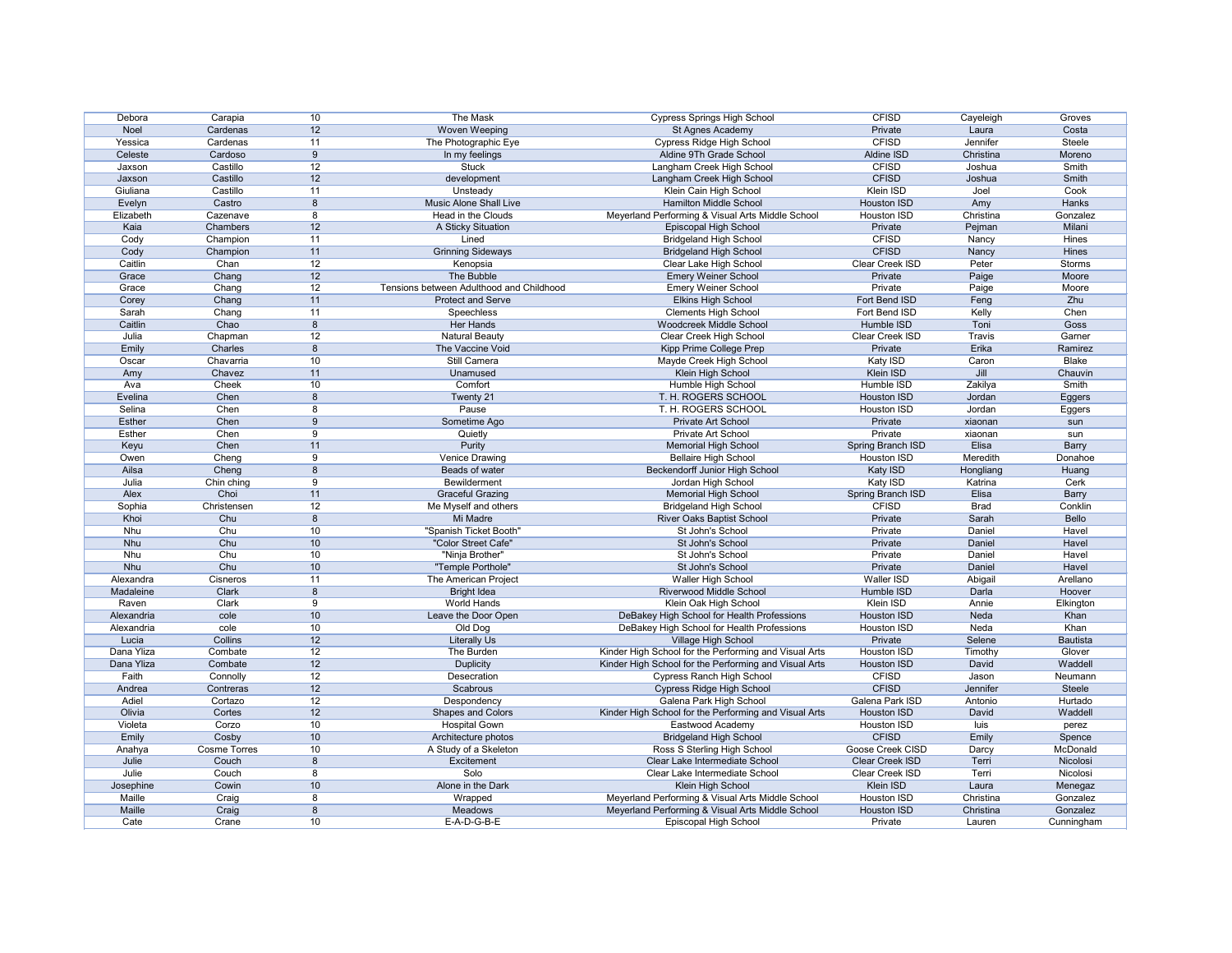| Callie          | Crapitto           | 12   | A City of Waste                           | <b>Memorial High School</b>                      | Spring Branch ISD  | Elisa         | <b>Barry</b>     |
|-----------------|--------------------|------|-------------------------------------------|--------------------------------------------------|--------------------|---------------|------------------|
|                 |                    |      |                                           |                                                  |                    |               |                  |
| April           | Crawford           | 12   | Weslayan                                  | Lamar High School                                | Houston ISD        | Robert        | <b>Stiles</b>    |
| Chloe           | Crawford           | 11   | Jetsam Consumer                           | Klein Oak High School                            | Klein ISD          | Susan         | Roberts          |
| Kenya           | Cruz               | 12   | "La Vida"                                 | <b>Calvin Nelms Charter School</b>               | Private            | <b>Brad</b>   | Carey            |
| Katie           | <b>Cruz-Torres</b> | 10   | Michelle's birthday                       | <b>Cypress Creek High School</b>                 | <b>CFISD</b>       | <b>Brooke</b> | Romas            |
| Abby            | Danas              | 8    | Shyness                                   | Clear Lake Intermediate School                   | Clear Creek ISD    | Terri         | Nicolosi         |
| Minh Hoang Huan | Dang               | 12   | Sanguine Toucan                           | Village High School                              | Private            | Selene        | <b>Bautista</b>  |
| Jessica         | Dang               | 10   | Drag Me Down                              | Kerr High School                                 | Alief ISD          | Michelle      | Kasmarek         |
| Di              | Dang               | 8    | Gemini                                    | <b>Strack Intermediate School</b>                | Klein ISD          | Eric          | Wincott          |
|                 |                    |      |                                           |                                                  |                    |               |                  |
| Daniel          | Danna              | 11   | <b>Emotional Duality</b>                  | Klein Cain High School                           | Klein ISD          | Richard       | Cornall          |
| Patricia        | Darcy              | 8    | Memories of the Time                      | Kingwood Middle School                           | Humble ISD         | Leslie        | Fernandez        |
| Moira           | Darling            | 12   | <b>Tunnel Vision</b>                      | Mayde Creek High School                          | Katy ISD           | Daniel        | Rodriguez        |
| Micah           | Darnell            | 12   | Lost in a New Age                         | <b>Clements High School</b>                      | Fort Bend ISD      | Kelly         | Chen             |
| Micah           | Darnell            | 12   | Out of Body Experience                    | <b>Clements High School</b>                      | Fort Bend ISD      | Kelly         | Chen             |
| Melisa          | Davidson           | 11   | past marks                                | <b>Crosby High School</b>                        | Crosby ISD         | Deborah       | Willows          |
| Makenna         | Davis              | 10   | Welcome To The Afterlife                  | <b>Cypress Ranch High School</b>                 | <b>CFISD</b>       | Jason         | Neumann          |
| Terralyn        | De La Porte        | 11   | Step it up                                | Kingwood High School                             | Humble ISD         | Mitchell      | Saxton           |
|                 | De Leon            |      |                                           | Jones Middle School                              | Aldine ISD         |               |                  |
| Alexandra       |                    | 8    | Gluttony                                  |                                                  |                    | Sarah         | Kersh            |
| Kaitlyn         | DeGuzman           | 11   | Soft Spot                                 | Klein Forest High School                         | <b>Klein ISD</b>   | Laura         | Causer           |
| Enrique         | Del Villar Cruz    | 10   | At The End Of The World                   | Morton Ranch High School                         | Katy ISD           | Laura         | Simoneaux        |
| Vanessa         | Delgado            | 12   | Might of Education                        | Spring Woods High School                         | Spring Branch ISD  | rebekah       | tee              |
| Junyu           | Deng               | 11   | World AIDS Day                            | Carnegie Vanguard High School                    | Houston ISD        | Rachel        | <b>Bohenick</b>  |
| Catherine       | Deng               | 9    | Peekaboo                                  | Private Art School                               | Private            | Haicun        | Weng             |
| Catherine       | Deng               | 9    | Education                                 | Private Art School                               | Private            | Haicun        | Weng             |
| Nicholas        | Denning            | 12   | <b>Beneath the Surface</b>                | Klein Oak High School                            | Klein ISD          | Annie         |                  |
|                 |                    |      |                                           |                                                  |                    |               | Elkington        |
| Ashley          | Depaz              | 8    | Woke                                      | Park View Intermediate School                    | Pasadena ISD       | Leah          | Adams            |
| Sriya           | Dev                | 10   | <b>MVP</b>                                | Episcopal High School                            | Private            | Lauren        | Cunningham       |
| Alberto         | <b>Diaz</b>        | 11   | Glassware                                 | <b>Bridgeland High School</b>                    | <b>CFISD</b>       | Nancy         | <b>Hines</b>     |
| Angelica        | Diaz Caraballo     | 8    | <b>Balloon Animals</b>                    | Meyerland Performing & Visual Arts Middle School | <b>Houston ISD</b> | Christina     | Gonzalez         |
| Gabrielle       | <b>Dick</b>        | 12   | Cowgirl & Kitty Corral                    | Ridge Point High School                          | Fort Bend ISD      | Jinny         | Pham             |
| Gabrielle       | <b>Dick</b>        | 12   | Make a Wish                               | <b>Ridge Point High School</b>                   | Fort Bend ISD      | Jinny         | Pham             |
| Gabrielle       | <b>Dick</b>        | 12   | Nostalgic Knobs                           | Ridge Point High School                          | Fort Bend ISD      | Jinny         | Pham             |
| John            | Dilidili           | 12   | <b>Flying Music Sheets</b>                | <b>Cypress Woods High School</b>                 | <b>CFISD</b>       | Natasha       | Napier           |
|                 |                    |      |                                           |                                                  |                    |               |                  |
| Cady            | Ding               | 11   | Independence                              | Private Art School                               | Private            | Wenjun        | Tao              |
| Anh             | Dinh               | 8    | <b>Digital Space</b>                      | <b>Strack Intermediate School</b>                | Klein ISD          | Eric          | Wincott          |
| Katelyn         | <b>Disher</b>      | 11   | <b>Houston Deco</b>                       | <b>Cypress Ranch High School</b>                 | <b>CFISD</b>       | Elizabeth     | Clark            |
| Gracie          | Dishongh           | 10   | Ginger                                    | Carl Wunsche Senior High School                  | Spring ISD         | Lada          | Koptelova        |
| Phuong          | Do                 | 11   | Scorpio                                   | Cypress Woods High School                        | <b>CFISD</b>       | Christian     | Lausell          |
| <b>Brianna</b>  | Doan               | 11   | Cheeese!                                  | Seven Lakes High School                          | Katy ISD           | Madelene      | <b>Buzan</b>     |
| Miranda         | Dominguez          | 11   | The Things We Can Not See                 | <b>Bellaire High School</b>                      | Houston ISD        | Guadalupe     | Hernandez        |
| Christopher     | Drummond           | 9    | In the Grass                              | Klein Cain High School                           | Klein ISD          | Andrea        | Fort             |
| Cindy           | Du                 | 12   | These Days Of Our Lives                   | Obra D Tompkins High School                      | Katy ISD           | Christie      | Skinner          |
|                 |                    |      |                                           |                                                  |                    |               |                  |
| Alina           | Du                 | 10   | A Parting Glance                          | <b>Memorial High School</b>                      | Spring Branch ISD  | Elisa         | <b>Barry</b>     |
| Aidan           | Duez               | 11   | Chrysanthemums mean goodbye.              | Kingwood High School                             | Humble ISD         | Melissa       | Frye             |
| Danielle        | Dujunco            | 11   | The Other Side of Dawn                    | Klein Cain High School                           | Klein ISD          | Leah          | McWhorter        |
| <b>Bradly</b>   | Duke               | 8    | <b>Under Water</b>                        | Kleb Intermediate School                         | Klein ISD          | Vivian        | Fridley-Hereford |
| Leia            | Duncan             | 8    | <b>Bubbly Rainbow</b>                     | <b>Hopper Middle School</b>                      | <b>CFISD</b>       | Dawn          | Read             |
| Hannah          | Dunnam             | 12   | The Heads                                 | <b>Emery Weiner School</b>                       | Private            | Paige         | Moore            |
| Janet           | Duong              | 12   | R3d Pandas                                | Davis High School                                | Aldine ISD         | Hunter        | Koch             |
| Janet           | Duong              | 12   | Judgement's Verdict                       | Davis High School                                | Aldine ISD         | Hunter        | Koch             |
|                 |                    |      | Pet me! Owner                             |                                                  |                    | Vinh          |                  |
| Emily           | Duong              | 12   |                                           | Elsik High School                                | Alief ISD          |               | Ngo              |
| Thanh           | Duong              | 10   | Summer Day in Houston                     | <b>Cypress Woods High School</b>                 | <b>CFISD</b>       | Qindeel       | <b>Butt</b>      |
| <b>Brithney</b> | Duong              | 12   | Poppin' Tabs!                             | <b>Ridge Point High School</b>                   | Fort Bend ISD      | Jinny         | Pham             |
| Jacqueline      | Duong              | $10$ | Wings at Dusk                             | DeBakey High School for Health Professions       | Houston ISD        | Neda          | Khan             |
| Jacqueline      | Duong              | 10   | <b>Three Musketeers</b>                   | DeBakey High School for Health Professions       | Houston ISD        | Neda          | Khan             |
| Travis          | Duong              | 9    | <b>Truly Innocent</b>                     | Klein Cain High School                           | Klein ISD          | Raymond       | Pocquette        |
| Sravya          | Dutta              | 11   | When life gives you lemons, make lemonade | Jordan High School                               | Katy ISD           | Katrina       | Cerk             |
| Sravya          | Dutta              | 11   | Indo-American Pizazz                      | Jordan High School                               | Katy ISD           | Katrina       | Cerk             |
|                 | Dvoracheck         | 11   | City of Life                              | St Agnes Academy                                 | Private            | Claire        | Loft             |
| Hannah          |                    |      |                                           |                                                  |                    |               |                  |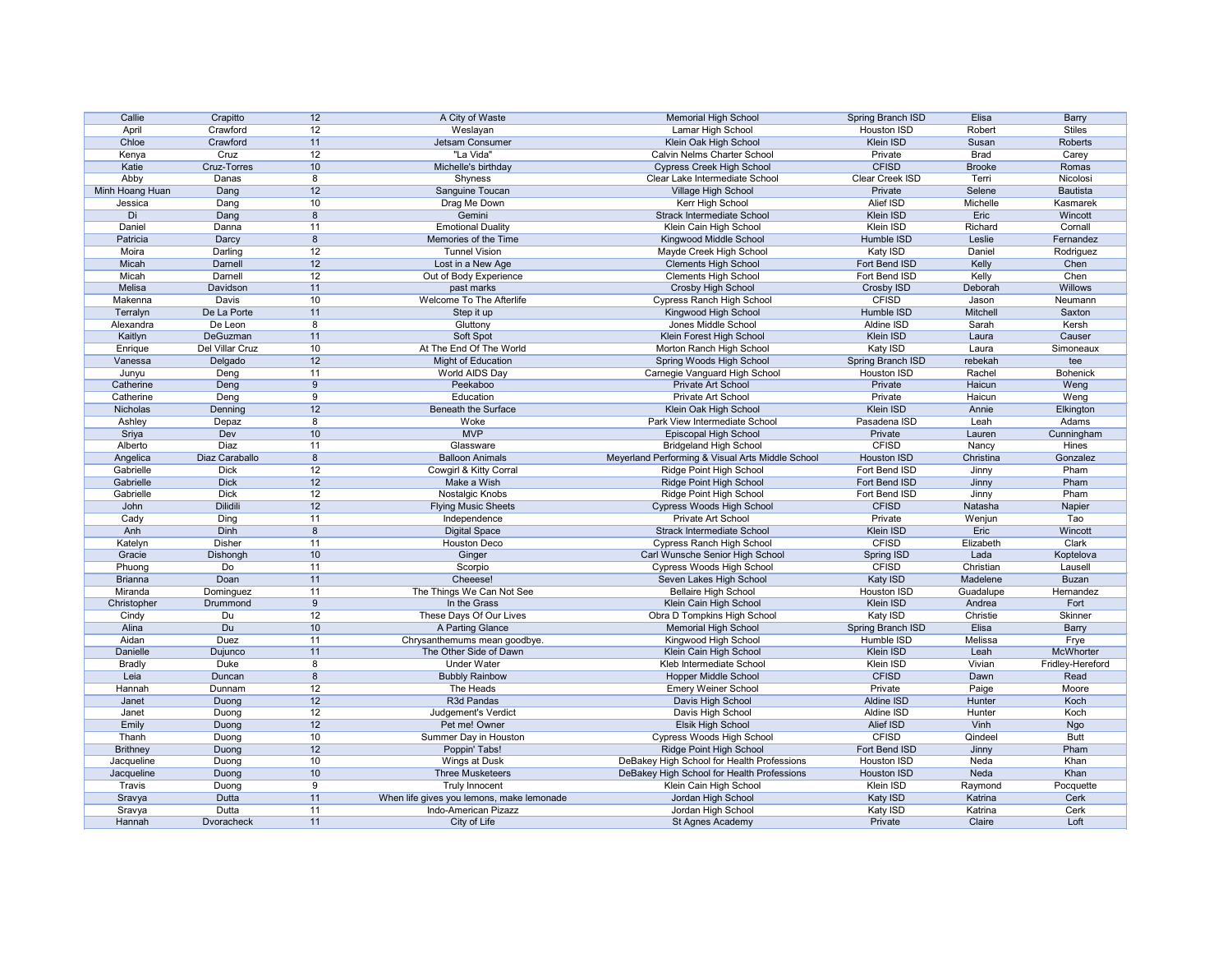| Hannah          | Dvoracheck  | 11             | Cheers                                                   | St Agnes Academy                           | Private                        | Laura        | Costa          |
|-----------------|-------------|----------------|----------------------------------------------------------|--------------------------------------------|--------------------------------|--------------|----------------|
| Michaela        | Earnest     | 10             | Wisdom                                                   | Crosby High School                         | Crosby ISD                     | Meighgan     | Gladden        |
| Helena          | Easey       | 10             | <b>Cosmic Aperture</b>                                   | Cypress Woods High School                  | <b>CFISD</b>                   | Natasha      | Napier         |
| Alexandra       | Eberhardt   | 10             | Apple Any Way                                            | Seven Lakes High School                    | Katy ISD                       | Lisa         | Matschek       |
| Say             | Eh          | $\overline{7}$ | Jade Palace                                              | Hamilton Middle School                     | <b>CFISD</b>                   | Kim          | Lloyd          |
| Maryam          | El-Rasheedy | 12             | Loss of Innocence                                        | <b>Clear Springs High School</b>           | Clear Creek ISD                | Ann          | Albritton      |
| Aaliyah         | Escalante   | 12             | th said they experienced poor mental health during the C | <b>Cypress Ridge High School</b>           | <b>CFISD</b>                   | Jennifer     | Steele         |
| Daniel          | Esparza     | 11             | Ambiance                                                 | Galena Park High School                    | Galena Park ISD                | Wesley       | Frey           |
| Jaquelin        | Espino      | 12             | <b>Mushroom Fantasy</b>                                  | Pasadena High School                       | Pasadena ISD                   | Lane         | Smolen         |
| Hailey          | Espinosa    | 10             | Memento Moni                                             | Ross S Sterling High School                | Goose Creek CISD               | Darcy        | McDonald       |
| Noelia          | Espinosa    | 9              | Reflection                                               | Westside High School                       | <b>Houston ISD</b>             | Susan        | Smith          |
| Faith           | Faherty     | 11             | Rose- With Thorns                                        | Klein Oak High School                      | <b>Klein ISD</b>               | Matthew      | Golden         |
| Junia           | Fahlgren    | 11             | Woman at the port                                        | Summer Creek High School                   | Humble ISD                     | Ann          | Parker         |
|                 | Fan         | 10             |                                                          |                                            |                                | Elisa        |                |
| Jason<br>Mariam |             |                | New York City, The Apple of My Eye                       | <b>Memorial High School</b>                | Spring Branch ISD<br>Alvin ISD |              | <b>Barry</b>   |
|                 | Farooq      | 12             | A World at 17 Miles per Hour                             | Shadow Creek High School                   |                                | Amy          | Gardziel       |
| Taylor          | Farris      | 8              | <b>Brook's Ray</b>                                       | Hofius Intermediate School                 | Klein ISD                      | Holly        | Dudzik         |
| Audrey          | Fehsenfeld  | 8              | Reality                                                  | League City Intermediate School            | Clear Creek ISD                | Sherry       | White          |
| Diana           | Feng        | 10             | <b>Autumn Harvest</b>                                    | St Agnes Academy                           | Private                        | Claire       | Loft           |
| Ali             | Fielder     | 12             | <b>Climatic Disaster</b>                                 | <b>Cypress Springs High School</b>         | <b>CFISD</b>                   | Mary Beth    | Finigan        |
| Sydney          | Fillmore    | 12             | Living in Color                                          | <b>Fulshear High School</b>                | Lamar CISD                     | Kynzi        | Windsor        |
| Nobrie          | Fisher      | 12             | <b>Riding Boot</b>                                       | Chester W Nimitz High School               | Aldine ISD                     | Jorge        | Vazquez        |
| Exequiel        | Fleitas     | 11             | The Composer                                             | <b>Bellaire High School</b>                | <b>Houston ISD</b>             | Kelly        | Quarles        |
| Karlo           | Flores      | 10             | Silhouettes                                              | DeBakey High School for Health Professions | Houston ISD                    | Neda         | Khan           |
| Saida           | Florian     | 9              | Dance till Death                                         | Lamar High School                          | Houston ISD                    | Dina         | Attar          |
| Koa             | Fong        | 12             | <b>Snippets of Nature</b>                                | DeBakey High School for Health Professions | Houston ISD                    | Neda         | Khan           |
| Clara           | Forbes      | 11             | Another Day in the System                                | St Agnes Academy                           | Private                        | Laura        | Costa          |
| Ava             | Ford        | 11             | The Empty Glass                                          | Duchesne Academy Of Sacred Heart           | Private                        | Gizelle      | Pinto          |
| Camila          | Frith       | 8              | A woman's beauty                                         | <b>Bleyl Middle School</b>                 | <b>CFISD</b>                   | Justin       | Roberson       |
| Maurice         | Fruge       | 9              | The Chosen One                                           | Pasadena Memorial High School              | Pasadena ISD                   | Amy          | Dugat          |
| Sophia          | Fu          | 11             | Abandoned in Time                                        | Glenda Dawson High School                  | Pearland ISD                   | Teri         | Zuteck         |
| Jorge           | Fuentes     | 10             | Up and Close                                             | DeBakey High School for Health Professions | Houston ISD                    | Neda         | Khan           |
| Gyan Andrei     | Gabilan     | 11             | Parakeet's Mobile                                        | Westside High School                       | <b>Houston ISD</b>             | Susan        | Smith          |
| Angie           | Galindo     | 9              | F.R.A.G.R.A.N.T Garden (Album)                           | Klein Oak High School                      | Klein ISD                      | Matthew      | Golden         |
| Samantha        | Gamez       | 8              | What's Left                                              | <b>Hamilton Middle School</b>              | Houston ISD                    | Amy          | Hanks          |
|                 |             | 12             | <b>Little Monk</b>                                       |                                            |                                |              | Zhu            |
| Ziye            | Gao         |                |                                                          | <b>Westbury Christian School</b>           | Private                        | Feng         |                |
| Liliana         | Garcia      | 12             | The Koi Blossoms                                         | <b>Channelview High School</b>             | Channelview ISD                | Charlotte    | Tarbell        |
| Emily           | Garcia      | 10             | Hidden Gem                                               | Kipp Intrepid Prep School                  | <b>KIPP</b>                    | Kelvin       | Goodings       |
| Nataly          | Garcia      | 11             | Pure Joy                                                 | Klein Collins High School                  | <b>Klein ISD</b>               | Mike         | Hall           |
| Larixa          | Garcia      | 12             | <b>Sizzling Caramel</b>                                  | Sam Rayburn High School                    | Pasadena ISD                   | Tara         | Thompson       |
| Hannah          | Garrison    | 8              | Times Like These                                         | <b>Trinity Episcopal School</b>            | Private                        | Flor         | Mota           |
| Valerie         | Garza       | 12             | Self Perception is Power                                 | Ross S Sterling High School                | Goose Creek CISD               | Darcy        | McDonald       |
| Amryn           | Garza       | 8              | <b>Fall Cow Monster</b>                                  | West Lake Middle School                    | Humble ISD                     | Laura        | Wells          |
| Viviana         | Garza       | 8              | <b>Family Bond</b>                                       | Seven Lakes Junior High School             | Katy ISD                       | Gina         | Van Hoozer     |
| Amairany        | Garza       | 11             | Flower of my Sole                                        | Klein Cain High School                     | Klein ISD                      | Andrea       | Fort           |
| Hannah          | Gealon      | 11             | Startdust                                                | Clear Falls High School                    | Clear Creek ISD                | <b>APRIL</b> | <b>MATTEIS</b> |
| Joshua          | Geren       | 11             | Nostalgic awakening                                      | Glenda Dawson High School                  | Pearland ISD                   | Teri         | Zuteck         |
| Grace           | Gernhart    | 9              | <b>Mind Captivity</b>                                    | Lamar High School                          | <b>Houston ISD</b>             | Dina         | Attar          |
| Laiba           | Ghanchi     | 12             | Fox Brothers                                             | Clear Brook High School                    | Clear Creek ISD                | Jeffrey      | Samp           |
| Oliver          | Giddings    | 12             | <b>Transcendent Youth</b>                                | <b>Awty International School</b>           | Private                        | Angela       | Maxwell        |
| Caitlyn         | Gierisch    | 12             | <b>Sentimental Response</b>                              | <b>Cypress Springs High School</b>         | <b>CFISD</b>                   | Wauna        | Johnson        |
| Ella            | Gillentine  | 10             | Escalator                                                | <b>Kinkaid School</b>                      | Private                        | Bess         | Connell        |
| Ella            | Gillentine  | 10             | <b>Self Portrait</b>                                     | <b>Kinkaid School</b>                      | Private                        | <b>Bess</b>  | Connell        |
| Hannah          | Gilliam     | $10$           | A New Window                                             | Seven Lakes High School                    | Katy ISD                       | Madelene     | <b>Buzan</b>   |
| Alivia          | Giovannoni  | 9              | Jade Objects                                             | <b>Cypress Springs High School</b>         | <b>CFISD</b>                   | Kristina     | Zavala         |
| Saanvi          | Gireesh     | 11             | Where Are The Answers?                                   | <b>Elkins High School</b>                  | Fort Bend ISD                  | Ryan         | Morales        |
| Saanvi          | Gireesh     | 11             | $"=""$                                                   | <b>Elkins High School</b>                  | Fort Bend ISD                  | Ryan         | Morales        |
| Cha'mya         | Glover      | 8              | A monster with no friends                                | Waller Junior High School                  | Waller ISD                     | Savannah     | Nichols        |
|                 |             |                |                                                          | Private Art School                         | Private                        |              |                |
| Christine       | Goh         | 12             | Beach Day                                                |                                            |                                | Ping         | Zhao           |
| Christine       | Goh         | 12             | Shadow                                                   | Private Art School                         | Private                        | Ping         | Zhao           |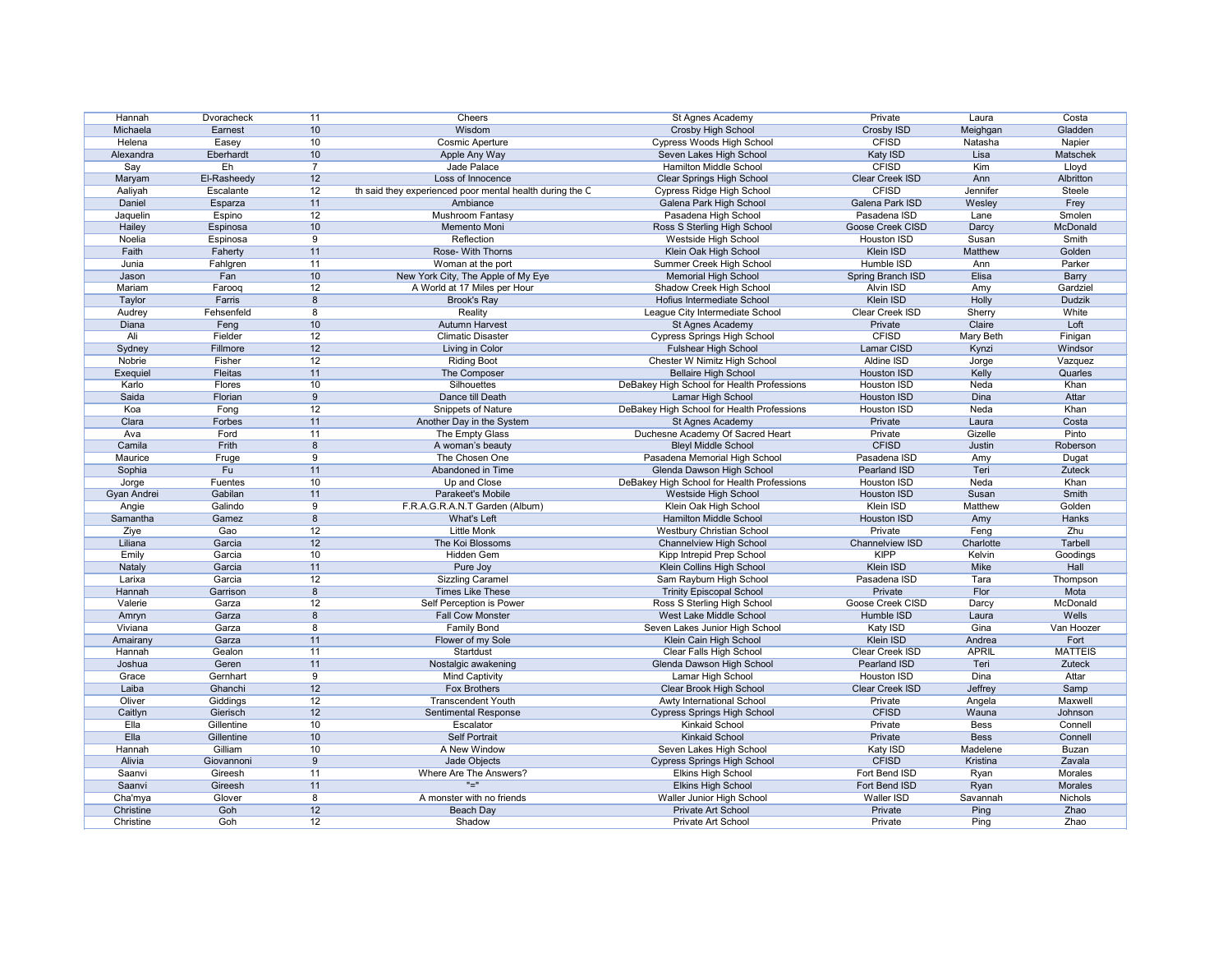| Giovanni       | Gomez            | 12             | Spider Chase                           | <b>Cypress Woods High School</b>                      | <b>CFISD</b>            | Christian     | Lausell         |
|----------------|------------------|----------------|----------------------------------------|-------------------------------------------------------|-------------------------|---------------|-----------------|
| Kaitlyn        | Gomez            | 12             | Third Eye                              | <b>Cypress Woods High School</b>                      | <b>CFISD</b>            | Natasha       | Napier          |
| Josefina       | Gomez            | 10             | A Step Away from Wonder                | DeBakey High School for Health Professions            | Houston ISD             | Neda          | Khan            |
| Danna          | Gomez            | 12             | Lifetime                               | Klein Cain High School                                | Klein ISD               | Richard       | Cornall         |
| Nethania       | Gongati          | 11             | <b>Boundary Shot</b>                   | DeBakey High School for Health Professions            | <b>Houston ISD</b>      | Neda          | Khan            |
| Hanna          | Gonzales         | 12             | A New Version of Me                    | Klein High School                                     | Klein ISD               | Laura         | Menegaz         |
| Hanna          | Gonzales         | 12             | Spot Light                             | Klein High School                                     | Klein ISD               | Jill          | Chauvin         |
| Wendy          | Gonzales         | 8              | My Brain 24/7                          | Spring Oaks Middle School                             | Spring Branch ISD       | Shelley       | Smolen          |
|                | Gonzales         |                |                                        |                                                       |                         |               |                 |
| Wendy          |                  | 8              | Wendy                                  | Spring Oaks Middle School                             | Spring Branch ISD       | Shelley       | Smolen          |
| <b>Britany</b> | Gonzalez         | 12             | The Path to Madness                    | Elsik High School                                     | Alief ISD               | Vinh          | Ngo             |
| Karla          | Gonzalez         | 9              | desired life.                          | <b>Crosby High School</b>                             | Crosby ISD              | Meighgan      | Gladden         |
| Annabelen      | Gonzalez         | 10             | <b>Bittersweet Adversity</b>           | Goose Creek Memorial High School                      | Goose Creek CISD        | Johnna        | Morris          |
| Angelina       | Gonzalez         | 9              | My Body My Choice                      | Kingwood High School                                  | Humble ISD              | Melissa       | Frye            |
| Valentina      | Gonzalez         | 10             | Queso                                  | Klein Cain High School                                | Klein ISD               | Andrea        | Fort            |
| Sophia         | Gonzalez         | $\overline{7}$ | So much for recycling!                 | Beverly Hills Intermediate School                     | Pasadena ISD            | <b>Brian</b>  | Thompson        |
| Denisse        | Gonzalez Amador  | 8              | <b>Mars Values</b>                     | Meyerland Performing & Visual Arts Middle School      | Houston ISD             | Christina     | Gonzalez        |
| Stephanie      | Gonzalez-Segundo | 11             | Optical                                | <b>Cypress Lakes High School</b>                      | <b>CFISD</b>            | Jessica       | Green           |
| Diana          | Gonzalo          | 12             | Paranoia                               | James E Taylor High School                            | Katy ISD                | Jason         | Smith           |
| Alissa         | Gower            | 12             | Introspection                          | Atascocita High School                                | Humble ISD              | Steffani      | Zachry-Holubec  |
| Sriya          | Grandhi          | 10             | One Last Call                          | Obra D Tompkins High School                           | Katy ISD                | Christie      | <b>Skinner</b>  |
| Emma           | Grassi           | 11             | <b>Collage Self Portrait</b>           | Katy High School                                      | Katy ISD                | Elizabeth     | Clark-Paterson  |
| Erin           | Graves           | 12             | <b>Heart Strings</b>                   | Carver High School Applied Tech/Eng/Arts              | Aldine ISD              | Matthew       | Kirkpatrick     |
| Adelina        | Graves           | 9              | Rebellion                              | <b>Cypress Ranch High School</b>                      | <b>CFISD</b>            | Mason         | Cullen          |
| Kyrah          | Green            | 12             | Pain                                   | Waller High School                                    | Waller ISD              | Abigail       | Arellano        |
| Michel         | Gudino           | 12             | Human intervention                     | Katy High School                                      | Katy ISD                | Elizabeth     | Clark-Paterson  |
| Gabriella      | Gudino           | 8              | What could it be?                      | Waller Junior High School                             | Waller ISD              | Savannah      | Nichols         |
| Jennifer       | Guerrero         | 12             | The Power of Music                     | Douglas Macarthur High School                         | Aldine ISD              | Elliot        | Chow            |
|                |                  |                |                                        |                                                       |                         |               |                 |
| Savannah       | Guerrero         | 12             | A Staged Performance for the Attention | Kinder High School for the Performing and Visual Arts | Houston ISD             | David         | Waddell         |
| Shai           | Guerrero         | 11             | Prism                                  | Morton Ranch High School                              | Katy ISD                | Laura         | Simoneaux       |
| Gabriela       | Guillen          | 11             | <b>True Beauty</b>                     | Summer Creek High School                              | Humble ISD              | tori          | hill            |
| Emilia         | Gullett          | 9              | Concentration is key                   | Jordan High School                                    | Katy ISD                | Katrina       | Cerk            |
| Kelly          | Guo              | 8              | A Man's Best Friend                    | T. H. ROGERS SCHOOL                                   | Houston ISD             | Jordan        | Eggers          |
| Lucie          | Guo              | 9              | Reprecussions                          | Klein High School                                     | Klein ISD               | Jill          | Chauvin         |
| Yesenia        | Gutierrez        | 11             | <b>Maudlin Eyes</b>                    | Ross S Sterling High School                           | <b>Goose Creek CISD</b> | Annie         | Watson          |
| Milano         | Gutierrez        | 10             | Am I enough?                           | St Agnes Academy                                      | Private                 | <b>Terry</b>  | Suprean         |
| Michael        | Guz              | 12             | What's Wrong With Us                   | <b>Cypress Ridge High School</b>                      | <b>CFISD</b>            | <b>Brenda</b> | Llano           |
| Nayeli         | Guzman           | 10             | Little Light of Mine                   | Pearland High School                                  | Pearland ISD            | Laura         | Rice            |
| Julia          | Hamilton         | 12             | summer interlude 21'                   | <b>Klein High School</b>                              | Klein ISD               | Jill          | Chauvin         |
| Alexandra      | Hammond          | 8              | <b>Grasping For Connection</b>         | Ulrich Intermediate School                            | Klein ISD               | Meredith      | Waggoner        |
| Jason          | Han              | 9              | Cleft                                  | Cinco Ranch High School                               | Katy ISD                | Haoxiang      | Zhang           |
| Jason          | Han              | 9              | <b>Zhang Haoxiang</b>                  | Cinco Ranch High School                               | Katy ISD                | Haoxiang      | Zhang           |
| Julie          | Han              | 9              | Moment of Thought                      | Seven Lakes High School                               | Katy ISD                | Lisa          | Matschek        |
| Humza          | Hanif            | 12             | <b>Inside Out</b>                      | Carnegie Vanguard High School                         | <b>Houston ISD</b>      | Rachel        | <b>Bohenick</b> |
| Julian         | Harris           | 8              | Chromatic Gaze                         | Elmer Bondy Intermediate School                       | Pasadena ISD            | Joshua        | Dancause        |
| Amy            | He               | 10             | Shades                                 | <b>Cypress Woods High School</b>                      | <b>CFISD</b>            | Natasha       | Napier          |
| Alex           | Heiliger         | 11             | <b>Branded</b>                         | Morton Ranch High School                              | Katy ISD                | Laura         | Simoneaux       |
| Izzy           | Hendricks        | 10             | <b>Grave in the Dunes</b>              | <b>Kinkaid School</b>                                 | Private                 | <b>Bess</b>   | Connell         |
|                | Hendricks        | 10             | Illusions of Light                     | <b>Kinkaid School</b>                                 | Private                 | <b>Bess</b>   | Connell         |
| Izzy           |                  |                |                                        |                                                       |                         |               |                 |
| Katherine      | Hernandez        | 12             | Holding on to You                      | Klein High School                                     | Klein ISD               | Edith         | Gomez           |
| Pilar          | Hernandez        | 9              | <b>That Feeling</b>                    | Pearland High School                                  | Pearland ISD            | Mariel        | Degli Esposti   |
| Angelyn        | Hernandez        | 8              | Un/covered Insecurities                | Waller Junior High School                             | Waller ISD              | Savannah      | <b>Nichols</b>  |
| Daniel         | Herrera          | 11             | A Wave of Pressure                     | Klein Oak High School                                 | Klein ISD               | Susan         | Roberts         |
| Mario          |                  |                | 80's Rock                              | Sam Rayburn High School                               | Pasadena ISD            | Tara          | Thompson        |
| Hailey         | Herrera          | 12             |                                        |                                                       |                         |               |                 |
|                | Higdon           | 12             | seeing space                           | High School for the Performing and Visual Arts        | Houston ISD             | David         | Waddell         |
| Sarah Margaret | Hill             | 10             | Grasshopper                            | Episcopal High School                                 | Private                 | Kate          | Philbrick       |
| Sarah Margaret | Hill             | 10             | Sedona Red Rocks                       | Episcopal High School                                 | Private                 | Sharon        | Willcutts       |
| Jayden         | Hiner            | 11             | angel of the sea                       | <b>Cypress Creek High School</b>                      | <b>CFISD</b>            | Charlee       | Rogers          |
| Javier         | Hinojosa         | 11             | Golden Existence                       | Clear Falls High School                               | Clear Creek ISD         | <b>APRIL</b>  | <b>MATTEIS</b>  |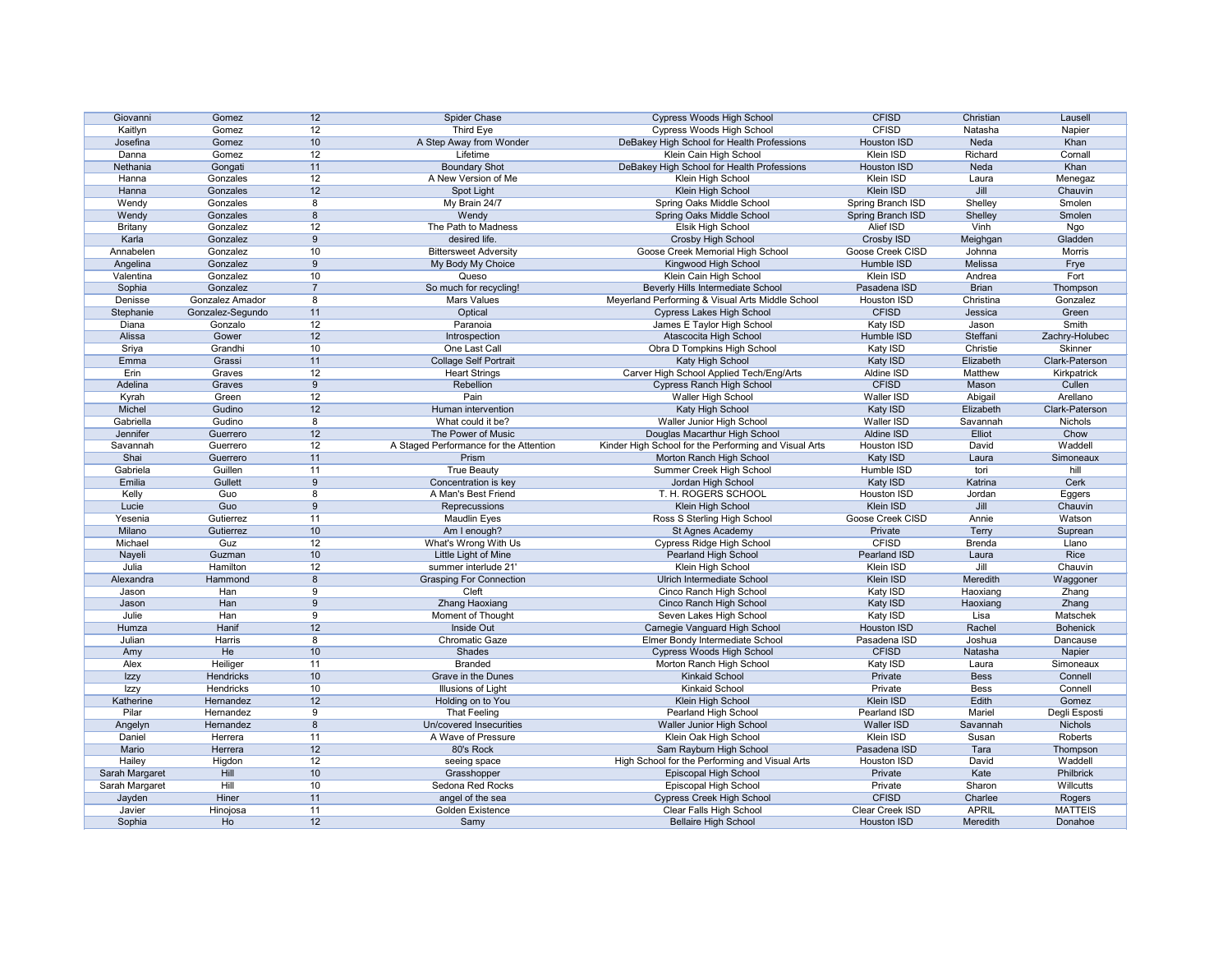| Emma           | Hong              | 11             | Pieces of Fury                | <b>Clements High School</b>                           | Fort Bend ISD          | Kelly         | Chen             |
|----------------|-------------------|----------------|-------------------------------|-------------------------------------------------------|------------------------|---------------|------------------|
| Demaia         | Hopkins           | $\overline{7}$ | <b>Sugar Sweet</b>            | Hamilton Middle School                                | <b>CFISD</b>           | Anne          | Moritz           |
| Miah           | Hopkins- Morrison | 11             | <b>Sweet Greens</b>           | <b>Stratford High School</b>                          | Spring Branch ISD      | Rachel        | Goins            |
| Julie          | Horton            | 11             | Ink Bug's Burrow              | St Pius X High School                                 | Private                | Susan         | Wallace          |
| Lauren         | Hotte             | 12             | To Scale                      | Lamar High School                                     | Houston ISD            | Robert        | <b>Stiles</b>    |
| Ching-Hsin     | Hou               | 10             | Hunting                       | Clear Lake High School                                | Clear Creek ISD        | Peter         | <b>Storms</b>    |
| Austin         | Howes             | 10             | Shaded                        | <b>Kinkaid School</b>                                 | Private                | <b>Bess</b>   | Connell          |
| Anne           | Hu                | 11             | <b>Playful Piglet</b>         | <b>Clements High School</b>                           | Fort Bend ISD          | Kelly         | Chen             |
| Aidan          | Hu                | 8              | Inner Thoughts                | Pershing Middle School                                | Houston ISD            | Stephanie     | Perugini         |
| Florence       | Hu                | 12             | "Take My \$\$\$"              | Seven Lakes High School                               | Katy ISD               | Hongliang     | Huang            |
| Yuelin         | Hu                | 9              | Construction                  | Private Art School                                    | Private                | Haicun        | Weng             |
| Yuelin         | Hu                | 9              | <b>Forest Trail</b>           | Private Art School                                    | Private                | Haicun        | Weng             |
| Yuelin         | Hu                | 9              | Faces                         | Private Art School                                    | Private                | Haicun        | Weng             |
|                |                   | 12             |                               |                                                       | Private                |               | Nathan           |
| Celine         | Huang             |                | Seen But Not Heard            | St. John's School                                     |                        | David         |                  |
| Michael        | Huang             | 12             | Luntian                       | Ridge Point High School                               | Fort Bend ISD          | Jinny         | Pham             |
| Laura          | Huang             | 9              | Transition                    | Studio Z                                              | Privatge               | Yan           | Zu               |
| Madison        | Huang             | 9              | a blinding sun                | Obra D Tompkins High School                           | Katy ISD               | Haoxiang      | Zhang            |
| Madison        | Huang             | 9              | <b>Motherly Love</b>          | Obra D Tompkins High School                           | Katy ISD               | Haoxiang      | Zhang            |
| Audrey         | Huang             | 11             | Dorothea's Cat                | Private Art School                                    | Private                | Ping          | <b>Zhao</b>      |
| Audrey         | Huang             | 11             | <b>Grappling with Anxiety</b> | <b>Memorial High School</b>                           | Spring Branch ISD      | Elisa         | <b>Barry</b>     |
| Valerie        | Huff              | 10             | I am cat                      | Kingwood High School                                  | Humble ISD             | Clifton       | Pope             |
| David          | Hull              | 12             | The Good Doctor               | DeBakey High School for Health Professions            | <b>Houston ISD</b>     | Neda          | Khan             |
| David          | Hull              | 12             | Deeply Rooted                 | DeBakey High School for Health Professions            | Houston ISD            | Neda          | Khan             |
| Claire         | Hunt              | 11             | Indispensable                 | Klein Oak High School                                 | Klein ISD              | Zaeed         | Kala             |
| Lily           | Huynh             | 11             | Hold yourself together        | Klein High School                                     | Klein ISD              | Edith         | Gomez            |
| Jasmine        | Hwang             | 12             | <b>Drowsy</b>                 | Ridge Point High School                               | Fort Bend ISD          | Jinny         | Pham             |
| Casandra       | Hyzak             | 10             | Autumn Colors Still Life      | St Agnes Academy                                      | Private                | Claire        | Loft             |
| Aishwarya      | Immanuelraj       | 9              | Mom in a Flowered Dress       | Seven Lakes High School                               | <b>Katy ISD</b>        | Madelene      | <b>Buzan</b>     |
| Leah           | Inman             | 9              | Reflection of a Dream         | Kingwood High School                                  | Humble ISD             | Melissa       | Frye             |
| Elizabeth      | Interiano Madrid  | 9              |                               | Pasadena Memorial High School                         | Pasadena ISD           | Jose          | Alvarez-Lucio    |
| Nicole         | Jackosn           | 12             | Old habits die hard           | Clear Falls High School                               | Clear Creek ISD        | Nina          | Makepeace        |
| Akerra         | Jackson           | 10             | Evergreen Pathway             | DeBakey High School for Health Professions            | Houston ISD            | Neda          | Khan             |
| Akerra         | Jackson           | 10             | <b>Freezing Leaf</b>          | DeBakey High School for Health Professions            | <b>Houston ISD</b>     | Neda          | Khan             |
| Akerra         | Jackson           | 10             | Marshmallows                  | DeBakey High School for Health Professions            | <b>Houston ISD</b>     | Neda          | Khan             |
| Akerra         | Jackson           | 10             | One Way                       | DeBakey High School for Health Professions            | <b>Houston ISD</b>     | Neda          | Khan             |
|                |                   |                |                               |                                                       | Fort Bend ISD          |               | Pham             |
| Kaitlyn        | Janak             | 12             | Rowdy's Buddy                 | Ridge Point High School                               |                        | Jinny         |                  |
| Aleena         | Javed             | 10             | <b>Dinner Time</b>            | Cypress Woods High School                             | <b>CFISD</b>           | Qindeel       | <b>Butt</b>      |
| Kate-Yeonjae   | Jeong             | 10             | Lily in a Dream               | Kinder High School for the Performing and Visual Arts | <b>Houston ISD</b>     | Judith        | <b>Switek</b>    |
| Kate-Yeonjae   | Jeong             | 10             | In Solitude                   | Kinder High School for the Performing and Visual Arts | Houston ISD            | Judith        | Switek           |
| Rumaisa        | Jesani            | 11             | <b>Bha</b>                    | Clear Creek High School                               | <b>Clear Creek ISD</b> | Travis        | Garner           |
| Emona          | Ji                | 9              | Adorned                       | <b>Private Art School</b>                             | Private                | Ping          | Zhao             |
| Eshing         | Ji                | 10             | Joyful                        | <b>Private Art School</b>                             | Private                | Ping          | Zhao             |
| Yanan          | Ji                | 10             | Deer Art                      | Studio Z                                              | Private                | Yan           | Zu               |
| Eileen         | Jiang             | 9              | Loved One                     | <b>Bellaire High School</b>                           | Houston ISD            | Meredith      | Donahoe          |
| Franklin       | Jiang             | 9              | The Little Match Girl         | Private Art School                                    | Private                | Haicun        | Weng             |
| Jade           | Jimenez           | 11             | Fatigue                       | Carver High School Applied Tech/Eng/Arts              | Aldine ISD             | Matthew       | Kirkpatrick      |
| Catherine      | Jin               | 11             | Harvest                       | <b>Clements High School</b>                           | Fort Bend ISD          | Kelly         | Chen             |
| Crystal        | Joaquin           | 8              | Dragon Alebrije               | Landrum Middle School                                 | Spring Branch ISD      | <b>Briana</b> | Zarea            |
| Abby           | Johnson           | 9              | <b>Stare</b>                  | <b>Kinkaid School</b>                                 | Private                | <b>Bess</b>   | Connell          |
| <b>Bailey</b>  | Johnson           | 8              | Escaped                       | <b>Arnold Middle School</b>                           | <b>CFISD</b>           | Kimberly      | <b>Bierwirth</b> |
| Avery          | Johnson           | 10             | Dreams of Whales and Jellies  | Klein Cain High School                                | <b>Klein ISD</b>       | Raymond       | Pocquette        |
| <b>Brooke</b>  | Johnston          | 10             | My Backyard                   | <b>Pearland High School</b>                           | Pearland ISD           | Maryam        | Sohail           |
| Karsyn         | Jones             | 9              | In a Black and Grey World     | <b>Calvary Episcopal School</b>                       | Private                | Kristina      | Castillo         |
| Lillian        | Jones             | 10             | Lattice                       | St Agnes Academy                                      | Private                | Terry         | Suprean          |
| <b>Brianna</b> | Jones             | 12             | <b>Blood Moon</b>             | Hargrave High School                                  | Huffman ISD            | Victoria      | Parker           |
| Samantha       | Jong              | 9              | An Ornate Evening             | Seven Lakes High School                               | Katy ISD               | Madelene      | <b>Buzan</b>     |
| Samantha       |                   | 9              | A."Eye".                      | Private Art School                                    | Private                | Haicun        | Weng             |
|                | Jong              | 9              | When The Curtain Falls        | Private Art School                                    | Private                |               |                  |
| Samantha       | Jong              |                |                               |                                                       |                        | Haicun        | Weng             |
| Ivanka         | Jood              | 8              | Sugar Watermelon High         | Hamilton Middle School                                | <b>CFISD</b>           | Kim           | Lloyd            |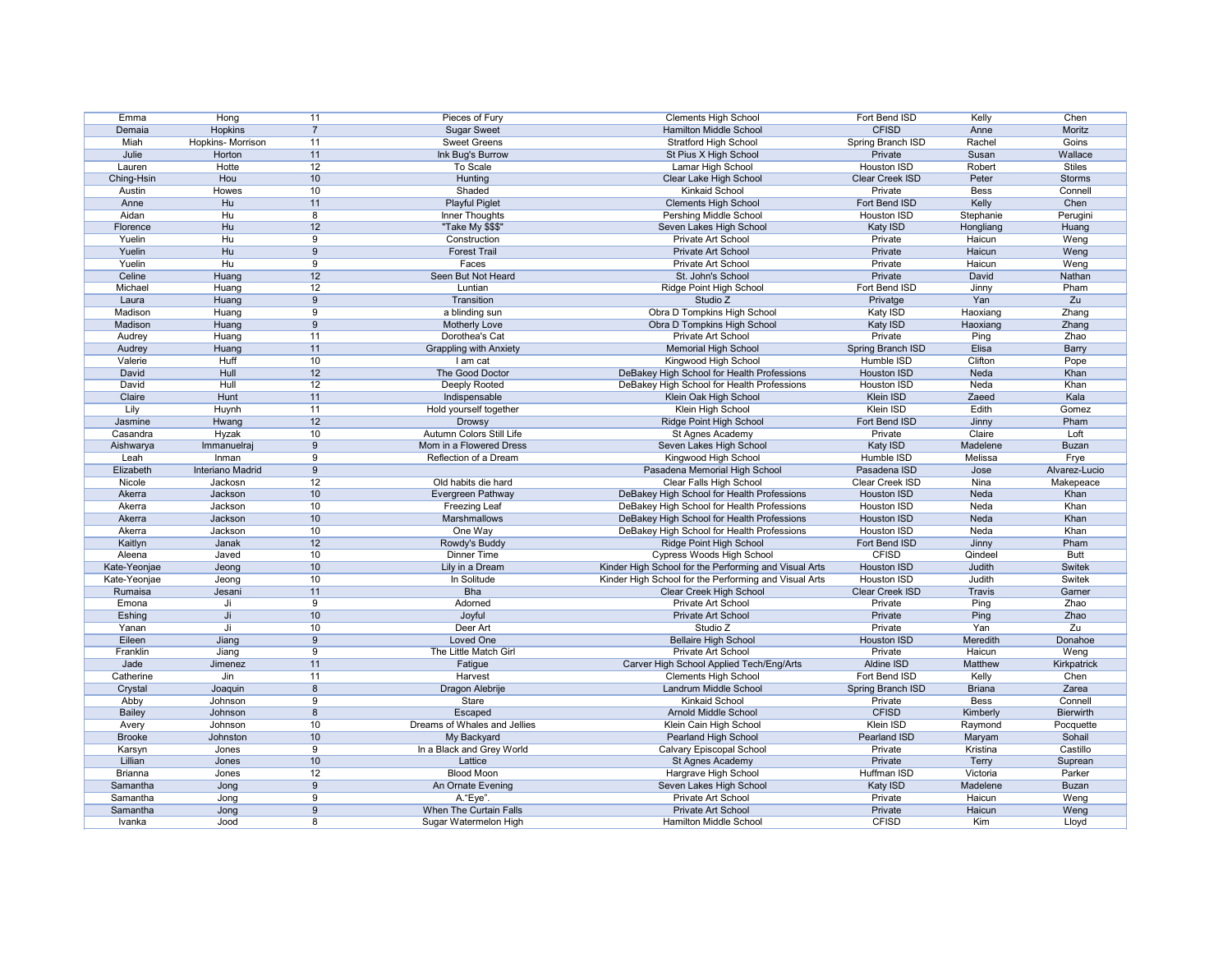| Fatima        | JuarezArchundia | 10             | Something Beautiful                                  | DeBakey High School for Health Professions            | <b>Houston ISD</b> | Neda        | Khan             |
|---------------|-----------------|----------------|------------------------------------------------------|-------------------------------------------------------|--------------------|-------------|------------------|
| Fatima        | JuarezArchundia | 10             | The Biting Cold                                      | DeBakey High School for Health Professions            | Houston ISD        | Neda        | Khan             |
| Fatima        | JuarezArchundia | 10             | <b>Halloween Eve</b>                                 | DeBakey High School for Health Professions            | <b>Houston ISD</b> | Neda        | Khan             |
| Fatima        | JuarezArchundia | 10             | Passageway                                           | DeBakey High School for Health Professions            | Houston ISD        | Neda        | Khan             |
| Sophie        | Kanarellis      | 12             | Triangle Bonanza                                     | Episcopal High School                                 | Private            | Lauren      | Cunningham       |
| Addison       | Kapich          | 8              | <b>Surrounding Light</b>                             | <b>Strack Intermediate School</b>                     | Klein ISD          | Eric        | Wincott          |
| Marnie        | Kapich          | 10             | Growth                                               | Klein Collins High School                             | Klein ISD          | Kristen     | Robison          |
| Anirudh       | Karunakaran     | 12             | Child Bride                                          | Carnegie Vanguard High School                         | <b>Houston ISD</b> | Rachel      | <b>Bohenick</b>  |
| Anirudh       | Karunakaran     | 12             | <b>Bird Bath</b>                                     | Carnegie Vanguard High School                         | <b>Houston ISD</b> | Rachel      | <b>Bohenick</b>  |
| Sadie         | Kay             | 12             | Portrait painting eyes                               | Klein Collins High School                             | Klein ISD          | Mike        | Hall             |
| Sadie         | Kay             | 12             | Portfolio 1                                          | Klein Collins High School                             | Klein ISD          | Mike        | Hall             |
|               |                 | 12             | Tension                                              |                                                       | Clear Creek ISD    | Nina        |                  |
| Annabelle     | Kemberling      |                |                                                      | <b>Clear Falls High School</b>                        |                    |             | Makepeace        |
| <b>Dylan</b>  | Kessler         | 11             | Visit America Vintage Postcard                       | <b>Emery Weiner School</b>                            | Private            | Paige       | Moore            |
| Dylan         | Kessler         | 11             | Learn. Run. Cower. Fight. Mourn.                     | <b>Emery Weiner School</b>                            | Private            | Paige       | Moore            |
| <b>Dylan</b>  | Kessler         | 11             | Courtyard Sanctuary: 3D Building and Interior Design | <b>Emery Weiner School</b>                            | Private            | Paige       | Moore            |
| <b>Brandi</b> | Kesterson       | 11             | Quiescent                                            | <b>Fulshear High School</b>                           | Lamar CISD         | Kynzi       | Windsor          |
| Ragheb        | Khalidi         | 12             | Left Behind                                          | <b>Memorial High School</b>                           | Spring Branch ISD  | Elisa       | <b>Barry</b>     |
| zuhra         | khan            | 12             | <b>Giving YOU EVERYTHING</b>                         | Kingwood High School                                  | Humble ISD         | Melissa     | Frye             |
| Arooba        | Khan            | 10             | Of Fabuloso and Flowers                              | Klein Cain High School                                | <b>Klein ISD</b>   | Richard     | Cornall          |
| Maya          | Khouw           | 10             | The Aftermath                                        | Summer Creek High School                              | Humble ISD         | Natasha     | <b>Burd</b>      |
| Andy          | Kim             | 10             | The Ghost Outside                                    | Strake Jesuit College Prep School                     | Private            | inyoung     | seoung           |
| Andy          | Kim             | 10             | Looming Darkness                                     | Strake Jesuit College Prep School                     | Private            | inyoung     | seoung           |
| Andy          | Kim             | 10             | Fold of Reality                                      | Strake Jesuit College Prep School                     | Private            | inyoung     | seoung           |
| <b>Brian</b>  | Kim             | -7             | <b>Behind the Scenes</b>                             | St. John's School                                     | Private            | inyoung     | seoung           |
| <b>Brian</b>  | Kim             | $\overline{7}$ | Say Something!                                       | St. John's School                                     | Private            |             |                  |
| <b>Brian</b>  | Kim             | $\overline{7}$ |                                                      | St. John's School                                     | Private            | inyoung     | seoung           |
|               |                 |                | The Deep-Sea                                         |                                                       |                    | inyoung     | seoung           |
| Kalen         | Kim             | 12             | Dancing in the Rain                                  | <b>Cypress Woods High School</b>                      | <b>CFISD</b>       | Christian   | Lausell          |
| Hannah        | Kim             | 10             | Looking Into The Wilderness                          | <b>Memorial High School</b>                           | Spring Branch ISD  | Elizabeth   | Carney           |
| Hyunchae      | Kim             | 10             | Over do wonder                                       | Spring Woods High School                              | Spring Branch ISD  | rebekah     | tee              |
| Nithilaa      | Kirubakaran     | 9              | <b>Mystery Machine</b>                               | Cypress Woods High School                             | <b>CFISD</b>       | Qindeel     | <b>Butt</b>      |
| Sydney        | Kittelberger    | 10             | Snake Winds Around a Tree                            | Cinco Ranch High School                               | Katy ISD           | Theresa     | <b>Burgess</b>   |
| Srivatsav     | Koduri          | 9              | Towering                                             | DeBakey High School for Health Professions            | Houston ISD        | Neda        | Khan             |
| Enya          | Krathaus        | 9              | 20/20                                                | Kinder High School for the Performing and Visual Arts | Houston ISD        | Vicki       | Fowler           |
| Ava           | Krukewitt       | 11             | <b>Western Vessel</b>                                | Cinco Ranch High School                               | Katy ISD           | Theresa     | <b>Burgess</b>   |
| Rashmika      | Kumar           | 11             | <b>Autumn's Distraction</b>                          | Seven Lakes High School                               | Katy ISD           | Madelene    | <b>Buzan</b>     |
| Amanda        | La              | 12             | Zero 3                                               | Alief Taylor High School                              | Alief ISD          | Lenore      | Caston-Miller    |
| Kimberly      | Lam             | 8              | Stuck in "Stone"                                     | <b>Bleyl Middle School</b>                            | <b>CFISD</b>       | Justin      | Roberson         |
| London        | Lamb            | 8              | Dreaming of Dreams                                   | Kleb Intermediate School                              | <b>Klein ISD</b>   | Vivian      | Fridley-Hereford |
| Emma          | Lampo           | 12             | Karsyn                                               | <b>Clear Springs High School</b>                      | Clear Creek ISD    | Eric        | Pearce           |
| Renee         | Landreneau      | 10             | <b>White Knot</b>                                    | St Agnes Academy                                      | Private            | Laura       | Costa            |
| Kevin         | Lara            | 12             | <b>Dragon Scroll</b>                                 | Elsik High School                                     | Alief ISD          | Keri        | Reynolds         |
| Kevin         | Lara            | 12             | <b>Undulated Traverse</b>                            | Elsik High School                                     | <b>Alief ISD</b>   | Keri        | Reynolds         |
| Alejandro     | Lara Balderas   |                | (My?) Voice                                          |                                                       | Pasadena ISD       | Hailee      | Reeder           |
|               |                 | 12             |                                                      | Sam Rayburn High School                               |                    |             |                  |
| Elyssa        | Lassoued        | 9              | Loose Skin                                           | <b>Kinkaid School</b>                                 | Private            | <b>Bess</b> | Connell          |
| Caris         | Lauritsen       | 10             | <b>Tangerine Dream</b>                               | <b>Memorial High School</b>                           | Spring Branch ISD  | Elizabeth   | Carney           |
| Corey         | Lavine          | 9              | <b>Wall Of Books</b>                                 | <b>Cypress Park High School</b>                       | <b>CFISD</b>       | Javier      | Pulido           |
| Suad          | Lawal           | 8              | Nigerian Queen                                       | Seven Lakes Junior High School                        | Katy ISD           | Gina        | Van Hoozer       |
| Jose          | Lazaro          | 12             | What to do?                                          | Westside High School                                  | <b>Houston ISD</b> | Susan       | Smith            |
| Minh          | Le              | 10             | Refraction                                           | Dwight D Eisenhower High School                       | Aldine ISD         | Oscar       | Medina           |
| Kathlyn       | Le              | 12             | Be Still, My Fluttering Heart                        | Alief Taylor High School                              | Alief ISD          | Jeffrey     | Jacobitz         |
| Kayla         | Le              | 12             | Get Out of My Head                                   | <b>Cypress Ridge High School</b>                      | <b>CFISD</b>       | Shawna      | <b>Billet</b>    |
| Phuc          | Le              | 12             | <b>Cubic Wonders</b>                                 | <b>Cypress Woods High School</b>                      | <b>CFISD</b>       | Emily       | Schulte          |
| Annie         | Le              | 12             | Vacant Night                                         | Klein High School                                     | Klein ISD          | Laura       | Menegaz          |
| Han           | Le              | 11             | Flower boy                                           | Klein Cain High School                                | Klein ISD          | Richard     | Cornall          |
| Annie         | LeBlanc         | 12             | Self-Portrait                                        | Klein Oak High School                                 | Klein ISD          | Alexa       | Murland          |
| samuel        | lee             | 10             | Repetition                                           | Private Art School                                    | Private            | lee         | jeongyeon        |
| Cassidy       | Lee             | 9              | Headcase                                             | Nimitz 9Th Grade School                               | Aldine ISD         | Karen       | Caldwell         |
|               | Lee             | 11             | Looking Within                                       | <b>Memorial High School</b>                           | Spring Branch ISD  | Elisa       | Barry            |
| Laura         |                 |                |                                                      |                                                       |                    |             |                  |
| Seungwon      | Lee             | 11             | The Creators Hands                                   | <b>Memorial High School</b>                           | Spring Branch ISD  | Elisa       | <b>Barry</b>     |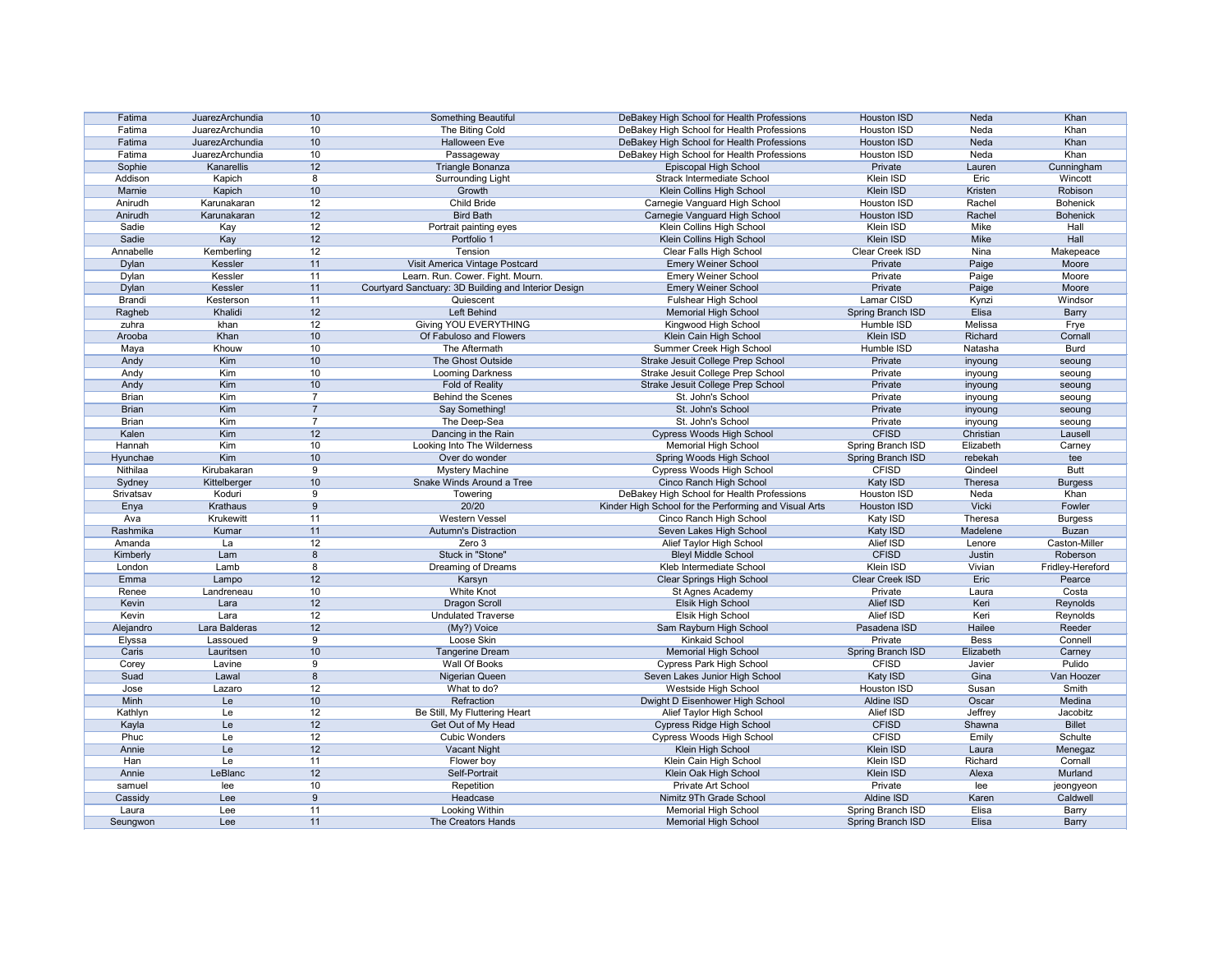| Seungwon       | Lee      | 11   | Desperation                                          | <b>Memorial High School</b>       | Spring Branch ISD   | Elisa         | Barry           |
|----------------|----------|------|------------------------------------------------------|-----------------------------------|---------------------|---------------|-----------------|
| Isabella       | Leger    | 10   | A State of Mind                                      | Klein Collins High School         | Klein ISD           | Kristen       | Robison         |
| Isabella       | Leger    | 10   | Kai                                                  | Klein Collins High School         | Klein ISD           | Mike          | Hall            |
| Alyssa         | LeGrand  | 12   | The Old Women                                        | La Porte High School              | La Porte ISD        | Christina     | Todaro          |
| <b>Britney</b> | Leon     | 12   | Stress to serene                                     | Douglas Macarthur High School     | Aldine ISD          | Elliot        | Chow            |
| Kennedi        | LeRoy    | 12   | Life As Is                                           | <b>Cypress Ranch High School</b>  | <b>CFISD</b>        | Jason         | Neumann         |
| Hannah         | Lesmes   | 12   | Piety                                                | Morton Ranch High School          | Katy ISD            | Laura         | Simoneaux       |
| Hannah         | Lesmes   | 12   | Ephemeral                                            | Morton Ranch High School          | Katy ISD            | Laura         | Simoneaux       |
| Quinn          | Lesniak  | 10   | A New Day                                            | Strake Jesuit College Prep School | Private             | Matthew       | Kubus           |
| Johnathon      | Li.      | 9    | Ranch Life                                           | St. John's School                 | Private             | Feng          | Zhu             |
| Ellen          | Li       | 9    | Soul                                                 | Private Art School                | Private             | Haicun        | Weng            |
| Guanyi         | Li.      | 11   | <b>Babushka</b>                                      | <b>Clements High School</b>       | Fort Bend ISD       | Kelly         | Chen            |
| Guanyi         | Li       | 11   | Wake Up                                              | <b>Clements High School</b>       | Fort Bend ISD       | Kelly         | Chen            |
| Tina           | Li.      | 10   | Cozy                                                 | <b>Heathers Art Studio</b>        | Private             | Ying          | He              |
| Annie          | Li       | 11   | Please Wash Your Hands                               | Carnegie Vanguard High School     | Houston ISD         | Rachel        | <b>Bohenick</b> |
| Eva            | Li       | 8    | moments                                              | Beckendorff Junior High School    | Katy ISD            | Hongliang     | Huang           |
| Evangeline     | Li       | 9    | <b>Blissful</b>                                      | Private Art School                | Private             | Haicun        | Weng            |
| Jada           | Li.      | 11   | Room from the Old Days                               | Private Art School                | Private             | Haicun        | Weng            |
| Jada           | Li       | 11   | Gaze                                                 | <b>Private Art School</b>         | Private             | Haicun        | Weng            |
|                | Lian     |      | Peaceful                                             |                                   |                     |               |                 |
| Andrew         |          | 9    |                                                      | <b>Kinkaid School</b>             | Private             | Evan          | Chastain        |
| Catheryn       | Liang    | 9    | Encounter                                            | Private Art School                | Private             | Ping          | Zhao            |
| Michelle       | Liang    | 12   | Life Is A Beautiful Lie and Death Is A Painful Truth | <b>Elsik High School</b>          | Alief ISD           | Vinh          | Ngo             |
| Sydnie         | Lim      | 12   | The Loneliest Number                                 | Morton Ranch High School          | Katy ISD            | Laura         | Simoneaux       |
| Sydnie         | Lim      | 12   | The Water Understands                                | Morton Ranch High School          | Katy ISD            | Laura         | Simoneaux       |
| Yu Hann        | Lim      | 10   | The Era of Music                                     | Seven Lakes High School           | Katy ISD            | Lisa          | Matschek        |
| Michelle       | Lin      | 10   | Supper                                               | <b>Clements High School</b>       | Fort Bend ISD       | Kelly         | Chen            |
| Annie          | Lin      | 12   | Chasing the Light                                    | <b>Bellaire High School</b>       | Houston ISD         | Meredith      | Donahoe         |
| Sophia         | Lin      | 12   | <b>Life Itself</b>                                   | Glenda Dawson High School         | <b>Pearland ISD</b> | Teri          | <b>Zuteck</b>   |
| Faith          | Liu      | 11   | <b>Taking Flight</b>                                 | Private Art School                | Private             | Ping          | Zhao            |
| Faith          | Liu      | 11   | Introspection Incarnate                              | Private Art School                | Private             | Ping          | Zhao            |
| Henry          | Liu      | 10   | A Midsummer's Ranch Dream                            | Private Art School                | Private             | Ben           | Xu              |
| Jack           | Liu      | 9    | The Boy In Red Robes                                 | Private Art School                | Private             | Ping          | Zhao            |
| Joana          | Liu      | 10   | Favor                                                | Calvary Episcopal School          | Private             | Kristina      | Castillo        |
| Michelle       | Liu      | 8    | Coral from 2050                                      | Private Art School                | Private             | Haicun        | Weng            |
| Michelle       | Liu      | 8    | WishFlower                                           | Private Art School                | Private             | Haicun        | Weng            |
| Opal           | Liu      | 8    | Chained                                              | The WIDE School                   | Private             | Dandee        | Danao           |
| Yaotong        | Liu      | 12   | Two Chinese dancers                                  | Concordia Lutheran High School    | Private             | Steven        | Karner          |
| Judy           | Liu      | 12   | Solitude                                             | <b>Shadow Creek High School</b>   | <b>Alvin ISD</b>    | Julie         | Melliza         |
| Victoria       | liu      | 10   | Hand                                                 | <b>Clements High School</b>       | Fort Bend ISD       | Feng          | Zhu             |
| Victoria       | liu      | $10$ | <b>Big Bird</b>                                      | <b>Clements High School</b>       | Fort Bend ISD       | Feng          | Zhu             |
| Yicheng        | Liu      | 12   | Gazer                                                | <b>Clements High School</b>       | Fort Bend ISD       | Kelly         | Chen            |
| Yicheng        | Liu      | 12   | The Red Cliff                                        | <b>Clements High School</b>       | Fort Bend ISD       | Kelly         | Chen            |
| Yicheng        | Liu      | 12   | Dimly Shed                                           | <b>Clements High School</b>       | Fort Bend ISD       | Kelly         | Chen            |
| Hannah         | Liu      | 10   | Jiufen Spirit                                        | Private Art School                | Private             | Haicun        | Weng            |
| Jialin         | Liu      | 11   | <b>Half Me</b>                                       | Private Art School                | Private             | Haicun        | Weng            |
| Yifan          | Liu      | 11   | Jug and Cup                                          | Private Art School                | Private             | Wenjun        | Tao             |
| Akash          | Liyanage | 10   | <b>Triangular Me</b>                                 | <b>Cypress Ridge High School</b>  | <b>CFISD</b>        | <b>Brenda</b> | Llano           |
| Luka           | Ljuboja  | 11   | <b>Blended Geometry</b>                              | St Thomas High School             | Private             | <b>MIKE</b>   | <b>NEBEL</b>    |
| Yi Hsin        | Lo       | 12   | <b>Mechanical Mind</b>                               | Seven Lakes High School           | Katy ISD            | Lisa          | Matschek        |
| Yi Hsin        | Lo       | 12   | <b>Breaking Through</b>                              | Seven Lakes High School           | Katy ISD            | Lisa          | Matschek        |
| Yi Hsin        | Lo       | 12   | My Artistic Expressions                              | Seven Lakes High School           | Katy ISD            | Lisa          | Matschek        |
| meredith       | lobb     | $10$ | Hell Hath No Fury like a Woman Scorned               | <b>Kinkaid School</b>             | Private             | Nancy         | <b>McMillan</b> |
| Elizabeth      | Loera    | 10   | Judgement Day                                        | Elsik High School                 | Alief ISD           | Ronald        | Christensen     |
| Alicia         | Long     | 11   | <b>Lizard Love</b>                                   | Klein Collins High School         | Klein ISD           | Kristen       | Robison         |
| Mark           | Long     | 8    | <b>Devil Face</b>                                    | Park View Intermediate School     | Pasadena ISD        | John          | Delafield       |
| camryn         | loor     | 11   | The Game of Life                                     | <b>Bellaire High School</b>       | Houston ISD         | Meredith      | Donahoe         |
| Jazmin         | Lopez    | 11   | Garden                                               | Douglas Macarthur High School     | Aldine ISD          | Rebecca       | DeGroot         |
| Leslie         | Lopez    | 11   | Eternity                                             | Elsik High School                 | Alief ISD           | Ronald        | Christensen     |
| Alyssa         | Lopez    | 8    | Where Did All the Chocolate Go                       | League City Intermediate School   | Clear Creek ISD     | Sherry        | White           |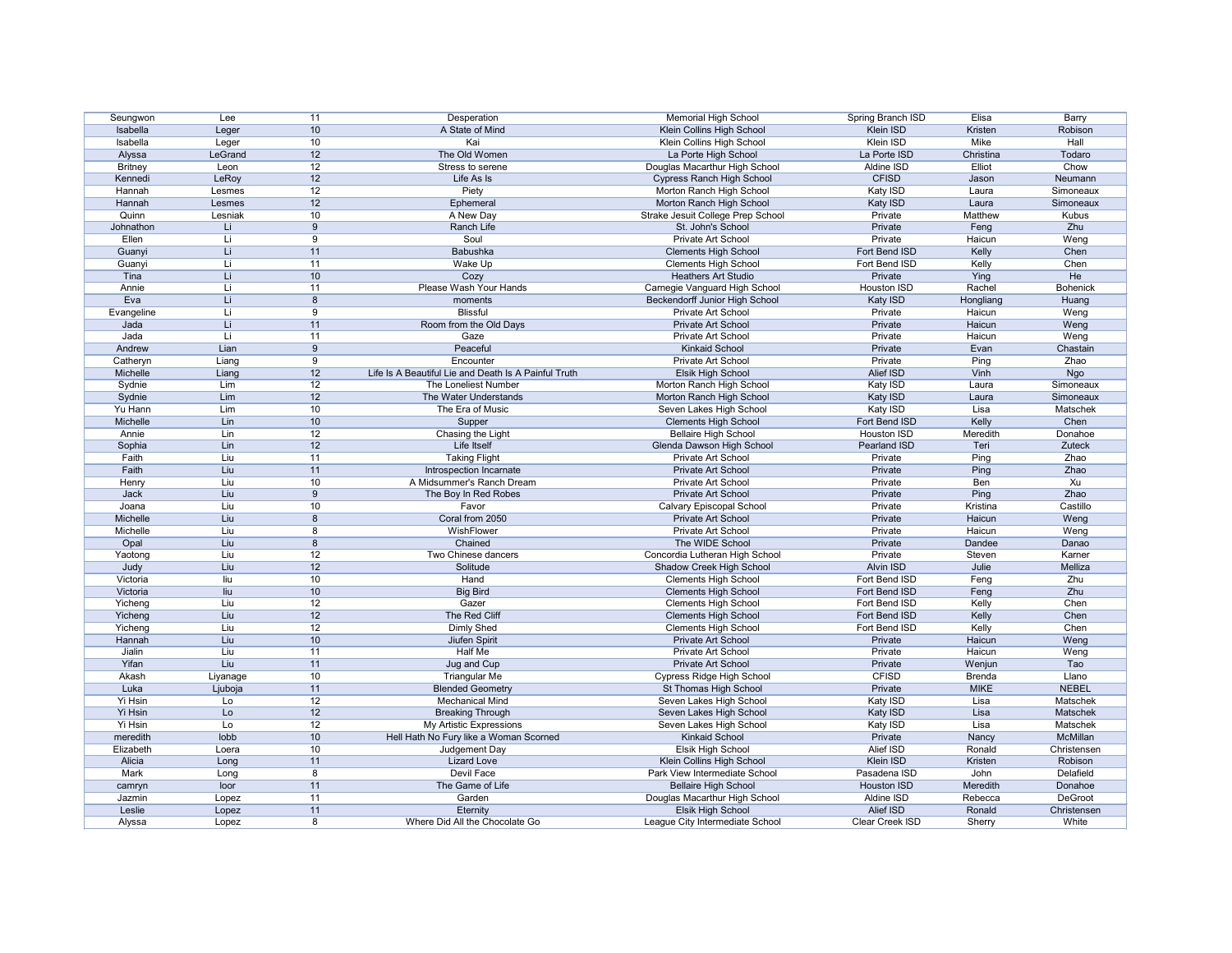| Rachel           | Lopez           | 12               | Rain Shadow                  | Obra D Tompkins High School                           | Katy ISD                 | Kim                | Le                             |
|------------------|-----------------|------------------|------------------------------|-------------------------------------------------------|--------------------------|--------------------|--------------------------------|
| Carlo            | Lopez           | 11               | Date                         | Klein Forest High School                              | Klein ISD                | Laura              | Causer                         |
| Juan             | Lopez           | 8                | <b>Watching the Universe</b> | <b>Strack Intermediate School</b>                     | Klein ISD                | Eric               | Wincott                        |
| Myah             | Lopez           | 8                | Story of the Year            | Schindewolf Intermediate School                       | Klein ISD                | Samantha           | Lacey                          |
| Azzael           | Lopez           | 12               | Glimmers of Hope             | J Frank Dobie High School                             | Pasadena ISD             | Stephanie          | Albert                         |
| Amanda           | Lopez           | 12               | End It                       | <b>Stratford High School</b>                          | Spring Branch ISD        | Jennifer           | Clouse                         |
| Michelle         | Lopez De Leon   | 9                | Glimpse to the Underworld    | Katy High School                                      | Katy ISD                 | Elizabeth          | Clark-Paterson                 |
|                  |                 |                  |                              |                                                       |                          |                    |                                |
| Riya             | Louis           | 12               | My Mother of Liberty         | <b>Bridgeland High School</b>                         | <b>CFISD</b>             | Nancy              | Hines                          |
| Audrey           | Lowe            | 12               | <b>Steve</b>                 | <b>Bridgeland High School</b>                         | <b>CFISD</b>             | Nancy              | Hines                          |
| Isabella         | Lozano          | 12               | The Subject                  | Summer Creek High School                              | Humble ISD               | Tori               | Hill                           |
| Emily            | Lozano          | 11               | <b>Distrustful Aim</b>       | Klein Collins High School                             | <b>Klein ISD</b>         | Chad               | <b>Hardin</b>                  |
| Jasmine          | Lu              | 10               | The Buddhist Pilgrimage      | Private Art School                                    | Private                  | Mo                 | Sha                            |
| Andrew           | Lu              | 11               | Self-Judgement               | <b>Clements High School</b>                           | Fort Bend ISD            | Kelly              | Chen                           |
| Yue              | Lu              | 11               | <b>Disruption</b>            | <b>Clements High School</b>                           | Fort Bend ISD            | Kelly              | Chen                           |
| Jerry            | Lu              | 11               | <b>Liquified Reflection</b>  | Seven Lakes High School                               | Katy ISD                 | Haoxiang           | Zhang                          |
| Maggie           | Lu              | 10               | Find the Light               | <b>Memorial High School</b>                           | Spring Branch ISD        | Elisa              | <b>Barry</b>                   |
| Sebastian        | Lugo-Castillo   | 11               | Ingrid's Tribute             | Jordan High School                                    | Katy ISD                 | Katrina            | Cerk                           |
| Cash             | Lusk            | 11               | Old Timer                    | La Porte High School                                  | La Porte ISD             | Christina          | Todaro                         |
| Orvi             | Luu             | $\overline{7}$   | Struggles of a Siren         | <b>Holub Middle School</b>                            | <b>Alief ISD</b>         | Carolyn            | Nelson                         |
| Kandace          | Lynch           | 11               | Destroyable Beauty           | La Porte High School                                  | La Porte ISD             | Christina          | Todaro                         |
| Mollymay         | Lyons           | $\boldsymbol{8}$ | Ume, a Call From Hell.       | Hofius Intermediate School                            | Klein ISD                | Holly              | Dudzik                         |
| Jayda            | Ma              | 10               | <b>Little Shrew</b>          | <b>Heathers Art Studio</b>                            | Private                  | Ying               | He                             |
| Cassandra        | Macias          | 10               | Leaving                      | <b>Crosby High School</b>                             | Crosby ISD               | Deborah            | Willows                        |
| Laurel           | Maher           | $\overline{7}$   | Flyboy                       | <b>Annunciation Orthodox School</b>                   | Private                  | Moira              | <b>Burgy</b>                   |
| Jordan           | Mahoney         | 12               |                              | Incarnate Word Academy                                | Private                  | Josie              | Postel                         |
|                  | Mai             |                  | <b>Missing Juvenility</b>    |                                                       |                          | Katrina            | Cerk                           |
| Sophia           |                 | 10               | <b>Losing Color</b>          | Jordan High School                                    | Katy ISD                 |                    |                                |
| Danielle         | Mai             | 8                | Charniijons                  | Hofius Intermediate School                            | <b>Klein ISD</b>         | Holly              | <b>Dudzik</b>                  |
| Aria             | Makan           | 12               | Weatherbeaten                | Clear Lake High School                                | <b>Clear Creek ISD</b>   | Michelle           | Cabler                         |
| Aria             | Makan           | 12               | <b>Masked Suffering</b>      | Clear Lake High School                                | <b>Clear Creek ISD</b>   | Michelle           | Cabler                         |
| Ashna            | Maknojia        | 8                | Valentine                    | League City Intermediate School                       | Clear Creek ISD          | Sherry             | White                          |
| Hannah           | Maldonado       | 10               | look at me                   | Klein Collins High School                             | Klein ISD                | <b>Blair</b>       | Villanueva                     |
| Alexandra        | Manchev         | 8                | The Skeleton of Fashion      | Schindewolf Intermediate School                       | Klein ISD                | Samantha           | Lacey                          |
| Alexandra        | Manchev         | 8                | A Tale of Three Brothers     | Schindewolf Intermediate School                       | Klein ISD                | Samantha           | Lacey                          |
| Swarnil          | Mandal          | 11               | Spots and Horns              | <b>Clements High School</b>                           | Fort Bend ISD            | Kelly              | Chen                           |
| Nina             | Mandel          | 12               | Monsoon Season               | Kinder High School for the Performing and Visual Arts | <b>Houston ISD</b>       | David              | Waddell                        |
| Jacqueline       | Mandola         | 12               | The Natural Experience       | Pearland High School                                  | Pearland ISD             | Laura              | Rice                           |
| Margaret         | Mann            |                  | Orange                       | Northland Christian School                            | Private                  | Katie              | Lopez                          |
| Margaret         | Mann            | 7                | self portrait                | Northland Christian School                            | Private                  | Katie              | Lopez                          |
| lucia            | mar             | 11               | Reflection                   | Blanson Career and Technical Education High School    | Aldine ISD               | Chris              | Peel                           |
| lucia            | mar             | 11               | Dewdrop                      | Blanson Career and Technical Education High School    | Aldine ISD               | Chris              | Peel                           |
| ella             | marino          | 11               | <b>Bowl of Tomatoes</b>      | Episcopal High School                                 | Private                  | Sharon             | Willcutts                      |
| Kinsey           | Marsh           | 12               | Stuck in Time                | Cinco Ranch High School                               | Katy ISD                 | Theresa            | <b>Burgess</b>                 |
| Amber            | Marshall        | 9                | Smiles All Around            | Episcopal High School                                 | Private                  | Lauren             | Cunningham                     |
| Victoria         | Martinez        | 11               | Vultus                       | Cypress Woods High School                             | <b>CFISD</b>             | Christian          | Lausell                        |
| Camila           | Martinez        | $\boldsymbol{8}$ | Geometric Landscape          | Krimmel Intermediate School                           | <b>Klein ISD</b>         | Mario              | Rivera                         |
|                  | Martinez        |                  |                              | Westfield High School                                 |                          |                    |                                |
| Gustavo<br>Jacob | Martinez        | 10<br>8          | Monpen Mad Monkey            | Waller Junior High School                             | Spring ISD<br>Waller ISD | Amanda<br>Savannah | <b>Byers</b><br><b>Nichols</b> |
|                  |                 |                  | <b>Creating Paradise</b>     |                                                       |                          |                    |                                |
| Hailee           | Martinez-Vadrar | 10               | Memories                     | <b>Cypress Ranch High School</b>                      | <b>CFISD</b>             | Jason              | Neumann                        |
| April            | Massie          | 9                | Playing in the Field         | <b>Ridge Point High School</b>                        | Fort Bend ISD            | Feng               | Zhu                            |
| Ameya            | Matele          | 11               | The Game                     | <b>Memorial High School</b>                           | Spring Branch ISD        | Elizabeth          | Carney                         |
| Avantika         | Matele          | 12               | Mind in the Tube             | <b>Memorial High School</b>                           | Spring Branch ISD        | Elisa              | <b>Barry</b>                   |
| Avantika         | Matele          | 12               | <b>Ugly Expression</b>       | <b>Memorial High School</b>                           | Spring Branch ISD        | Elisa              | Barry                          |
| Julia            | Mathews         | 9                | <b>Art of Music</b>          | Seven Lakes High School                               | Katy ISD                 | Madelene           | <b>Buzan</b>                   |
| Sariah           | Matthews        | 11               | On the other side            | Cy-Fair High School                                   | <b>CFISD</b>             | Jerilyn            | Muster                         |
| Dar              | Mawi            | 12               | Queen of Myself              | DeBakey High School for Health Professions            | <b>Houston ISD</b>       | Neda               | Khan                           |
| Dar              | Mawi            | 12               | The Untamed                  | DeBakey High School for Health Professions            | Houston ISD              | Neda               | Khan                           |
| <b>Brandon</b>   | Maya            | 11               | <b>Weakest Link</b>          | St Thomas High School                                 | Private                  | <b>MIKE</b>        | <b>NEBEL</b>                   |
| Mcayla           | Mcabee          | 8                | Please Don't Look            | Kleb Intermediate School                              | Klein ISD                | Vivian             | Fridley-Hereford               |
| Sarah            | <b>McCarty</b>  | 11               |                              | St Agnes Academy                                      | Private                  | Claire             | Loft                           |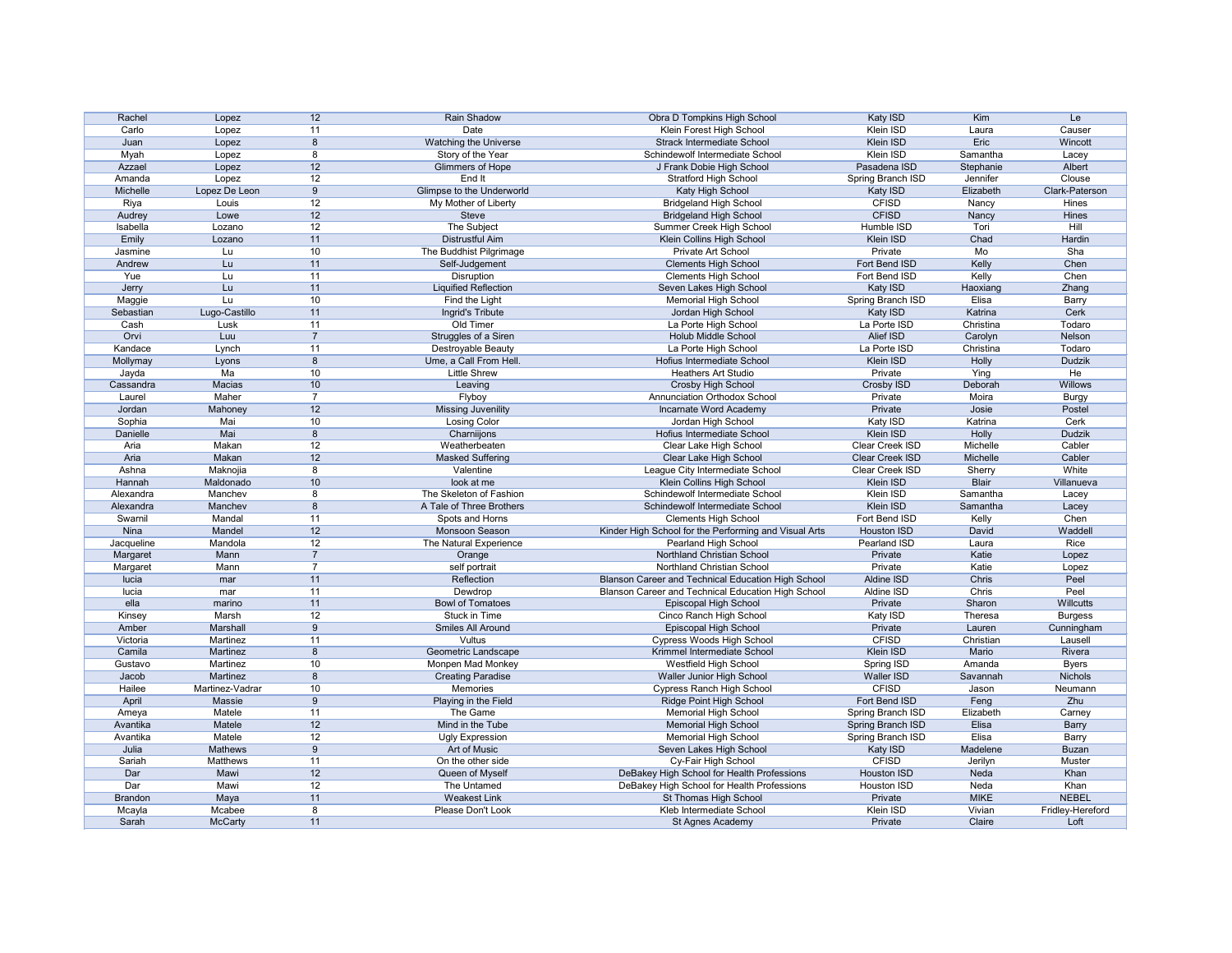| Isabella       | Mcclelland      | 12             | Introspective                                          | Hargrave High School                | Huffman ISD        | Victoria      | Parker           |
|----------------|-----------------|----------------|--------------------------------------------------------|-------------------------------------|--------------------|---------------|------------------|
| Melina         | Mccray          | 11             | Mona Melina                                            | Galena Park High School             | Galena Park ISD    | Antonio       | Hurtado          |
| Lauren         | <b>McGinnis</b> | 12             | Red shoes                                              | Episcopal High School               | Private            | Japheth       | Storlie          |
| Anna           | McQueen         | 12             | Matured                                                | Cinco Ranch High School             | Katy ISD           | Patricia A    | Kuhn             |
| Teresita       | Mecchi          | 11             | May we come in?                                        | <b>Bridgeland High School</b>       | <b>CFISD</b>       | Nancy         | <b>Hines</b>     |
| Za'Lene        | Meche           | $\overline{7}$ | Crossroads                                             | <b>Charles R Drew Academy</b>       | Aldine ISD         | Alli          | Hamacher         |
| Lizette        | Medrano         | 8              | En Las Nubes                                           | Kipp Journey Collegiate             | Private            | vanessa       | gonzalez         |
| Zoe            | Mendez          | 12             | "Moonlit Night"                                        | Cinco Ranch High School             | Katy ISD           | Theresa       | <b>Burgess</b>   |
| Esther         | Mendieta        | 7              | <b>Timeless Dresses</b>                                | Jones Middle School                 | Aldine ISD         | Elizabeth     | Gonzalez         |
| Katherine      | Mendoza         | 11             | Hurts Me Too                                           | Katy High School                    | Katy ISD           | Elizabeth     | Clark-Paterson   |
| Isabella       | Mendoza         | 12             | Stop to Smell the Flowers                              | <b>Memorial High School</b>         | Spring Branch ISD  | Elisa         | <b>Barry</b>     |
| Elizabeth      | Minton          | 12             | Dressed in Blue                                        | Episcopal High School               | Private            | Sharon        | <b>Willcutts</b> |
| Elizabeth      | Minton          | 12             | Puppeteer                                              | Episcopal High School               | Private            | Sharon        | Willcutts        |
| Elizabeth      | Minton          | 12             | Bring in the Clowns                                    | Episcopal High School               | Private            | Sharon        | Willcutts        |
| Abdullah       | Mir             | $\overline{7}$ | Nature's Ambition                                      | Kleb Intermediate School            | Klein ISD          | Vivian        | Fridley-Hereford |
| Naima          | Mira            | 8              | Khloe with a "K"                                       | Northbrook Middle School            | Spring Branch ISD  | Russell       | Erwin            |
| Tatiana        | Miranda         | 11             | Peeling                                                | <b>Cypress Ranch High School</b>    | <b>CFISD</b>       | Jason         | Neumann          |
| Maddie         | Mize            | 8              | "Me. Myself. & I"                                      | Hofius Intermediate School          | Klein ISD          | Holly         | Dudzik           |
| Oziel          | Molina          | 10             | Asystole                                               | Sam Rayburn High School             | Pasadena ISD       | Hailee        | Reeder           |
| keila          | mondragon       | 12             | Halo                                                   | Douglas Macarthur High School       | Aldine ISD         | Rebecca       | DeGroot          |
|                | Monroe          | 10             | A Woman at the Spring                                  | Kingwood Park High School           | Humble ISD         |               | Alvarez          |
| Alayna         |                 | 8              | <b>Ribbons of Awareness</b>                            | T. H. ROGERS SCHOOL                 | <b>Houston ISD</b> | Miguel        |                  |
| Jose           | Monterrosa      |                |                                                        |                                     | <b>CFISD</b>       | Jordan        | Eggers           |
| Daniel         | Montifar        | 12             | <b>Island Of Aves</b>                                  | <b>Cypress Woods High School</b>    |                    | Natasha       | Napier           |
| Aiden          | Moody           | 11             | Madame A                                               | Lamar Consolidated High School      | Lamar CISD         | Constintine   | Lopez            |
| Aidan          | Moore           | 12             | The Hollow Guitar                                      | Episcopal High School               | Private            | Lauren        | Cunningham       |
| Emma           | Moore           | 11             | Those Poor Souls                                       | <b>Clear Springs High School</b>    | Clear Creek ISD    | Ann           | Albritton        |
| Kalese         | Moore           | 11             | Eclipse                                                | Cinco Ranch High School             | Katy ISD           | Patricia A    | Kuhn             |
| Elisha         | Moore-Patterson | 12             | The Rings of Maddening Sight                           | <b>Westfield High School</b>        | <b>Spring ISD</b>  | Naomi         | <b>Mayhall</b>   |
| Evelyne        | Morales         | 8              | 7 Hours and 38 minutes                                 | <b>Woodland Acres Middle School</b> | Galena Park ISD    | Ariadna       | Salazar          |
| Alexandria     | Morales         | 12             | Nauseous                                               | Ross S Sterling High School         | Goose Creek CISD   | Annie         | Watson           |
| Genesis        | <b>Morales</b>  | 11             | Growth                                                 | Klein Collins High School           | Klein ISD          | Chad          | Hardin           |
| Diego          | Morales         | 10             | <b>Fire Safety Poster</b>                              | Pasadena High School                | Pasadena ISD       | Lane          | Smolen           |
| Michelle       | Moreno          | 11             | <b>Affectionate Friend</b>                             | <b>Cypress Springs High School</b>  | <b>CFISD</b>       | Wauna         | Johnson          |
| Alaina         | Moreno          | 12             | <b>Rough Edges</b>                                     | <b>Crosby High School</b>           | Crosby ISD         | Meighgan      | Gladden          |
| Liam           | Moreno          | 12             | Loss                                                   | Galena Park High School             | Galena Park ISD    | Wesley        | Frey             |
| Adrian         | Moreno          | 12             | Lillie's World                                         | Klein Collins High School           | Klein ISD          | Chelsea       | <b>Baldree</b>   |
| Daniela        | Morera De Gois  | 12             | <b>Natural Beauty</b>                                  | Obra D Tompkins High School         | Katy ISD           | Christie      | Skinner          |
| Aislinn        | Morford         | 10             | Possible                                               | <b>Stratford High School</b>        | Spring Branch ISD  | Rachel        | Goins            |
| Emmaleanna     | Morgan          | 11             | F0rl0rn                                                | Cinco Ranch High School             | Katy ISD           | Theresa       | <b>Burgess</b>   |
| Sophie         | Morita          | 9              | iginal Poem Written in a Cipher of My Own Creation & M | Energy Institute High School        | Houston ISD        | Noelle        | MacGregor        |
| Jelani         | Morris          | 8              | Observing Infinity                                     | <b>Strack Intermediate School</b>   | Klein ISD          | Eric          | Wincott          |
| Lauren         | Mudd            | 12             | <b>Too Handsy</b>                                      | Ross S Sterling High School         | Goose Creek CISD   | Darcy         | McDonald         |
| Aminah         | Muhammad        | 12             | The Nature of Natural Hair                             | Klein High School                   | Klein ISD          | Laura         | Menegaz          |
| Lilly          | Munoz           | 11             | Beep Beep Beep                                         | Pasadena Memorial High School       | Pasadena ISD       | Jose          | Alvarez-Lucio    |
| Cecilia        | Muñoz           | 10             | Fishing the Unintended                                 | Cinco Ranch High School             | Katy ISD           | Theresa       | <b>Burgess</b>   |
| Allegra        | Murga           | 8              | Paper Thin Wings                                       | Pearland Jr High School West        | Pearland ISD       | Christa       | George           |
| Shonease       | Murphy          | 12             | <b>Hands</b>                                           | Douglas Macarthur High School       | Aldine ISD         | <b>Elliot</b> | Chow             |
| Meera          | Nair            | 9              | Autumn Afternoon                                       | Pearland High School                | Pearland ISD       | Mariel        | Degli Esposti    |
| Colgan         | Nash            | 11             | The Price of Perfection                                | Concordia Lutheran High School      | Private            | Steven        | Karner           |
| <b>Brooke</b>  | Naumann         | 12             | "The Stokes Paradice"                                  | <b>Waltrip High School</b>          | Houston ISD        | Lauren        | Power            |
| Mel            | Neal            | 11             | Escape                                                 | <b>Crosby High School</b>           | Crosby ISD         | Deborah       | Willows          |
| Erin           | <b>Nelms</b>    | 12             | Salsa                                                  | <b>Memorial High School</b>         | Spring Branch ISD  | Elisa         | <b>Barry</b>     |
| Caroline       | Nelson          | 10             | <b>Winding Roads</b>                                   | Episcopal High School               | Private            | Japheth       | Storlie          |
| Katherine      | Nelson          | 10             | Melon-Day                                              | St Agnes Academy                    | Private            | Laura         | Costa            |
| <b>Bradley</b> | Newton          | 11             | Dan Aykroyd's Secret                                   | Klein Cain High School              | Klein ISD          | Richard       | Cornall          |
| Kathleen       | <b>Ngo</b>      | 9              | <b>Going Places</b>                                    | <b>Memorial High School</b>         | Spring Branch ISD  | Elisa         | <b>Barry</b>     |
| Anh            | Nguyen          | 12             | <b>Classically Inclined</b>                            | Alief Taylor High School            | Alief ISD          | Jeffrey       | Jacobitz         |
| Bao-Nghi       | Nguyen          | 12             | Sweet Death                                            | Kerr High School                    | Alief ISD          | Janine        | <b>Dykes</b>     |
| Nam            | Nguyen          | $\overline{7}$ | Pandemic Piece                                         | O'donnell Middle School             | Alief ISD          | Kelsey        | Wu               |
|                |                 |                |                                                        |                                     |                    |               |                  |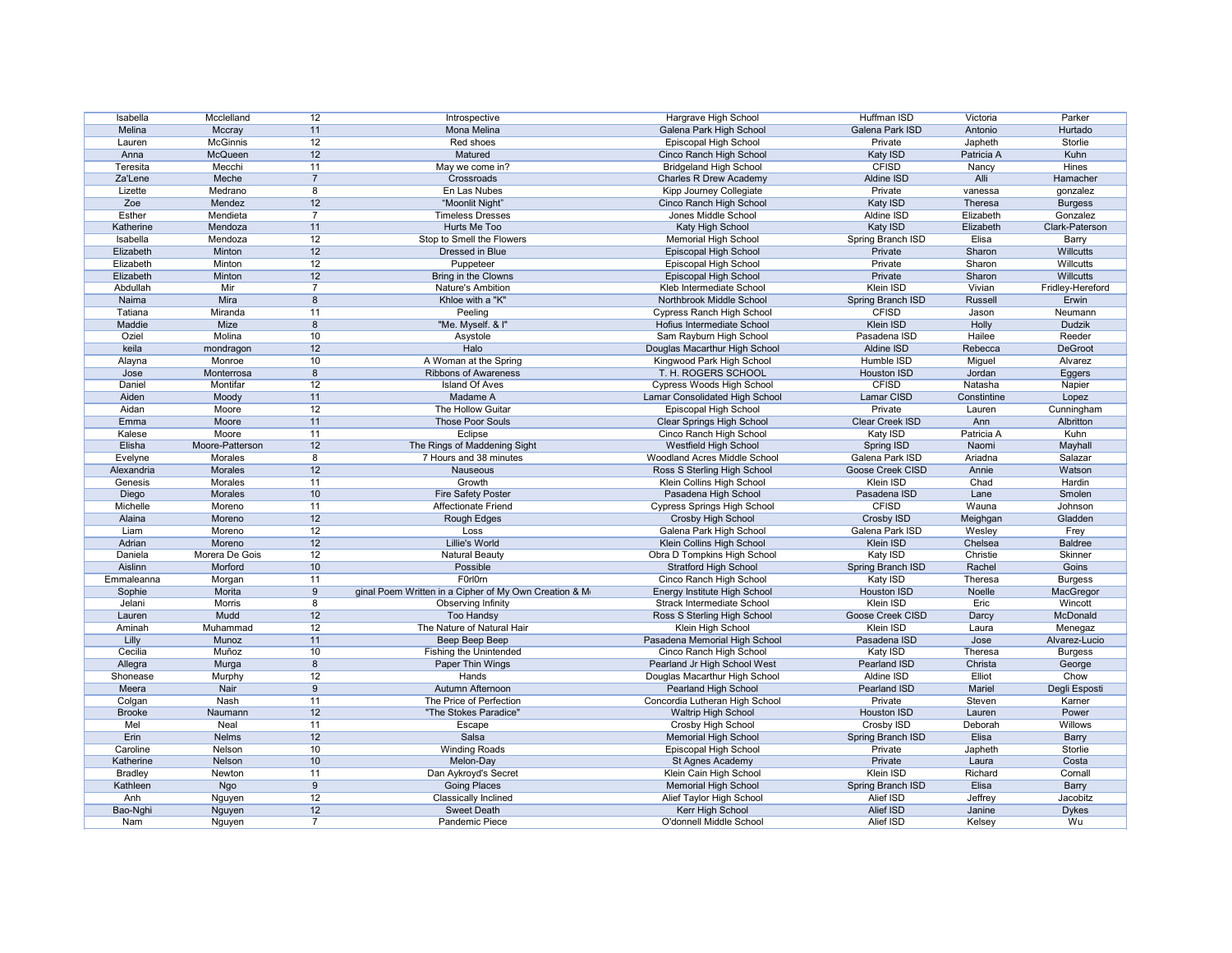| Tran                   | Nguyen              |                | Engulfed                       | O'donnell Middle School                               | Alief ISD              | Kelsey                 | Wu                |
|------------------------|---------------------|----------------|--------------------------------|-------------------------------------------------------|------------------------|------------------------|-------------------|
| <b>NGOC KHANH LINH</b> | <b>NGUYEN</b>       | 11             | TO REACH FOR THE SKY           | <b>Cypress Ranch High School</b>                      | <b>CFISD</b>           | Earl                   | Emery             |
| Phuong                 | Nguyen              | 12             | <b>Mirror Maiden</b>           | <b>Cypress Woods High School</b>                      | <b>CFISD</b>           | Natasha                | Napier            |
| Mai                    | Nguyen              | 11             | <b>Feathered Friend</b>        | <b>Clements High School</b>                           | Fort Bend ISD          | Kelly                  | Chen              |
| Gwyneth                | Nguyen              | 12             | <b>Red Apple</b>               | Seven Lakes High School                               | Katy ISD               | Lisa                   | Matschek          |
| Amy                    | Nguyen              | 10             | <b>Serpent Stiletto</b>        | Klein Cain High School                                | Klein ISD              | Andrea                 | Fort              |
| Trishia                | Nguyen              | 12             | "I'm sorry I interrupted."     | Pasadena Memorial High School                         | Pasadena ISD           | Amy                    | Dugat             |
| Faith                  | Nguyen              | -7             | Ms. Forrest                    | Berry Miller Junior High School                       | Pearland ISD           | Noelle                 | Johnson           |
| leyna                  | nguyen              | 12             | Coming out                     | <b>Tomball Memorial High School</b>                   | <b>Tomball ISD</b>     | <b>Barry</b>           | Carter            |
|                        |                     | 12             | Pressure                       | <b>Tomball Memorial High School</b>                   | <b>Tomball ISD</b>     |                        | Carter            |
| leyna                  | nguyen              | 10             |                                |                                                       |                        | <b>Barry</b><br>Victor |                   |
| Sarah                  | <b>Nichols</b>      |                | Animal Apocolypes              | Pearland High School                                  | Pearland ISD           |                        | Raygoza           |
| Delbert                | Nie                 | 10             | Uyghur Woman                   | Private Art School                                    | Private                | Ping                   | Zhao              |
| Ivan                   | Nie                 | 9              | American Dream                 | Private Art School                                    | Private                | Haicun                 | Weng              |
| Kenji                  | Nino                | 10             | <b>Withering Age</b>           | North Shore Senior High School                        | Galena Park ISD        | Katie                  | Cunningham        |
| Mariana                | Ninoderivera        | 12             | Crown                          | Douglas Macarthur High School                         | Aldine ISD             | Rebecca                | DeGroot           |
| Pamela                 | Noyola              | 12             | Off The Grid                   | Mayde Creek High School                               | Katy ISD               | Daniel                 | Rodriguez         |
| Angie                  | Ocana               | 10             | Perspective                    | <b>Cypress Lakes High School</b>                      | <b>CFISD</b>           | Shauna                 | Martin            |
| Hector                 | Ochoa               | 12             | <b>Bus Stop</b>                | Ross S Sterling High School                           | Goose Creek CISD       | Annie                  | Watson            |
| Heather                | O'Donnell           | 12             | In flames                      | <b>Clear Falls High School</b>                        | <b>Clear Creek ISD</b> | Nina                   | Makepeace         |
| Taylor                 | Ohnheiser           | 10             | Day Dreaming                   | <b>Memorial High School</b>                           | Spring Branch ISD      | Marilyn                | Guerinot          |
| Favour                 | Okafor              | 12             | Transcension                   | <b>Calvary Episcopal School</b>                       | Private                | Kristina               | Castillo          |
| Favour                 | Okafor              | 12             | An Unheard Plea                | <b>Calvary Episcopal School</b>                       | Private                | Kristina               | Castillo          |
| Samantha               | Olayiwola           | 11             | Greed                          | <b>Cypress Ranch High School</b>                      | <b>CFISD</b>           | Melanie                | <b>Offutt</b>     |
|                        |                     | 8              | Cecropia Silkmoth              | West Lake Middle School                               |                        |                        | Wells             |
| Kailey                 | Oldigs              |                |                                |                                                       | Humble ISD             | Laura                  |                   |
| Daniela                | Oliveras            | 8              | <b>Gabriela the Seamstress</b> | Schindewolf Intermediate School                       | Klein ISD              | Samantha               | Lacey             |
| Carrie-Anne            | Olson               | 12             | <b>Mysterious Being</b>        | Awty International School                             | Private                | Angela                 | Maxwell           |
| Gisselle               | Olvera              | 11             | collapse                       | Calvin Nelms Charter School                           | Private                | <b>Brad</b>            | Carey             |
| Kairi                  | Olvera              | 8              | Backyard Bloom                 | Wunderlich Intermediate School                        | <b>Klein ISD</b>       | William                | Close             |
| Jessie                 | Orellana            | 12             | <b>Discord</b>                 | Galena Park High School                               | Galena Park ISD        | Wesley                 | Frey              |
| Sharlene               | Orozco              | 8              | Junior                         | Northbrook Middle School                              | Spring Branch ISD      | Russell                | Erwin             |
| Emma                   | Ortiz               | 12             | Hermanitos                     | Kingwood High School                                  | Humble ISD             | Melissa                | Frye              |
| Emma                   | Ortiz               | 12             | The Big One                    | Kingwood High School                                  | Humble ISD             | Melissa                | Frye              |
| Alex                   | Ostrom              | 12             | The Bell                       | St Thomas High School                                 | Private                | <b>MIKE</b>            | <b>NEBEL</b>      |
| Yume                   | Otsuka              | 8              | <b>Desire</b>                  | Spring Forest Middle School                           | Spring Branch ISD      | Lindsay                | Ripley            |
| Vanessa                | Ovalle              | 11             | <b>Fashion Figure</b>          | Langham Creek High School                             | <b>CFISD</b>           | Margaret               | <b>Bennett</b>    |
| Sara                   | Overstreet-Anderson | 10             | Fête du Roi de l'Oiseau        | Klein Oak High School                                 | Klein ISD              | Susan                  | Roberts           |
| Isabella               | Oviedo              | 10             | <b>Colored Rebellion</b>       | Atascocita High School                                | Humble ISD             | <b>Mick</b>            | Watson            |
| <b>RJ</b>              | Padernal            | 12             | <b>Taboo Brew</b>              | J Frank Dobie High School                             | Pasadena ISD           | Stephanie              | Albert            |
|                        |                     |                |                                |                                                       |                        |                        |                   |
| Kelsey                 | Pagano              | 12             | <b>Bits and Pieces</b>         | Klein High School                                     | Klein ISD              | Laura                  | Menegaz           |
| Katelyn                | Page                | 12             | The Sunstone                   | Kingwood High School                                  | Humble ISD             | Melissa                | Frye              |
| Elysia                 | Palmer-Jefferson    | 10             | Our Peptide Linkage            | <b>Cypress Springs High School</b>                    | <b>CFISD</b>           | Wauna                  | Johnson           |
| Monica                 | Palomo              | 11             | The Abandoned Work of God      | Galena Park High School                               | Galena Park ISD        | Wesley                 | Frey              |
| Paige                  | Pan                 | $\overline{7}$ | Pressure                       | <b>Annunciation Orthodox School</b>                   | Private                | Meredith               | Wise              |
| Elizabeth              | Papp                | 12             | Love Bites                     | St Agnes Academy                                      | Private                | Claire                 | Loft              |
| Grace Sowon            | Park                | 10             | Blanco                         | <b>Elkins High School</b>                             | Fort Bend ISD          | Ryan                   | Morales           |
| Hyewon                 | Park                | 9              | Will of Life                   | <b>Elkins High School</b>                             | Fort Bend ISD          | Ryan                   | Morales           |
| Regina                 | Paseiro Garduno     | 10             | <b>Inner Bloom</b>             | Seven Lakes High School                               | Katy ISD               | Lisa                   | Matschek          |
| Haley                  | Patolia             | 10             | <b>Fruitful Life</b>           | <b>Kinkaid School</b>                                 | Private                | Bess                   | Connell           |
| Mauli                  | Patolia             | 10             | Cloaked                        | <b>Kinkaid School</b>                                 | Private                | <b>Bess</b>            | Connell           |
| julie                  | paul                | 12             | The Untouched Has Been Touched | Awty International School                             | Private                | laurence               | paul              |
| Olivia                 | Paul                | 9              | Amaryllis                      | <b>Bridgeland High School</b>                         | <b>CFISD</b>           | <b>Brad</b>            | Conklin           |
| Jonah                  | Payton              | 12             | The Outside World              | Klein Collins High School                             | Klein ISD              | Mike                   | Hall              |
|                        |                     |                | Lone Star Women                |                                                       |                        |                        | <b>Dikdan</b>     |
| Nataly                 | Paz                 | 11             |                                | <b>Stratford High School</b>                          | Spring Branch ISD      | Jessica                |                   |
| Lauren                 | Pearson             | 11             | Lost in Japan                  | Episcopal High School                                 | Private                | Lauren                 | Cunningham        |
| Gayatri                | pemmaraju           | 11             | <b>Autumn Memories</b>         | Obra D Tompkins High School                           | Katy ISD               | Christie               | <b>Skinner</b>    |
| Luke                   | Penberthy           | 8              | <b>Cosmic Unity shoes</b>      | Krimmel Intermediate School                           | Klein ISD              | Michael                | <b>Bulsiewicz</b> |
| Nathan                 | Percival            | 8              | Lonesome snail                 | Woodcreek Middle School                               | Humble ISD             | Toni                   | Goss              |
| Corina                 | Perez               | 12             | <b>Coming Back</b>             | Kinder High School for the Performing and Visual Arts | Houston ISD            | Hugh                   | Waddel            |
| Corina                 | Perez               | 12             | Connecting Nature and the Meta | Kinder High School for the Performing and Visual Arts | Houston ISD            |                        |                   |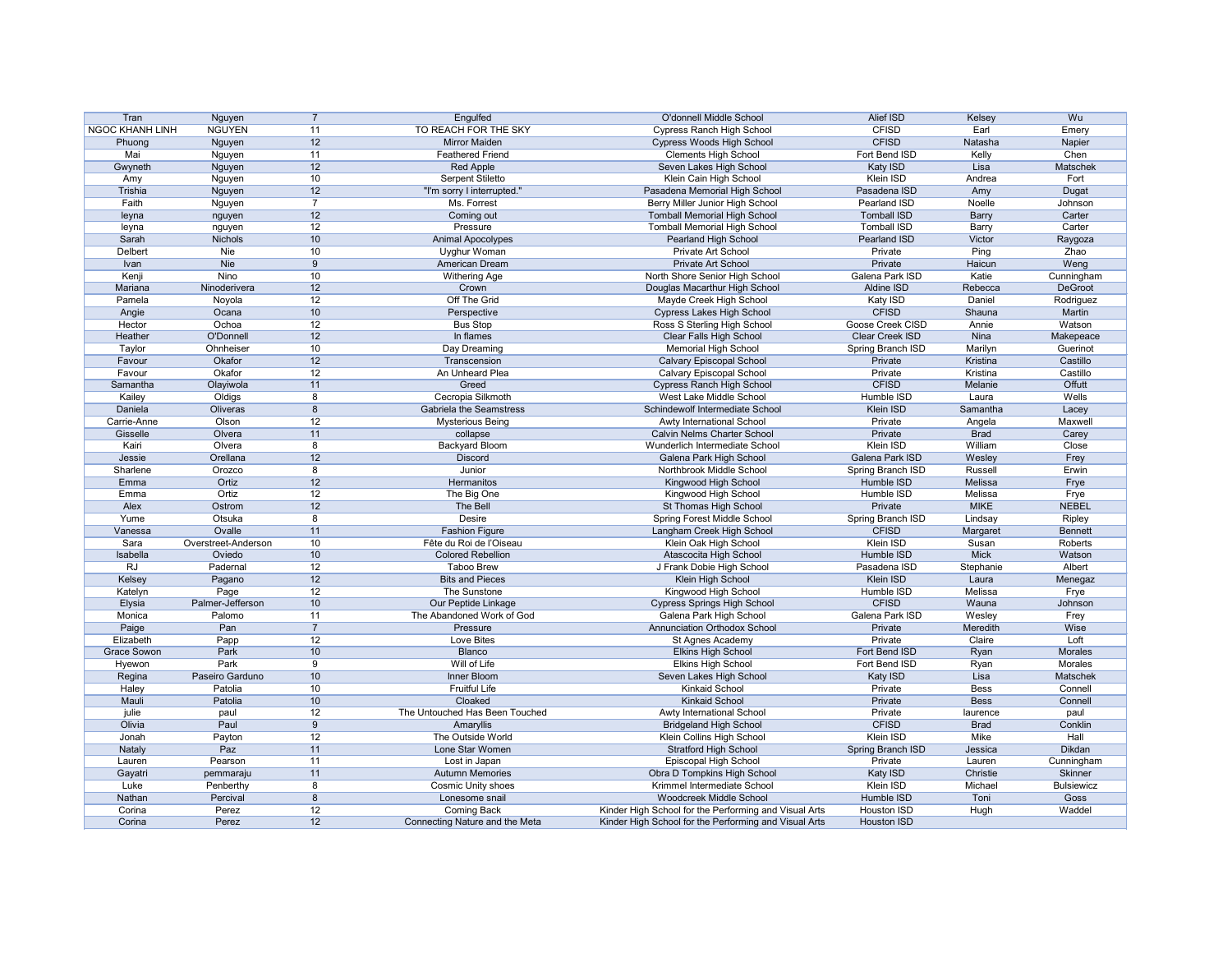| Jose        | Perez          | 12 | Hoot                                    | J Frank Dobie High School                             | Pasadena ISD       | Stephanie     | Albert           |
|-------------|----------------|----|-----------------------------------------|-------------------------------------------------------|--------------------|---------------|------------------|
| Andrew      | Peterson       | 12 | Repression                              | <b>Bridgeland High School</b>                         | <b>CFISD</b>       | <b>Brad</b>   | Conklin          |
| Tyler       | Peterson       | 12 | Arachne                                 | Clear Falls High School                               | Clear Creek ISD    | Nina          | Makepeace        |
| Vivian      | Pham           | 11 | $g!$ rl                                 | Langham Creek High School                             | <b>CFISD</b>       | Margaret      | <b>Bennett</b>   |
| <b>Binh</b> | Pham           | 11 | <b>Black Space</b>                      | <b>Clements High School</b>                           | Fort Bend ISD      | Kelly         | Chen             |
| Ky Thu      | Pham           | 8  | The Widow                               | Klein Intermediate School                             | <b>Klein ISD</b>   | Tu-Anh        | Pham             |
| Michael     | Pham           | 7  | Princi-pal                              | Berry Miller Junior High School                       | Pearland ISD       | Sara          | Mendoza          |
| Alisha      | Philip         | 12 | Monchromatic Camaraderie                | <b>Ridge Point High School</b>                        | Fort Bend ISD      | Jinny         | Pham             |
| Ava         | Phillips       | 12 | Watcher                                 | St Agnes Academy                                      | Private            | Terry         | Suprean          |
| Tiffany     | Phung          | 9  |                                         | Alief Taylor High School                              | Alief ISD          | Charles       | Duran            |
|             |                | 11 | Sweet Apprentice Boy<br>Boat?           |                                                       |                    |               |                  |
| Tam An      | Phung          |    |                                         | Morton Ranch High School                              | Katy ISD           | Megan         | Doby             |
| Alexa       | Phuong         | 10 | <b>Golden Hour</b>                      | Klein Collins High School                             | Klein ISD          | Mike          | Hall             |
| Madison     | PI             | 9  | Awareness to child neglect              | Katy High School                                      | Katy ISD           | Emily         | Trevino          |
| Jemima      | Pierre         | 12 | Illumination                            | DeBakey High School for Health Professions            | Houston ISD        | Neda          | Khan             |
| Jemima      | Pierre         | 12 | Aspect                                  | DeBakey High School for Health Professions            | <b>Houston ISD</b> | Neda          | Khan             |
| Jemima      | Pierre         | 12 | Primary                                 | DeBakey High School for Health Professions            | <b>Houston ISD</b> | Neda          | Khan             |
| Jemima      | Pierre         | 12 | Sightseeing                             | DeBakey High School for Health Professions            | <b>Houston ISD</b> | Neda          | Khan             |
| Jemima      | Pierre         | 12 | <b>Sunny Downfall</b>                   | DeBakey High School for Health Professions            | Houston ISD        | Neda          | Khan             |
| Indigo      | Pierre-Seubert | 10 | <b>Final Plea</b>                       | North Shore Senior High School                        | Galena Park ISD    | Katie         | Cunningham       |
| Mattie      | Pincu          | 11 | <b>Architectural Abstraction</b>        | Episcopal High School                                 | Private            | Sharon        | <b>Willcutts</b> |
| Paola       | Pineda         | 10 | Reflections of Mardi Grais              | Seven Lakes High School                               | Katy ISD           | Madelene      | <b>Buzan</b>     |
| Aransasu    | Pineda         | 10 | The Dance Of Chaos                      | <b>Tegeler Career Center</b>                          | Pasadena ISD       | Stephanie     | Gobea            |
| William     | Pipes          | 12 | To Comprehend                           | <b>Bridgeland High School</b>                         | <b>CFISD</b>       | Juan          | Guevara          |
| Valeria     | Pirela         | 10 | Underworld                              | <b>Cypress Creek High School</b>                      | <b>CFISD</b>       | <b>Brooke</b> | Romas            |
| Hannah      | Poon           | 11 | <b>Motley Maize</b>                     | Ridge Point High School                               | Fort Bend ISD      | Jinny         | Pham             |
| Samantha    | Poore          | 12 | <b>Natural Elements</b>                 | Pearland High School                                  | Pearland ISD       | Mariel        | Degli Esposti    |
| Hanna       | Potton         | 8  | Holding Close What Has Not Fallen Apart | Kleb Intermediate School                              | Klein ISD          | Vivian        | Fridley-Hereford |
| Laiah       | Powell         | 11 | Moorish Idol                            | Langham Creek High School                             | <b>CFISD</b>       | Joshua        | <b>Smith</b>     |
|             |                |    |                                         |                                                       |                    |               |                  |
| Jaanak      | Prashar        | 10 | Laugh It Off                            | Jordan High School                                    | Katy ISD           | Katrina       | Cerk             |
| Ciara       | Pratt          | 12 | Growth                                  | Clear Falls High School                               | Clear Creek ISD    | Nina          | Makepeace        |
| Kimoni      | Pree           | 12 | The Sadistic Depression                 | Goose Creek Memorial High School                      | Goose Creek CISD   | <b>Brandi</b> | Aguilar          |
| Zoe         | Puno           | 12 | <b>Waterfall Effect</b>                 | Obra D Tompkins High School                           | Katy ISD           | Christie      | Skinner          |
| Zoe         | Puno           | 12 | Ms. Canned Meat                         | Obra D Tompkins High School                           | Katy ISD           | Christie      | Skinner          |
| Zoe         | Puno           | 12 | Reflections                             | Obra D Tompkins High School                           | Katy ISD           | Christie      | Skinner          |
| Zoe         | Puno           | 12 | Wave of Emotions                        | Obra D Tompkins High School                           | Katy ISD           | Christie      | Skinner          |
| Zoe         | Puno           | 12 | Solace in Tears                         | Obra D Tompkins High School                           | Katy ISD           | Christie      | <b>Skinner</b>   |
| Scott       | Putman         |    | The Hyperbolic Messenger                | Annunciation Orthodox School                          | Private            | Moira         | <b>Burgy</b>     |
| Marguerite  | Pyne           | 10 | The Duck                                | <b>Kinkaid School</b>                                 | Private            | <b>Bess</b>   | Connell          |
| Marguerite  | Pyne           | 10 | The Fence                               | Kinkaid School                                        | Private            | <b>Bess</b>   | Connell          |
| Amber       | Qu             | 12 | <b>Tropic High</b>                      | <b>Clements High School</b>                           | Fort Bend ISD      | Kelly         | Chen             |
| Oliver      | Quammen        | 9  | Meliorism                               | Klein Oak High School                                 | Klein ISD          | Leah          | McWhorter        |
| Katie       | Quander        | 11 | <b>NYC View</b>                         | <b>Kinkaid School</b>                                 | Private            | <b>Bess</b>   | Connell          |
| Nataly      | Quintanilla    | 8  | <b>Breaking Free</b>                    | <b>Strack Intermediate School</b>                     | Klein ISD          | Eric          | Wincott          |
| Alisson     | Quintanilla    | 8  | La Madre de la Muerte                   | Vincent W Miller Intermediate School                  | Pasadena ISD       | Gabriela      | Holmes           |
| Antonio     | Quiroz         | 12 | Between a Rock and a Hard Place         | <b>Memorial High School</b>                           | Spring Branch ISD  | Elisa         | Barry            |
| Vanessa     | Radley         | 8  | Jumbled Up                              | Clear Lake Intermediate School                        | Clear Creek ISD    | Terri         | Nicolosi         |
| Katherine   | Raguso         | 12 | pinkredgreenblack                       | Kinder High School for the Performing and Visual Arts | Houston ISD        | David         | Waddell          |
| Mithilya    | Raj            | 10 | One                                     | Dulles High School                                    | Fort Bend ISD      | Kayla         | Matthews         |
| Neha        |                | 10 | Raw Reflection                          | Dulles High School                                    | Fort Bend ISD      |               | Matthews         |
|             | Rajeev         |    |                                         |                                                       |                    | Kayla         |                  |
| Nadya       | Raksi          | 12 | <b>Youthful Curiosity</b>               | <b>Memorial High School</b>                           | Spring Branch ISD  | Elisa         | <b>Barry</b>     |
| Vaaridhi    | Ramanuja       | 11 | Wings of Hope                           | Seven Lakes High School                               | Katy ISD           | Madelene      | <b>Buzan</b>     |
| Mario       | Ramirez        | 12 | Loss                                    | Douglas Macarthur High School                         | Aldine ISD         | Elliot        | Chow             |
| Kevin       | Ramirez        | 10 | Smaller, Almost Childlike               | DeBakey High School for Health Professions            | Houston ISD        | Neda          | Khan             |
| Lindsay     | Ramirez        | 8  | Bellisimo                               | Katy Junior High School                               | Katy ISD           | Christopher   | Weeden           |
| Avery       | Ramsey         | 10 | Innocence                               | <b>Memorial High School</b>                           | Spring Branch ISD  | Elisa         | <b>Barry</b>     |
| Jazmin      | Rauda          | 12 | you're at the party                     | Elsik High School                                     | Alief ISD          | Ana           | Ortiz            |
| Allison     | Redmond        | 12 | Cactus Head                             | <b>Cypress Woods High School</b>                      | <b>CFISD</b>       | Teri          | Farrell          |
| Robin       | Reel           | 10 | <b>Rekindled Creativity</b>             | Klein Oak High School                                 | <b>Klein ISD</b>   | Alexa         | Murland          |
| Emalee      | Reeves         | 11 | Music Makes The World Go Round          | Klein Oak High School                                 | Klein ISD          | Susan         | Roberts          |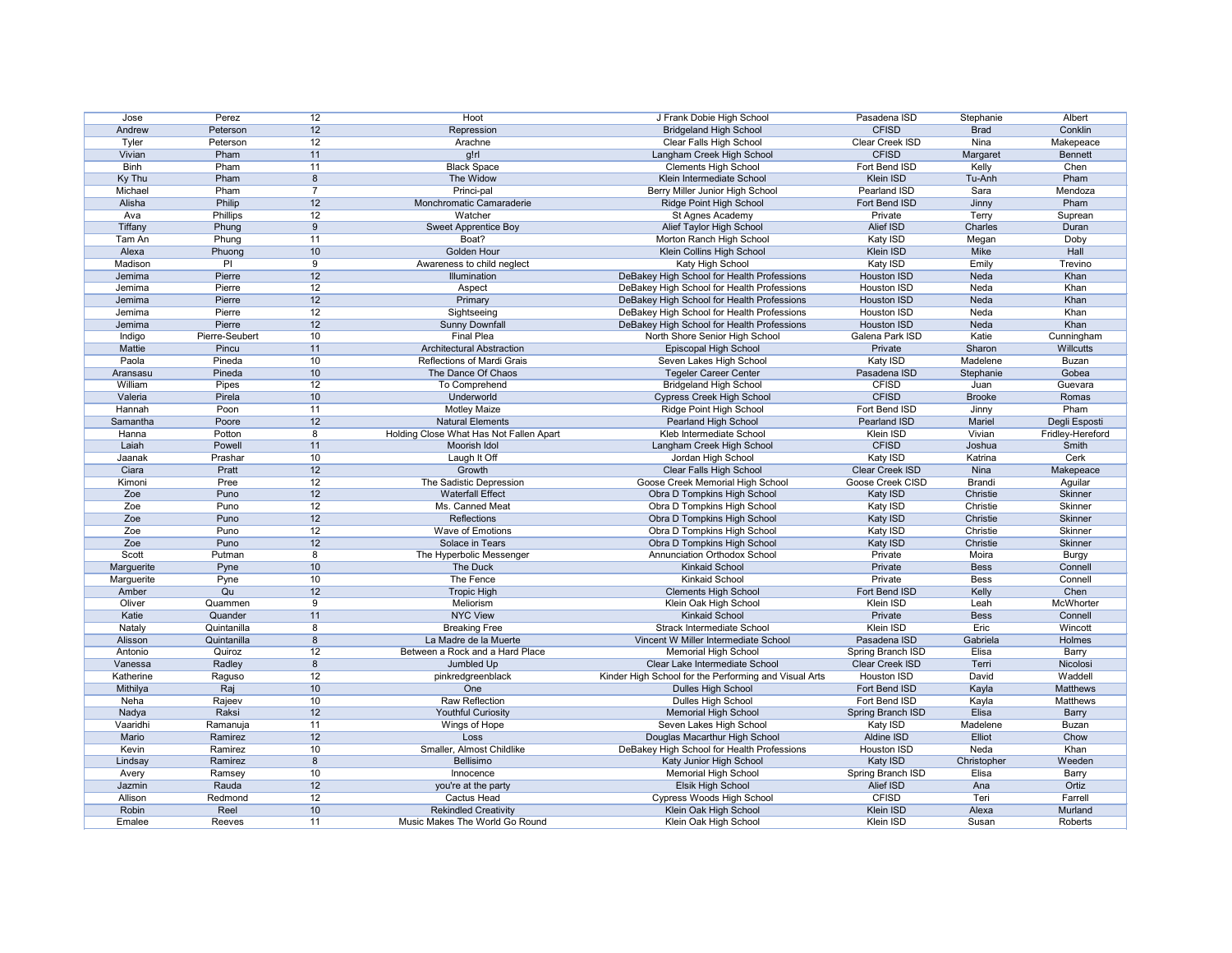| Lindsey        | Regan             | 12             | <b>Flying High</b>                | St Agnes Academy                           | Private            | Claire         | Loft              |
|----------------|-------------------|----------------|-----------------------------------|--------------------------------------------|--------------------|----------------|-------------------|
| Megan          | Reichel           | 11             | eat your heart out.               | Jordan High School                         | Katy ISD           | Katrina        | Cerk              |
| Zixuan         | Ren               | 12             | Little One Through Lights         | Seven Lakes High School                    | Katy ISD           | Lisa           | Matschek          |
| Teresita       | Rendon            | 11             | Self-Portrait                     | Clear Creek High School                    | Clear Creek ISD    | Kenzie         | <b>McGoldrick</b> |
| Haley          | Requena           | 12             | Equality?                         | Summer Creek High School                   | Humble ISD         | Natasha        | <b>Burd</b>       |
| Jenire         | Resendiz-Aquino   | 12             | Amen                              | Eastwood Academy                           | Houston ISD        | luis           | perez             |
| Jenire         | Resendiz-Aquino   | 12             | Haunted                           | Eastwood Academy                           | Houston ISD        | luis           | perez             |
| Alan           | Reyes             | $\overline{ }$ | <b>Red Buds</b>                   | <b>Charles R Drew Academy</b>              | Aldine ISD         | Alli           | Hamacher          |
| Charlemane     | Reyes             | 10             | Deconstructed Modern Merveilleuse | <b>Cypress Springs High School</b>         | <b>CFISD</b>       | Kristina       | Zavala            |
| Clayton        | Rice              | 12             | A Look into the Woods             | <b>Kinkaid School</b>                      | Private            | <b>Bess</b>    | Connell           |
| Clayton        | Rice              | 12             | Alone in the Shower               | <b>Kinkaid School</b>                      | Private            | <b>Bess</b>    | Connell           |
| Evelyn         | Richardson        | 8              | Forgotten Fragments               | Krimmel Intermediate School                | Klein ISD          | Mario          | Rivera            |
|                | Riffin- Canizalez | 12             | The Headlight                     |                                            | <b>CFISD</b>       | Teri           | Farrell           |
| Joseph         |                   |                |                                   | <b>Cypress Woods High School</b>           |                    |                |                   |
| Hannah         | Riley             | 12             | <b>Emerald Dreams</b>             | Klein Collins High School                  | Klein ISD          | Chad           | Hardin            |
| Hannah         | Riley             | 12             | Why Now?                          | Klein Collins High School                  | Klein ISD          | Mike           | Hall              |
| Hannah         | Riley             | 12             | Storm                             | Klein Collins High School                  | Klein ISD          | <b>Mike</b>    | Hall              |
| Mateo          | Rincon            | 8              | Shot                              | Ricky C Bailey Middle School               | <b>Spring ISD</b>  | Keirsten       | Probst            |
| Evan           | Ringwald          | 10             | <b>Forrested Moose</b>            | Episcopal High School                      | Private            | Kate           | Philbrick         |
| Joshua         | <b>Rios</b>       | 12             | <b>Power of Nature</b>            | Waller High School                         | <b>Waller ISD</b>  | Abigail        | Arellano          |
| Itzel          | Rios Garza        | 12             | The Picnic                        | South Houston High School                  | Pasadena ISD       | Hannah         | Graham            |
| Rachael        | <b>Rivas</b>      | 11             | To Be Three Again                 | Cy-Fair High School                        | <b>CFISD</b>       | Laurie         | Emery             |
| Edwin          | Rivera            | 11             | <b>Glass House</b>                | Klein Cain High School                     | Klein ISD          | Tiara          | Woods             |
| Gabriel        | Rivera            | $\overline{7}$ | Colorful Wonders                  | Hofius Intermediate School                 | Klein ISD          | Marise         | Awad              |
| Helen          | Rivera Lemus      | 8              | Place of Wonder                   | Arnold Middle School                       | <b>CFISD</b>       | Kimberly       | <b>Bierwirth</b>  |
| Evan           | Roach             | 12             | Alligator's Eye                   | Westside High School                       | Houston ISD        | Susan          | Smith             |
| Evan           | Roach             | 12             | <b>Ever Vigilant</b>              | Westside High School                       | Houston ISD        | Susan          | Smith             |
| Evan           | Roach             | 12             | Taking it In                      | Westside High School                       | Houston ISD        | Susan          | Smith             |
| Evan           | Roach             | 12             | A Robin's Rest                    | Westside High School                       | Houston ISD        | Susan          | Smith             |
| Evan           | Roach             | 12             | <b>Cold Dead Stare</b>            |                                            | Houston ISD        | Susan          | Smith             |
|                |                   |                |                                   | Westside High School                       |                    |                |                   |
| Evan           | Roach             | 12             | <b>Flocking Homeward</b>          | Westside High School                       | Houston ISD        | Susan          | Smith             |
| Evan           | Roach             | 12             | Basking on the Beach              | Westside High School                       | <b>Houston ISD</b> | Susan          | Smith             |
| Evan           | Roach             | 12             | Hawk's Gaze                       | Westside High School                       | Houston ISD        | Susan          | Smith             |
| Evan           | Roach             | 12             | On the Hunt                       | Westside High School                       | Houston ISD        | Susan          | Smith             |
| Evan           | Roach             | 12             | The Roseate Spoonbill             | Westside High School                       | Houston ISD        | Susan          | Smith             |
| Evan           | Roach             | 12             | End of All Things                 | Westside High School                       | Houston ISD        | Susan          | Smith             |
| Evan           | Roach             | 12             | Mechanization vs Nature           | Westside High School                       | Houston ISD        | Susan          | Smith             |
| Caitlyn        | Roberts           | 12             | Within the Falls                  | <b>Cypress Ranch High School</b>           | <b>CFISD</b>       | Jason          | Neumann           |
| Taylor         | Robins            | 11             | The Rarest of Moments             | <b>Bridgeland High School</b>              | <b>CFISD</b>       | Juan           | Guevara           |
| Anaiyah        | Robinson          | 10             | Presense                          | <b>Bridgeland High School</b>              | <b>CFISD</b>       | <b>Brad</b>    | Conklin           |
| Rylan          | Rodriguez         | 11             | Veins                             | Calvin Nelms Charter School                | Private            | <b>Brad</b>    | Carey             |
| Rylan          | Rodriguez         | 11             | Skull                             | Calvin Nelms Charter School                | Private            | <b>Brad</b>    | Carey             |
| Melanie        | Rodriguez         | 10             | Nature Run                        | Clear Lake High School                     | Clear Creek ISD    | Peter          | Storms            |
| Jaelyn         | Rodriguez         | 11             | Amalgamation                      | <b>Clements High School</b>                | Fort Bend ISD      | Kelly          | Chen              |
| Carlos         | Rodriguez         | 12             | Colorful Arc Welding              | Galena Park High School                    | Galena Park ISD    | Wesley         | Frey              |
| Carlos         | Rodriguez         | 12             | <b>Bright Light</b>               | Galena Park High School                    | Galena Park ISD    | Wesley         | Frey              |
| Daisy          | Rodriguez         | 12             | Reminiscent                       | North Shore Senior High School             | Galena Park ISD    | Jedmy          | Centeno           |
| Halie          |                   | 12             |                                   | Eastwood Academy                           | Houston ISD        | luis           |                   |
|                | Rodriguez         |                | always loved                      |                                            |                    |                | perez             |
| Gabriela       | Rodriguez         | 12             | My Little Secret                  | Obra D Tompkins High School                | Katy ISD           | Christie       | Skinner           |
| <b>Ulisses</b> | Rodriguez         | 12             | Life After Death                  | Klein High School                          | Klein ISD          | Jill           | Chauvin           |
| jose           | rodriguez         | 8              | yes                               | Northbrook Middle School                   | Spring Branch ISD  | <b>Russell</b> | Erwin             |
| Ana            | Rodriguez         | 12             | Utopia                            | <b>Westfield High School</b>               | Spring ISD         | Amanda         | <b>Byers</b>      |
| Ana            | Rodriguez         | 12             | Honey N' Roses                    | Westfield High School                      | Spring ISD         | Amanda         | <b>Byers</b>      |
| Margaret       | Rogan             | 12             | Duck Watch                        | St Agnes Academy                           | Private            | Claire         | Loft              |
| Cadence        | Rogers            | 9              | Samantha                          | <b>Bridgeland High School</b>              | <b>CFISD</b>       | Nancy          | Hines             |
| Celeste        | Roman             | 10             | Inversion                         | Katy High School                           | Katy ISD           | Elizabeth      | Clark-Paterson    |
| Daniela        | Romero            | 8              | <b>Family Member Drawing</b>      | Yes Prep Northbrook                        | Private            | Clarissa       | <b>Fuentes</b>    |
| Albert         | Romero            | 12             | Luminous Aura                     | <b>Cypress Springs High School</b>         | <b>CFISD</b>       | Wauna          | Johnson           |
| Ashley         | Roque             | 8              | On the Other Side                 | Pearland Jr High School West               | Pearland ISD       | Christa        | George            |
| Raul           | Rosa              | 12             | Self                              | DeBakey High School for Health Professions | Houston ISD        | Neda           | Khan              |
|                |                   |                |                                   |                                            |                    |                |                   |

| Private            | Claire         | Loft                    |
|--------------------|----------------|-------------------------|
| Katy ISD           | Katrina        | Cerk                    |
| Katy ISD           | Lisa           | Matschek                |
| Clear Creek ISD    | Kenzie         | <b>McGoldrick</b>       |
| Humble ISD         | Natasha        | <b>Burd</b>             |
| <b>Houston ISD</b> | luis           | perez                   |
| <b>Houston ISD</b> | luis           | perez                   |
| <b>Aldine ISD</b>  | Alli           | Hamacher                |
| <b>CFISD</b>       | Kristina       | Zavala                  |
| Private            | <b>Bess</b>    | Connell                 |
| Private            | <b>Bess</b>    | Connell                 |
| Klein ISD          | Mario          | Rivera                  |
| <b>CFISD</b>       | Teri           | Farrell                 |
| Klein ISD          | Chad           | Hardin                  |
| Klein ISD          | <b>Mike</b>    | Hall                    |
| Klein ISD          | <b>Mike</b>    | Hall                    |
| Spring ISD         | Keirsten       | Probst                  |
| Private            | Kate           | <b>Philbrick</b>        |
| <b>Waller ISD</b>  | Abigail        | Arellano                |
| Pasadena ISD       | Hannah         | Graham                  |
| <b>CFISD</b>       | Laurie         | Emery                   |
| Klein ISD          | Tiara          | Woods                   |
| Klein ISD          | Marise         | Awad                    |
| <b>CFISD</b>       | Kimberly       | <b>Bierwirth</b>        |
| <b>Houston ISD</b> | Susan          | Smith                   |
| Houston ISD        | Susan          | Smith                   |
| <b>Houston ISD</b> | Susan          | Smith                   |
| Houston ISD        | Susan          | Smith                   |
| <b>Houston ISD</b> | Susan          | Smith                   |
| <b>Houston ISD</b> | Susan          | Smith                   |
| <b>Houston ISD</b> | Susan          | Smith                   |
| Houston ISD        | Susan          | Smith                   |
| Houston ISD        | Susan          | Smith                   |
| Houston ISD        | Susan          | Smith                   |
| <b>Houston ISD</b> | Susan          | Smith                   |
| Houston ISD        | Susan          | Smith                   |
| <b>CFISD</b>       | Jason          | Neumann                 |
| <b>CFISD</b>       | Juan           | Guevara                 |
| <b>CFISD</b>       | <b>Brad</b>    | Conklin                 |
| Private            | <b>Brad</b>    | Carey                   |
| Private            | <b>Brad</b>    | Carey                   |
| Clear Creek ISD    | Peter          | Storms                  |
| Fort Bend ISD      | Kelly          | Chen                    |
| Galena Park ISD    | Wesley         | Frey                    |
| Galena Park ISD    | Wesley         | Frey                    |
| Galena Park ISD    | Jedmy          | Centeno                 |
| <b>Houston ISD</b> | luis           |                         |
| Katy ISD           | Christie       | perez<br><b>Skinner</b> |
| Klein ISD          | Jill           | Chauvin                 |
|                    | <b>Russell</b> | Erwin                   |
| pring Branch ISD   |                |                         |
| Spring ISD         | Amanda         | <b>Byers</b>            |
| Spring ISD         | Amanda         | <b>Byers</b>            |
| Private            | Claire         | Loft                    |
| <b>CFISD</b>       | Nancy          | Hines                   |
| Katy ISD           | Elizabeth      | Clark-Paterson          |
| Private            | Clarissa       | <b>Fuentes</b>          |
| <b>CFISD</b>       | Wauna          | Johnson                 |
| Pearland ISD       | Christa        | George                  |
| <b>Houston ISD</b> | Neda           | Khan                    |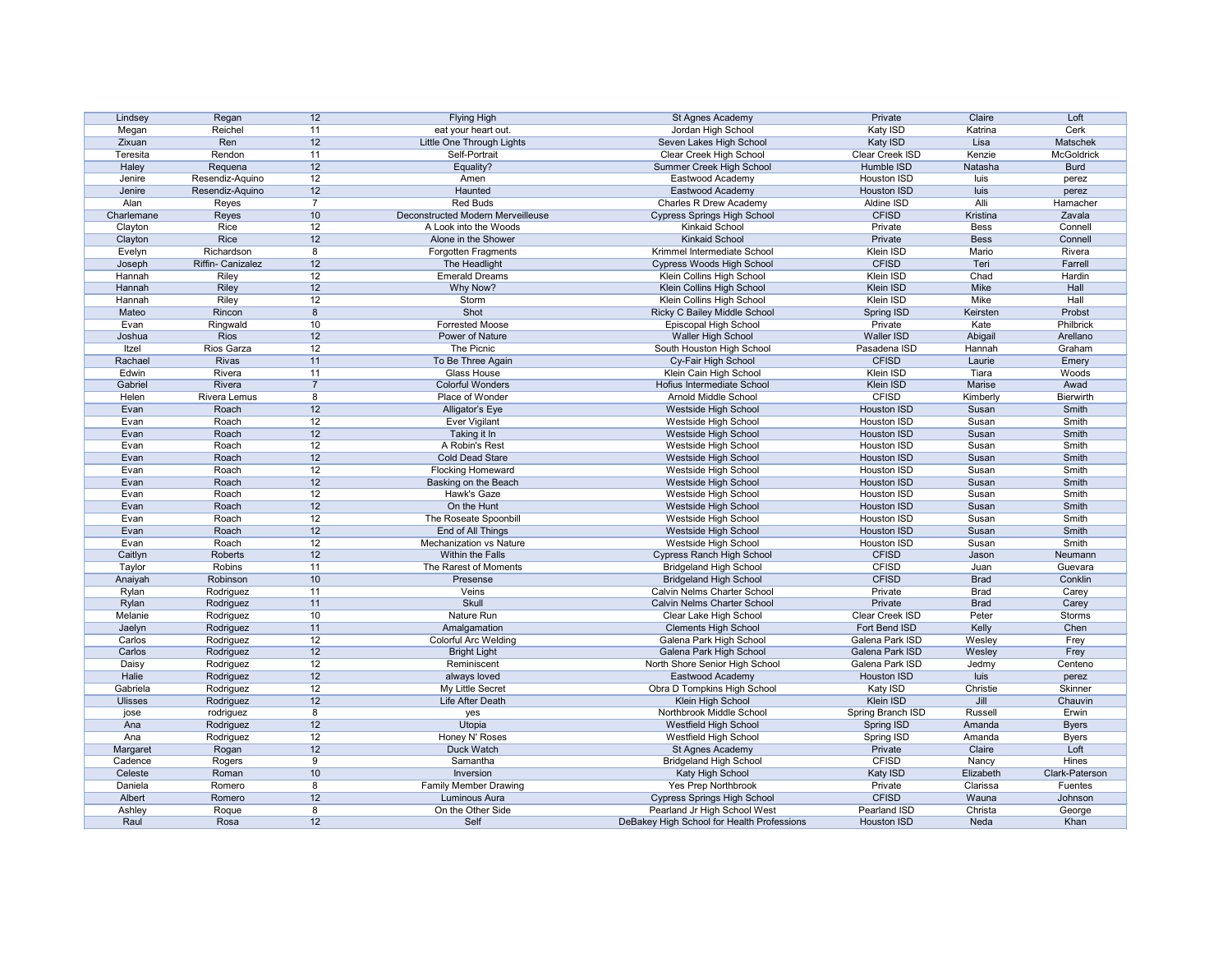| Raul          | Rosa            | 12               | Almas Boricuas                        | DeBakey High School for Health Professions            | Houston ISD        | Neda          | Khan            |
|---------------|-----------------|------------------|---------------------------------------|-------------------------------------------------------|--------------------|---------------|-----------------|
| Raul          | Rosa            | 12               | A Birthday Portrait                   | DeBakey High School for Health Professions            | <b>Houston ISD</b> | Neda          | Khan            |
| Raul          | Rosa            | 12               | <b>Bedroom Portrait</b>               | DeBakey High School for Health Professions            | <b>Houston ISD</b> | Neda          | Khan            |
| Audrey        | Rovillain       | 11               | Performer's Panopticon                | DeBakey High School for Health Professions            | <b>Houston ISD</b> | Neda          | Khan            |
| Audrey        | Rovillain       | 11               | The Cry                               | DeBakey High School for Health Professions            | Houston ISD        | Neda          | Khan            |
| Audrey        | Rovillain       | 11               | <b>Mountain Sailor</b>                | DeBakey High School for Health Professions            | <b>Houston ISD</b> | Neda          | Khan            |
| Audrey        | Rovillain       | 11               | Imperfect Starlight                   | DeBakey High School for Health Professions            | Houston ISD        | Neda          | Khan            |
| Audrey        | Rovillain       | 11               | Eyeless                               | DeBakey High School for Health Professions            | <b>Houston ISD</b> | Neda          | Khan            |
| Karen         | Rubio           | 8                | Unusual place, beautiful imperfection | Waller Junior High School                             | Waller ISD         | Savannah      | <b>Nichols</b>  |
| Perla         | Ruiz            | 12               | My universe                           | Douglas Macarthur High School                         | Aldine ISD         | Elliot        | Chow            |
| Kylee         | Ruiz            | 11               | <b>White Roses</b>                    | <b>Bridgeland High School</b>                         | <b>CFISD</b>       | Juan          | Guevara         |
|               | Ruiz-Olivares   | 9                | Weekend Barbeque                      | Seven Lakes High School                               | Katy ISD           | Madelene      | <b>Buzan</b>    |
| Regina        |                 | 9                |                                       |                                                       |                    |               |                 |
| Vivian        | Runnoe          |                  | Pollution and litter                  | Katy High School                                      | Katy ISD           | Emily         | Trevino         |
| Krisha        | Ruparel         | 10               | <b>Happy Hour</b>                     | Seven Lakes High School                               | Katy ISD           | Madelene      | <b>Buzan</b>    |
| Anna          | Rutledge        | 12               | In the Shadow                         | St Agnes Academy                                      | Private            | Terry         | Suprean         |
| Katherine     | Said            | 12               | Splash of Hope                        | Langham Creek High School                             | <b>CFISD</b>       | James         | <b>Ricks</b>    |
| Meerab        | Sajid           | 10               | Imperfect beauty                      | <b>Cypress Springs High School</b>                    | <b>CFISD</b>       | Mary Beth     | Finigan         |
| Reymon        | Salas           | 12               | <b>Two Faced</b>                      | Galena Park High School                               | Galena Park ISD    | Wesley        | Frey            |
| Reymon        | Salas           | 12               | <b>Textured Figure</b>                | Galena Park High School                               | Galena Park ISD    | Wesley        | Frey            |
| Reymon        | Salas           | 12               | King Of The Road                      | Galena Park High School                               | Galena Park ISD    | Wesley        | Frey            |
| Maximiliano   | Salas           | 12               | goofy                                 | Eastwood Academy                                      | Houston ISD        | luis          | perez           |
| Stephanie     | Salas           | 8                | Through the City                      | Katy Junior High School                               | Katy ISD           | Christopher   | Weeden          |
| Angel         | Salazar         | 12               | Lone Wolf                             | Carver High School Applied Tech/Eng/Arts              | Aldine ISD         | Laura         | Luna            |
| Jacob         | Salazar         | 11               | Yin and Yang                          | Aldine High School                                    | Aldine ISD         | <b>Birgit</b> | Langhammer      |
| Emiliano      | Salazar-Vazquez | 12               | Becoming                              | <b>Cypress Creek High School</b>                      | <b>CFISD</b>       | <b>Brooke</b> | Romas           |
| Emiliano      | Salazar-Vazquez | 12               | Alexanderism, 3.0                     | <b>Cypress Creek High School</b>                      | <b>CFISD</b>       | <b>Brooke</b> | Romas           |
| Emiliano      | Salazar-Vazquez | 12               | Alexanderism, 5.0                     | <b>Cypress Creek High School</b>                      | <b>CFISD</b>       | <b>Brooke</b> | Romas           |
| Emiliano      | Salazar-Vazquez | 12               | Alexanderism, 6.0                     | <b>Cypress Creek High School</b>                      | <b>CFISD</b>       | <b>Brooke</b> | Romas           |
| kevin         | saldivar        | 11               | cristine light                        | Mayde Creek High School                               | Katy ISD           | Caron         | Blake           |
| Uzma          | Samy            | 11               | Grow                                  | Klein Cain High School                                | Klein ISD          | Ashley        | Herndon         |
| Alexandra     | Sanchez         | 8                | I'm fineEverything is fine            | Pearland Jr High School East                          | Pearland ISD       | Whitney       | Johnson         |
| Norah         | Sanders         | 10 <sup>°</sup>  | Pitcher of the Past                   |                                                       |                    |               |                 |
|               | Sanders-Park    |                  |                                       | Cinco Ranch High School                               | Katy ISD           | Theresa       | <b>Burgess</b>  |
| Harmony       |                 | 11               | Eye Catcher                           | Klein Collins High School                             | Klein ISD          | Mike          | Hall            |
| Avery         | Sandoval        | 10               | Serenity                              | Kingwood High School                                  | Humble ISD         | Clifton       | Pope            |
| Symone        | Santos          | 12               | <b>Water Grass</b>                    | Mayde Creek High School                               | Katy ISD           | Caron         | Blake           |
| Symone        | Santos          | 12               | Moist                                 | Mayde Creek High School                               | <b>Katy ISD</b>    | Caron         | <b>Blake</b>    |
| camila        | sarabia         | 11               | skindeep                              | Pasadena High School                                  | Pasadena ISD       | Lane          | Smolen          |
| angenella     | scarano         | 11               | fine line                             | <b>Bridgeland High School</b>                         | <b>CFISD</b>       | Juan          | Guevara         |
| Jack          | Schaefer        | 11               | <b>Woven Reflections</b>              | Episcopal High School                                 | Private            | Lauren        | Cunningham      |
| Cassandra     | Schimanski      | 12               | Frog in Hiding                        | DeBakey High School for Health Professions            | <b>Houston ISD</b> | Neda          | Khan            |
| Cassandra     | Schimanski      | 12               | <b>Funky Night</b>                    | DeBakey High School for Health Professions            | Houston ISD        | Neda          | Khan            |
| Cassandra     | Schimanski      | 12               | Renaissance                           | DeBakey High School for Health Professions            | <b>Houston ISD</b> | Neda          | Khan            |
| Cassandra     | Schimanski      | 12               | Roman Dome                            | DeBakey High School for Health Professions            | Houston ISD        | Neda          | Khan            |
| Cassandra     | Schimanski      | 12               | Sunbathing                            | DeBakey High School for Health Professions            | <b>Houston ISD</b> | Neda          | Khan            |
| Charlie       | Schmidt         | 10               | Rock Star                             | <b>Kinkaid School</b>                                 | Private            | <b>Bess</b>   | Connell         |
| Max           | Scholl          | 11               | The Zone                              | Village High School                                   | Private            | Selene        | <b>Bautista</b> |
| <b>Max</b>    | Scholl          | 11               | Moonstruck                            | <b>Village High School</b>                            | Private            | Selene        | Bautista        |
| Max           | Scholl          | 11               | Farewell, Stranger                    | Village High School                                   | Private            | Selene        | <b>Bautista</b> |
| Max           | Scholl          | 11               | <b>Bystanders</b>                     | Village High School                                   | Private            | Selene        | <b>Bautista</b> |
| Olivia        |                 |                  |                                       |                                                       | <b>Houston ISD</b> |               | Glover          |
|               | Scott           | 12               | <b>Growing Forest</b>                 | Kinder High School for the Performing and Visual Arts |                    | Timothy       |                 |
| Olivia        | Scott           | 12               | The Meteor                            | Kinder High School for the Performing and Visual Arts | Houston ISD        | Timothy       | Glover          |
| Yazmin        | Segovia         | $\boldsymbol{9}$ | What will come?                       | <b>Bridgeland High School</b>                         | <b>CFISD</b>       | <b>Brad</b>   | Conklin         |
| Juliana       | Sena            | 12               | Point of View                         | Douglas Macarthur High School                         | Aldine ISD         | Amber         | Quiroz          |
| Yassire       | Serrato         | 10               | tête-à-tête                           | Eastwood Academy                                      | <b>Houston ISD</b> | luis          | perez           |
| Yassire       | Serrato         | 10               | <b>Blue Serenity</b>                  | Eastwood Academy                                      | Houston ISD        | luis          | perez           |
| Sri Harshitha | Shanmugam       | 11               | Wide Eyed Wonder                      | Seven Lakes High School                               | Katy ISD           | Madelene      | <b>Buzan</b>    |
| Ammar         | Shariq Islam    | 8                | Over the Edge                         | Ulrich Intermediate School                            | Klein ISD          | Meredith      | Waggoner        |
| Vedant        | Sharma          | 10               | Day dreaming                          | Awty International School                             | Private            | Angela        | Maxwell         |
| Kambrin       | Shaw            | 8                | Ocean Basket                          | Ulrich Intermediate School                            | Klein ISD          | Meredith      | Waggoner        |

| <b>Houston ISD</b>     | Neda           | Khan            |
|------------------------|----------------|-----------------|
| <b>Houston ISD</b>     | Neda           | Khan            |
| Houston ISD            | <b>Neda</b>    | Khan            |
| <b>Houston ISD</b>     | Neda           | Khan            |
| Houston ISD            | Neda           | Khan            |
| <b>Houston ISD</b>     | Neda           | Khan            |
| Houston ISD            | Neda           | Khan            |
| Houston ISD            | Neda           | Khan            |
| <b>Waller ISD</b>      | Savannah       | <b>Nichols</b>  |
| <b>Aldine ISD</b>      | Elliot         | Chow            |
|                        |                |                 |
| <b>CFISD</b>           | Juan           | Guevara         |
| Katy ISD               | Madelene       | <b>Buzan</b>    |
| Katy ISD               | Emily          | Trevino         |
| Katy ISD               | Madelene       | <b>Buzan</b>    |
| Private                | Terry          | Suprean         |
| <b>CFISD</b>           | James          | <b>Ricks</b>    |
| <b>CFISD</b>           | Mary Beth      | Finigan         |
| Galena Park ISD        | Wesley         | Frey            |
| Galena Park ISD        | Wesley         | Frey            |
| <b>Galena Park ISD</b> | Wesley         | Frey            |
| <b>Houston ISD</b>     | luis           | perez           |
| Katy ISD               | Christopher    | Weeden          |
| Aldine ISD             |                |                 |
|                        | Laura          | Luna            |
| <b>Aldine ISD</b>      | <b>Birgit</b>  | Langhammer      |
| <b>CFISD</b>           | <b>Brooke</b>  | Romas           |
| <b>CFISD</b>           | <b>Brooke</b>  | Romas           |
| <b>CFISD</b>           | <b>Brooke</b>  | Romas           |
| <b>CFISD</b>           | <b>Brooke</b>  | Romas           |
| Katy ISD               | Caron          | <b>Blake</b>    |
| <b>Klein ISD</b>       | Ashley         | Herndon         |
| Pearland ISD           | Whitney        | Johnson         |
| Katy ISD               | <b>Theresa</b> | <b>Burgess</b>  |
| Klein ISD              | Mike           | Hall            |
| Humble ISD             | Clifton        | Pope            |
| Katy ISD               | Caron          | <b>Blake</b>    |
| <b>Katy ISD</b>        | Caron          | <b>Blake</b>    |
|                        |                |                 |
| Pasadena ISD           | Lane           | Smolen          |
| <b>CFISD</b>           | Juan           | Guevara         |
| Private                | Lauren         | Cunningham      |
| <b>Houston ISD</b>     | Neda           | Khan            |
| <b>Houston ISD</b>     | Neda           | Khan            |
| <b>Houston ISD</b>     | <b>Neda</b>    | Khan            |
| <b>Houston ISD</b>     | <b>Neda</b>    | Khan            |
| <b>Houston ISD</b>     | Neda           | Khan            |
| Private                | <b>Bess</b>    | Connell         |
| Private                | Selene         | <b>Bautista</b> |
| Private                | Selene         | <b>Bautista</b> |
|                        |                |                 |
| Private                | Selene         | <b>Bautista</b> |
| Private                | Selene         | <b>Bautista</b> |
| Houston ISD            | Timothy        | Glover          |
| Houston ISD            | Timothy        | Glover          |
| <b>CFISD</b>           | <b>Brad</b>    | Conklin         |
| Aldine ISD             | Amber          | Quiroz          |
| <b>Houston ISD</b>     | luis           | perez           |
| <b>Houston ISD</b>     | luis           | perez           |
| Katy ISD               | Madelene       | Buzan           |
| Klein ISD              | Meredith       | Waggoner        |
| Private                | Angela         | Maxwell         |
|                        | Meredith       |                 |
| Klein ISD              |                | Waggoner        |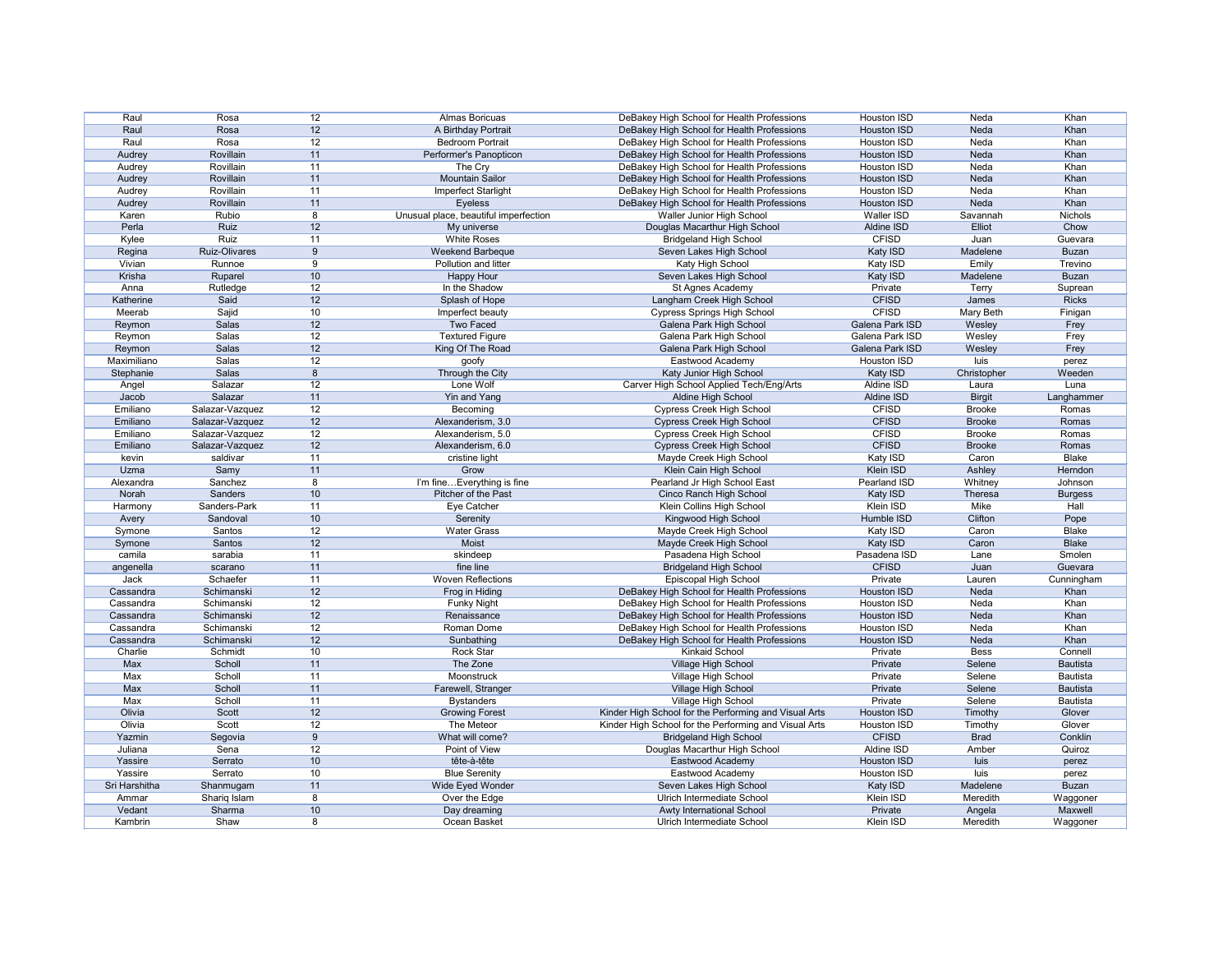| Sumaiya  | Sheikh         | 11             | There She Goes                       | Eastwood Academy                                      | <b>Houston ISD</b> | luis         | perez          |
|----------|----------------|----------------|--------------------------------------|-------------------------------------------------------|--------------------|--------------|----------------|
| Sumaiya  | Sheikh         | 11             | we all scream for ice cream          | Eastwood Academy                                      | Houston ISD        | luis         | perez          |
| Sumaiya  | Sheikh         | 11             | Cross Over                           | Eastwood Academy                                      | <b>Houston ISD</b> | luis         | perez          |
| Sumaiya  | Sheikh         | 11             | and with passion                     | Eastwood Academy                                      | Houston ISD        | luis         | perez          |
| Avery    | Shepherd       | 11             | Seeds of a Sunflower                 | <b>Clements High School</b>                           | Fort Bend ISD      | Kelly        | Chen           |
| Katrina  | Shi            | 12             | Brooklyn's Sky                       | <b>Bridgeland High School</b>                         | <b>CFISD</b>       | Nancy        | Hines          |
| Katrina  | Shi            | 12             | Thinking of ramen                    | <b>Bridgeland High School</b>                         | <b>CFISD</b>       | Nancy        | Hines          |
| Emily    | Shipman        | 10             | You Woke Me Up From My Nap For This? | Katy High School                                      |                    | Emily        | Trevino        |
|          |                |                |                                      |                                                       | Katy ISD           |              |                |
| Zak      | Shogren        | 9              | What's On the News?                  | <b>Calvary Episcopal School</b>                       | Private            | Kristina     | Castillo       |
| Elise    | Shu            | 12             | <b>Airplane Sunsets</b>              | Kinkaid School                                        | Private            | <b>Bess</b>  | Connell        |
| Elise    | Shu            | 12             | <b>Street View</b>                   | <b>Kinkaid School</b>                                 | Private            | <b>Bess</b>  | Connell        |
| Elise    | Shu            | 12             | The Subway                           | Kinkaid School                                        | Private            | <b>Bess</b>  | Connell        |
| Elise    | Shu            | 12             | Avenu                                | <b>Kinkaid School</b>                                 | Private            | <b>Bess</b>  | Connell        |
| Elly     | Sides          | 9              | Spiraling sense of self              | Klein High School                                     | Klein ISD          | Edith        | Gomez          |
| Jasmine  | Sidhu          | 10             | <b>Sunday Morning</b>                | DeBakey High School for Health Professions            | <b>Houston ISD</b> | Neda         | Khan           |
| Jasmine  | Sidhu          | 10             | <b>Watchful Eyes</b>                 | DeBakey High School for Health Professions            | Houston ISD        | Neda         | Khan           |
| Jasmine  | Sidhu          | 10             | Elegance                             | DeBakey High School for Health Professions            | Houston ISD        | Neda         | Khan           |
| Jasmine  | Sidhu          | 10             | <b>Night Drive</b>                   | DeBakey High School for Health Professions            | Houston ISD        | Neda         | Khan           |
| Kristin  | Sims           | 11             | Candle                               | <b>Kinkaid School</b>                                 | Private            | <b>Bess</b>  | Connell        |
| Kristin  | Sims           | 11             | Jaz's Eye                            | <b>Kinkaid School</b>                                 | Private            | <b>Bess</b>  | Connell        |
| Kristin  | Sims           | 11             | Cacie                                | <b>Kinkaid School</b>                                 | Private            | <b>Bess</b>  | Connell        |
| Elise    | Singletary     | 12             | Every Little Girl's Dream            | DeBakey High School for Health Professions            | Houston ISD        | Neda         | Khan           |
| Elise    | Singletary     | 12             | Traversing the Landscape of My Mind  | DeBakey High School for Health Professions            | <b>Houston ISD</b> | Neda         | Khan           |
| Chandana | Sivaraj        | 7              | Adorned with Pottu                   | Seven Lakes Junior High School                        | Katy ISD           | Gina         | Van Hoozer     |
| Natalie  | Skeen          | 10             | Precious                             | <b>Memorial High School</b>                           | Spring Branch ISD  | Elisa        | <b>Barry</b>   |
| Emma     | Small          | 8              | Serendipity                          | Katy Junior High School                               | Katy ISD           | Christopher  | Weeden         |
| Isabella | Small          | 8              | Joyride                              | Katy Junior High School                               | Katy ISD           | Christopher  | Weeden         |
| Maria    |                | 10             | <b>Bird horse</b>                    |                                                       |                    | <b>APRIL</b> |                |
|          | Smieja         |                |                                      | Clear Falls High School                               | Clear Creek ISD    |              | <b>MATTEIS</b> |
| Sydney   | Smith          | 11             | <b>Modern Loneliness</b>             | <b>Kinkaid School</b>                                 | Private            | <b>Bess</b>  | Connell        |
| Sydney   | Smith          | 11             | Share the Love                       | <b>Kinkaid School</b>                                 | Private            | Bess         | Connell        |
| Autumn   | Smith          | 12             | <b>Diety</b>                         | Kinder High School for the Performing and Visual Arts | <b>Houston ISD</b> | David        | Waddell        |
| Autumn   | Smith          | 12             | <b>Texture Collage</b>               | Kinder High School for the Performing and Visual Arts | Houston ISD        | David        | Waddell        |
| Shia     | Smith          | 12             | The Eyes of San Jose                 | <b>Bellaire High School</b>                           | Houston ISD        | Kelly        | Quarles        |
| Gianna   | Smith          | 9              | The Composer                         | Seven Lakes High School                               | Katy ISD           | Madelene     | Buzan          |
| Ethan    | Snider         | 12             | <b>Starry Night</b>                  | Stephen F Austin High School                          | Fort Bend ISD      | nancy        | dunlevy        |
| Sara     | Sobremesana    | 11             | Nostalgia                            | Westside High School                                  | Houston ISD        | Susan        | Smith          |
| Sara     | Sobremesana    | 11             | <b>Forever Family</b>                | Westside High School                                  | Houston ISD        | Susan        | Smith          |
| Camille  | Sole           | 10             | Spectrum                             | Kinkaid School                                        | Private            | <b>Bess</b>  | Garison        |
| Camille  | Sole           | 10             | Window                               | <b>Kinkaid School</b>                                 | Private            | <b>Bess</b>  | Garison        |
| Jasmine  | Solis          | 11             | War on Women                         | Pasadena Memorial High School                         | Pasadena ISD       | Jose         | Alvarez-Lucio  |
| kaleb    | Soto           | 11             | The Williow                          | <b>Calvin Nelms Charter School</b>                    | Private            | <b>Brad</b>  | Carey          |
| Kaitlyn  | Soule          | 9              | <b>Burst</b>                         | Private Art School                                    | Private            | Haicun       | Weng           |
| Kaitlyn  | Soule          | 9              | Lilith                               | Private Art School                                    | Private            | Haicun       | Weng           |
| Kaitlyn  | Soule          | 9              | Sorrowful Gaze                       | Private Art School                                    | Private            | Haicun       | Weng           |
| Aaron    | Spann          | 11             | <b>Bare Neccesity</b>                | <b>Clements High School</b>                           | Fort Bend ISD      | Kelly        | Chen           |
| Brooklyn | Spencer        | 12             | Hardy and Nance                      | Lamar High School                                     | Houston ISD        | Robert       | <b>Stiles</b>  |
| Harshini | Srinivasan     | 11             | Intrusive Thoughts                   | Obra D Tompkins High School                           | <b>Katy ISD</b>    | Melody       | Dean           |
| Pilar    | St.Julien      | $\overline{7}$ | Navajo Dreams                        | Hamilton Middle School                                | <b>CFISD</b>       | Kim          | Lloyd          |
|          |                |                |                                      |                                                       |                    |              |                |
| Lauren   | Standley       | 12             | An Ode to Duchess                    | Episcopal High School                                 | Private            | Lauren       | Cunningham     |
| Ally     | Starr          | 10             | Lost In Time                         | Spring Woods High School                              | Spring Branch ISD  | Karen        | <b>Barnett</b> |
| Aliah    | Stevens        | 9              | <b>Bath Time</b>                     | <b>Katy High School</b>                               | Katy ISD           | Emily        | Trevino        |
| Jake     | Steward        | 10             | "Jake's Best Friend"                 | <b>Memorial High School</b>                           | Spring Branch ISD  | Marilyn      | Guerinot       |
| Grace    | <b>Stewart</b> | 12             | Beauty of Baum                       | St Agnes Academy                                      | Private            | Claire       | Loft           |
| Madeline | Stieglitz      | 11             | Light in the Dark                    | <b>Memorial High School</b>                           | Spring Branch ISD  | Elisa        | Barry          |
| Madeline | Stieglitz      | 11             | Atelophobia                          | <b>Memorial High School</b>                           | Spring Branch ISD  | Elisa        | <b>Barry</b>   |
| Amanda   | Stone          | 10             | Sister                               | Jordan High School                                    | Katy ISD           | Katrina      | Cerk           |
| Sydney   | Strange        | 12             | Redemption                           | Crosby High School                                    | Crosby ISD         | Meighgan     | Gladden        |
| Ladin    | <b>Strauss</b> | 10             | Prison Kitchen                       | Kinkaid School                                        | Private            | Bess         | Connell        |
| Ladin    | <b>Strauss</b> | 10             | Nature's Stairwell                   | <b>Kinkaid School</b>                                 | Private            | <b>Bess</b>  | Connell        |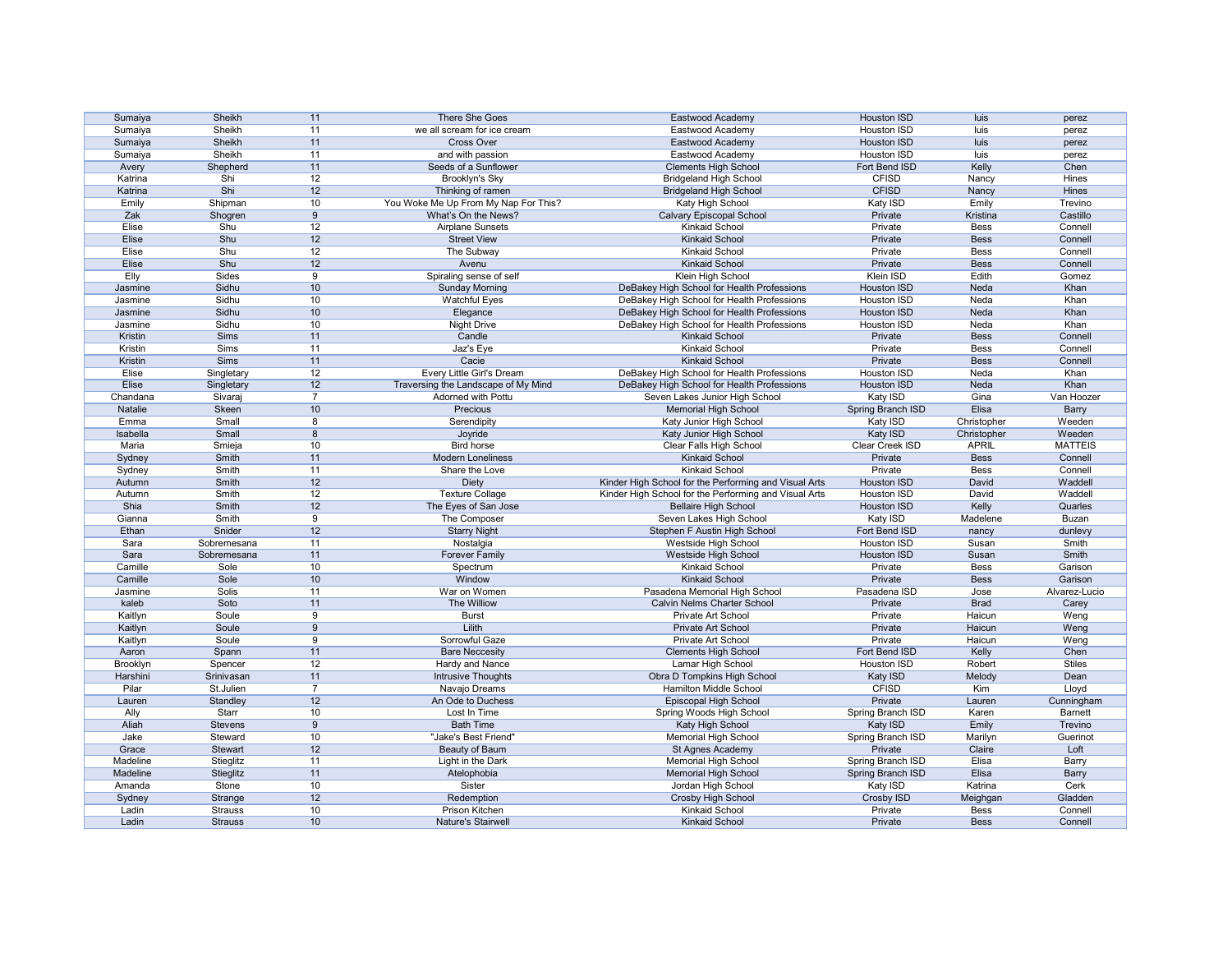| Jennifer        | Stroh         | 12               | Fast Food                                            | St Agnes Academy                                      | Private                   | Claire            | Loft                   |
|-----------------|---------------|------------------|------------------------------------------------------|-------------------------------------------------------|---------------------------|-------------------|------------------------|
| Jennifer        | <b>Stroh</b>  | 12               | <b>Honk</b>                                          | St Agnes Academy                                      | Private                   | Claire            | Loft                   |
| Nate            | Strong        | 11               | <b>Self Portrait</b>                                 | <b>Bridgeland High School</b>                         | <b>CFISD</b>              | Nancy             | Hines                  |
| Kate            | <b>Stuyck</b> | 11               | Chilling with Ichabod Crane                          | <b>Memorial High School</b>                           | Spring Branch ISD         | Elizabeth         | Carney                 |
| Jaci            | Styla         | 9                | Reflective Impasse                                   | Clear Falls High School                               | Clear Creek ISD           | <b>APRIL</b>      | <b>MATTEIS</b>         |
| Lizbeth         | Suarez        | 10               | Paint the Town                                       | Jersey Village High School                            | <b>CFISD</b>              | John              | Daniel                 |
|                 |               |                  |                                                      |                                                       |                           |                   |                        |
| Caroline        | Suber         | 11               | <b>Armour of Potential</b>                           | Jordan High School                                    | Katy ISD                  | Hailey-Ann        | Booth                  |
| Caroline        | Suber         | 11               | <b>Story Time</b>                                    | Jordan High School                                    | Katy ISD                  | Hailey-Ann        | <b>Booth</b>           |
| Annabelle       | Subirats      | 11               | Childhood                                            | Klein High School                                     | Klein ISD                 | Edith             | Gomez                  |
| Nidhi           | Suraparaju    | 10               | A Setting of Elegance                                | Jordan High School                                    | Katy ISD                  | Katrina           | Cerk                   |
| Rylee           | Sutton        | 12               | untitled 2                                           | Klein Cain High School                                | Klein ISD                 | Joel              | Cook                   |
| Ava             | Sweitzer      | 11               | <b>Chasing Darkness</b>                              | St Agnes Academy                                      | Private                   | Terry             | Suprean                |
| Rida            | Syed          | 12               | Organic Growth                                       | Klein Cain High School                                | Klein ISD                 | Marisa            | Marsico                |
| Sarah           | Syed          | 11               | Happy Wedding?                                       | Klein High School                                     | <b>Klein ISD</b>          | Edith             | Gomez                  |
| Katelyn         | Ta            | 10               | Moondance                                            | <b>Bellaire High School</b>                           | <b>Houston ISD</b>        | Kelly             | Quarles                |
| Kaitlynn        | Tai           | 9                | ilomilo                                              | <b>Stratford High School</b>                          | Spring Branch ISD         | Rachel            | Goins                  |
| Fayobami        | Taiwo         | 12               | <b>Pristine Novelty</b>                              | DeBakey High School for Health Professions            | Houston ISD               | Neda              | Khan                   |
| Fayobami        | Taiwo         | 12               | <b>6AM Without Coffee</b>                            | DeBakey High School for Health Professions            | Houston ISD               | Neda              | Khan                   |
| Fayobami        | <b>Taiwo</b>  | 12               | A Promise                                            | DeBakey High School for Health Professions            | <b>Houston ISD</b>        | Neda              | Khan                   |
| Fayobami        | Taiwo         | 12               | <b>Frosted Wonderland</b>                            | DeBakey High School for Health Professions            | Houston ISD               | Neda              | Khan                   |
|                 |               |                  | <b>Blue Bulb</b>                                     |                                                       |                           |                   | Khan                   |
| Fayobami        | Taiwo         | 12               |                                                      | DeBakey High School for Health Professions            | Houston ISD               | Neda              |                        |
| Fayobami        | Taiwo         | 12               | <b>Flux</b>                                          | DeBakey High School for Health Professions            | Houston ISD               | Neda              | Khan                   |
| Fayobami        | Taiwo         | 12               | Golden Ore                                           | DeBakey High School for Health Professions            | Houston ISD               | Neda              | Khan                   |
| Fayobami        | Taiwo         | 12               | <b>Red Mars</b>                                      | DeBakey High School for Health Professions            | Houston ISD               | Neda              | Khan                   |
| Fayobami        | Taiwo         | 12               | Thank God for Blankets                               | DeBakey High School for Health Professions            | Houston ISD               | Neda              | Khan                   |
| Lauren          | <b>Talley</b> | 11               | Grasp                                                | Clear Falls High School                               | Clear Creek ISD           | Nina              | Makepeace              |
| Grace           | Talley        | 11               | A Pondering Moment                                   | Seven Lakes High School                               | Katy ISD                  | Lisa              | Matschek               |
| Margaret        | Tallon        | 12               | Welcome Home!!!                                      | Kinder High School for the Performing and Visual Arts | Houston ISD               | David             | Waddell                |
| Jhakeil         | Tam           | 11               | JT Pop                                               | <b>Cypress Springs High School</b>                    | <b>CFISD</b>              | Mary Beth         | Finigan                |
| Kassia          | Tan           | $\boldsymbol{8}$ | Sunny                                                | Private Art School                                    | Private                   | Ping              | Zhao                   |
| David           | Tan           | 9                | . Working Perpetual Motion Machine Powered by Yawnin | <b>Clements High School</b>                           | Fort Bend ISD             | Kelly             | Chen                   |
| David           | Tan           | 9                | The Time I Called a Stranger "Daddy"                 | <b>Clements High School</b>                           | Fort Bend ISD             | Kelly             | Chen                   |
| Grace           | Tan           | 9                | Life of Quarantine                                   | <b>Clements High School</b>                           | Fort Bend ISD             | Holly             | Gottula                |
| Alexander       | Tapia         | 11               | <b>Morning Fog</b>                                   | Klein Oak High School                                 | Klein ISD                 | Matthew           | Golden                 |
| Paris           | Tate          | 8                | Peace of Mind                                        | <b>Charles R Drew Academy</b>                         | Aldine ISD                | Alli              | Hamacher               |
| Morgan          | Taylor        | 11               | Tradition                                            | Klein Oak High School                                 | Klein ISD                 | Matthew           | Golden                 |
|                 |               | 11               | Unattainable childhood                               | St Agnes Academy                                      | Private                   |                   |                        |
| Sealy           | Teheng        |                  |                                                      |                                                       |                           | Terry             | Suprean                |
| Hannah          | Tejtel        | 10               | <b>Abstract Presences</b>                            | St Agnes Academy                                      | Private                   | Terry             | Suprean                |
| Kelly           | Tellez        | 8                | Shedding                                             | Landrum Middle School                                 | Spring Branch ISD         | <b>Briana</b>     | Zarea                  |
| Skyla           | Thalji        | 11               | Panic                                                | <b>Pearland High School</b>                           | Pearland ISD              | Mariel            | Degli Esposti          |
| <b>Brianna</b>  | Than          | 9                | Give Up                                              | Cy-Fair High School                                   | <b>CFISD</b>              | Jerilyn           | Muster                 |
| Macy            | Thomas*       | 11               | <b>Cloud Chick</b>                                   | Klein Oak High School                                 | Klein ISD                 | Susan             | Roberts                |
| Sampson         | Thompson      | 12               | Dusty                                                | Clear Brook High School                               | Clear Creek ISD           | Rebekah           | Holmes                 |
| Sampson         | Thompson      | 12               | <b>Unknown Creature Mask</b>                         | <b>Clear Brook High School</b>                        | Clear Creek ISD           | Rebekah           | Holmes                 |
| Nicolas         | Tijmes        | 9                | Orange Flower.                                       | Kingwood High School                                  | Humble ISD                | Melissa           | Frye                   |
| Na              | To            | 8                | Through My Eyes                                      | O'donnell Middle School                               | Alief ISD                 | Kelsey            | Wu                     |
| Rhianalene      | To            | 8                | Prediction                                           | League City Intermediate School                       | Clear Creek ISD           | Sherry            | White                  |
| Elizabeth       | Tobey         | 8                | Southwest Feeder                                     | Pin Oak Middle School                                 | Houston ISD               | cindy             | sather                 |
| Adelynn         | Todd          | 11               | Mothers Touch                                        | <b>Cypress Springs High School</b>                    | <b>CFISD</b>              | Kristina          | Zavala                 |
| Ana             | Toledo        | 12               | Morning lit locker                                   | Douglas Macarthur High School                         | Aldine ISD                | Amber             | Quiroz                 |
| Cassie          | Toler         | 11               | Oblivion                                             | Clear Creek High School                               | Clear Creek ISD           | Travis            | Garner                 |
| Cassie          | Toler         | 11               | Reminiscence                                         | Clear Creek High School                               | Clear Creek ISD           | <b>Travis</b>     | Garner                 |
| Samantha        | Tonini        | 12               | Reflection                                           | Shadow Creek High School                              | Alvin ISD                 | Jason             | Moodie                 |
|                 |               |                  | Senor Pando                                          |                                                       | <b>CFISD</b>              |                   |                        |
| Enya            | <b>Torres</b> | 9                |                                                      | <b>Cypress Creek High School</b>                      |                           | <b>Dylan</b>      | Aylesworth             |
| Gabriel         | <b>Torres</b> | 8                | 4 faces but its me.                                  | Spring Oaks Middle School                             | Spring Branch ISD         | Shelley           | Smolen                 |
| Harper          | Toth          | 9                | Shades of Orange                                     | Kingwood Park High School                             | Humble ISD                | Miguel            | Alvarez                |
| Jacob           |               |                  |                                                      |                                                       |                           |                   |                        |
|                 | Tovar         | 11               | <b>Mysterious Road</b>                               | Galena Park High School                               | Galena Park ISD           | Wesley            | Frey                   |
| Linda<br>Harris | Tran<br>Tran  | 11<br>12         | <b>Devouring Temptations</b>                         | Kerr High School<br>Cypress Woods High School         | Alief ISD<br><b>CFISD</b> | Janine<br>Natasha | <b>Dykes</b><br>Napier |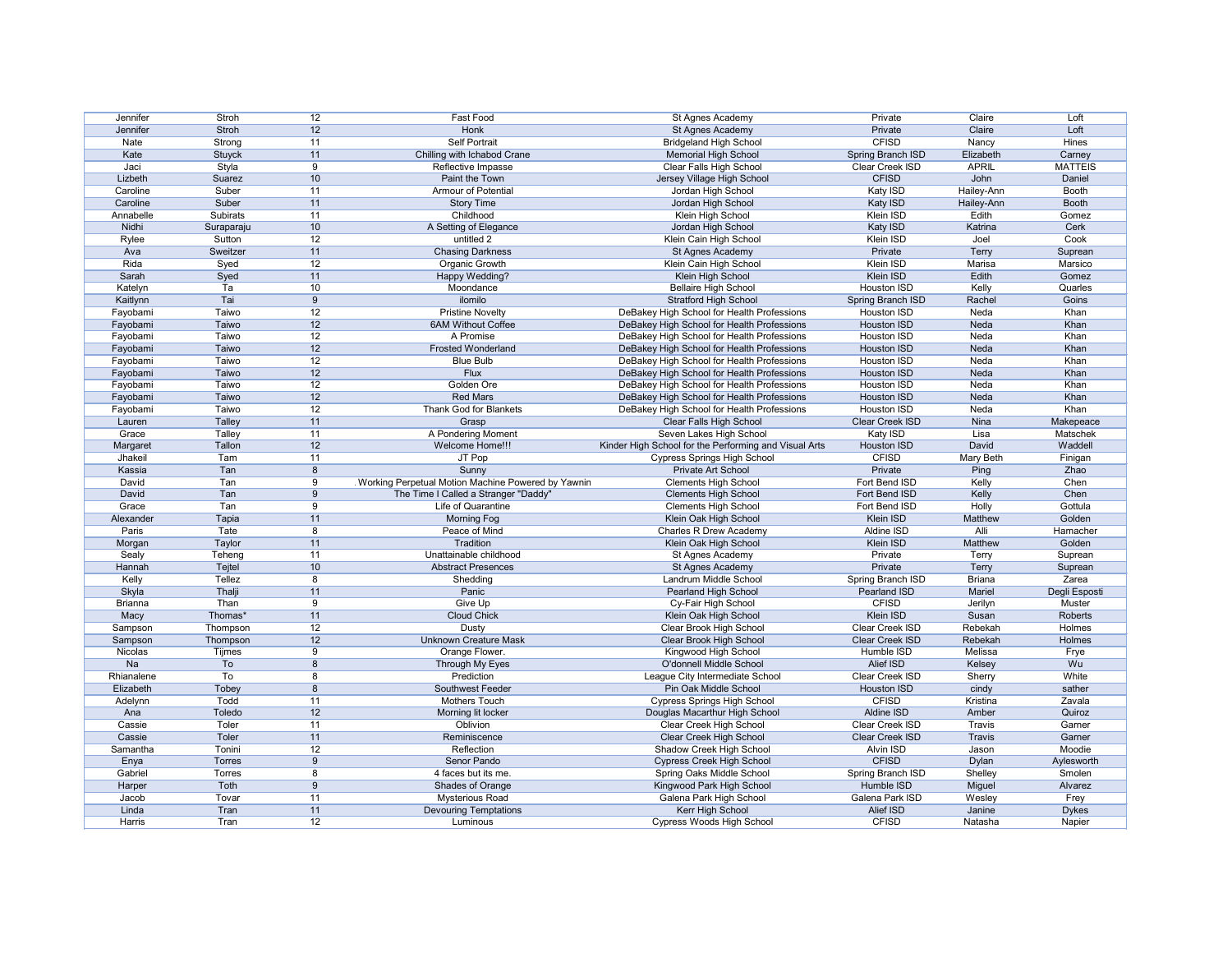| Khoi                | Tran                   | 11 | The Glass                          | <b>Cypress Park High School</b>                    | <b>CFISD</b>           | Javier        | Pulido           |
|---------------------|------------------------|----|------------------------------------|----------------------------------------------------|------------------------|---------------|------------------|
| Tien                | Tran                   | 12 | Хù                                 | <b>Cypress Ranch High School</b>                   | <b>CFISD</b>           | Melanie       | Offutt           |
|                     |                        |    | Sinking                            |                                                    |                        | Peter         |                  |
| Tianna              | Tran                   | 9  |                                    | Clear Lake High School                             | Clear Creek ISD        |               | <b>Storms</b>    |
| nghia               | tran                   | 10 | Pagoda                             | J Frank Dobie High School                          | Pasadena ISD           | Stephanie     | Albert           |
| Trinh               | Tran                   | 8  | <b>Brain Beauty</b>                | Spring Oaks Middle School                          | Spring Branch ISD      | Shelley       | Smolen           |
| Courtney            | Treadwell              | 12 | <b>Bug Eyes</b>                    | <b>Memorial High School</b>                        | Spring Branch ISD      | Elisa         | Barry            |
| Madelyn             | Trevino                | 10 | Fin.                               | Galena Park High School                            | Galena Park ISD        | Diana         | Resendez         |
| Valery              | Trevino                | 8  | Bee-hemian Rhapsody                | Queens Intermediate School                         | Pasadena ISD           | Allison       | Currie           |
| Reyna               | Triana                 | 10 | Not as plastic as it seems         | Galena Park High School                            | Galena Park ISD        | Wesley        | Frey             |
| Sam                 | Trinh                  | 9  | Two Sams                           | Northland Christian School                         | Private                | Katie         | Lopez            |
| Jeramiah            | Trout                  | 12 | Photography                        | Eastwood Academy                                   | <b>Houston ISD</b>     | luis          | perez            |
| Angeles             | Trujillo               | 11 | <b>Overlapping Skulls</b>          | Galena Park High School                            | Galena Park ISD        | Wesley        | Frey             |
| Martin              | Truong                 | 8  | Caught in a Summer Storm           | Kleb Intermediate School                           | Klein ISD              | Vivian        | Fridley-Hereford |
|                     |                        | 10 |                                    |                                                    |                        |               |                  |
| Sophie              | Tsay                   |    | <b>Morning Routine</b>             | <b>Memorial High School</b>                        | Spring Branch ISD      | Marilyn       | Guerinot         |
| Cynthia             | <b>Tso</b>             | 10 | Girl in Texas Renaissance Festival | Private Art School                                 | Private                | Mao           | Li               |
| <b>Rozelle Mary</b> | Tulalian               | 11 | It Feels Warm                      | Jordan High School                                 | Katy ISD               | Katrina       | Cerk             |
| Cassidy             | Tutt                   | 10 | (s) Pain                           | <b>Calvary Episcopal School</b>                    | Private                | Kristina      | Castillo         |
| Kristin             | Tuttle                 | 12 | Me, Me & Me                        | Cinco Ranch High School                            | Katy ISD               | Patricia A    | Kuhn             |
| Kairi               | <b>Tuttle</b>          | 9  | It's All in the Lines              | Klein High School                                  | <b>Klein ISD</b>       | Laura         | Menegaz          |
| Alexander           | Tuzzolino              | 12 | Untitled, 1.0                      | <b>Cypress Creek High School</b>                   | <b>CFISD</b>           | <b>Brooke</b> | Romas            |
| Alexander           | Tuzzolino              | 12 | Untitled, 2.0                      | <b>Cypress Creek High School</b>                   | <b>CFISD</b>           | <b>Brooke</b> | Romas            |
| Isabella            | Ugalde                 | 11 | Mother O'Possum                    | Clear Lake High School                             | Clear Creek ISD        | Peter         | Storms           |
| Liliana             | Unger                  | 8  | Jellyfish Rainstorm                | Pearland Jr High School West                       | Pearland ISD           | Christa       | George           |
| Carolyn             | <b>Urelius</b>         | 11 | While You're Young                 | Seven Lakes High School                            | Katy ISD               | Lisa          | Matschek         |
|                     |                        |    |                                    |                                                    | Klein ISD              |               |                  |
| Lindsey             | Uresti                 | 10 | flowers                            | Klein Forest High School                           |                        | aram          | nagle            |
| Walter "knox"       | Vacek                  | 10 | Thor's Hammer                      | St Thomas High School                              | Private                | <b>MIKE</b>   | <b>NEBEL</b>     |
| Cara                | Vajdos                 | 12 | Reminiscent                        | Clear Falls High School                            | <b>Clear Creek ISD</b> | Nina          | Makepeace        |
| Patricia            | Valdes                 | 11 | Perfect                            | Katy High School                                   | Katy ISD               | Emily         | Trevino          |
| Miracle Faye        | Valerio                | 11 | <b>RuE</b>                         | Shadow Creek High School                           | Alvin ISD              | Emily         | Halbardier       |
| Evelyn              | Valle                  | 8  | Un Estudio de Peras y Limon        | Katy Junior High School                            | Katy ISD               | Christopher   | Weeden           |
| Grace               | Vallone                | 12 | Security                           | <b>Kinkaid School</b>                              | Private                | <b>Bess</b>   | Connell          |
| Grace               | Vallone                | 12 | Church                             | <b>Kinkaid School</b>                              | Private                | <b>Bess</b>   | Connell          |
| ronaldo             | Varela                 | 11 | The Beamer                         | Eastwood Academy                                   | Houston ISD            | luis          | perez            |
| Kammie              | Vargas                 | 11 | <b>Blue Beauty</b>                 | Cinco Ranch High School                            | Katy ISD               | Patricia A    | Kuhn             |
| <b>Brandon</b>      | Vargas                 | 12 | Time Takes the Lead                | Pasadena Memorial High School                      | Pasadena ISD           | Jose          | Alvarez-Lucio    |
| <b>Brandon</b>      | Vargas                 | 12 | "I'll Do It Later"                 | Pasadena Memorial High School                      | Pasadena ISD           | Jose          | Alvarez-Lucio    |
| Merlin              | Velasquez              | 12 | Dog Days                           | Sharpstown International Academy                   | Houston ISD            | Deanna        | Woollen          |
|                     |                        |    |                                    |                                                    |                        |               |                  |
| Anthony Bryan       | <b>Velazquez Sainz</b> | 12 | <b>Cardinal Sin</b>                | Mayde Creek High School                            | Katy ISD               | Caron         | Blake            |
| Xitlaly             | Venegas                | 8  | The End of the World               | T. H. ROGERS SCHOOL                                | <b>Houston ISD</b>     | Jordan        | Eggers           |
| Josephine           | Veneracion             | 11 | Selfie                             | Klein Forest High School                           | Klein ISD              | Laura         | Causer           |
| Lounsin             | Venkataramanan         | 9  | In The Eye of the Beholder         | Jordan High School                                 | Katy ISD               | Katrina       | Cerk             |
| Samantha            | Vera                   | 11 | The Genesis of Cessation           | Hargrave High School                               | Huffman ISD            | Victoria      | Parker           |
| Sasha               | Verdi                  | 10 | <b>Birds of A Feather</b>          | Klein Cain High School                             | Klein ISD              | Joel          | Cook             |
| Hannah              | Verdun                 | 11 | Expectations                       | Jordan High School                                 | Katy ISD               | Katrina       | Cerk             |
| Hannah              | Verdun                 | 11 | I Got The Blues                    | Jordan High School                                 | Katy ISD               | Katrina       | Cerk             |
| Jahnavi             | Verma                  | 10 | Chilling                           | Obra D Tompkins High School                        | Katy ISD               | Christie      | Skinner          |
| <b>Brynn</b>        | Veselka                | 11 | Frogs Love Mushrooms               | St Agnes Academy                                   | Private                | <b>Terry</b>  | Suprean          |
| Blanca              | Vielma                 | 11 | a very fairy glow                  | <b>Calvin Nelms Charter School</b>                 | Private                | <b>Brad</b>   | Carey            |
| Jose                | Villafuerte            | 12 | Caught in the Act                  | Blanson Career and Technical Education High School | Aldine ISD             | William       | <b>Brink</b>     |
|                     |                        |    |                                    |                                                    |                        |               |                  |
| Morgan              | Villarreal             | 9  | The Beauty in Blue                 | Langham Creek High School                          | <b>CFISD</b>           | James         | <b>Ricks</b>     |
| Anika               | Villasenor             | 12 | Layers of a Face                   | St Agnes Academy                                   | Private                | Claire        | Loft             |
| Diana               | Villegas               | 11 | <b>Sand Print</b>                  | Victory Early College High School                  | Aldine ISD             | Tommie        | Sanders          |
| Method              | <b>Vitek</b>           | 12 | Incoming                           | <b>Cypress Woods High School</b>                   | <b>CFISD</b>           | Teri          | Farrell          |
| Alexander           | Vitek                  | 12 | <b>Distance Decay</b>              | <b>Clements High School</b>                        | Fort Bend ISD          | Kelly         | Chen             |
| Alexander           | <b>Vitek</b>           | 12 | Cityscapes                         | <b>Clements High School</b>                        | Fort Bend ISD          | Kelly         | Chen             |
| Alexander           | Vitek                  | 12 | Abstractions                       | <b>Clements High School</b>                        | Fort Bend ISD          | Kelly         | Chen             |
| Alexander           | <b>Vitek</b>           | 12 | Downward Spiral                    | <b>Clements High School</b>                        | Fort Bend ISD          | Kelly         | Chen             |
| Alexander           | Vitek                  | 12 | Starry-Eyed                        | <b>Clements High School</b>                        | Fort Bend ISD          | Kelly         | Chen             |
| Alexander           | <b>Vitek</b>           | 12 | Cellular                           | <b>Clements High School</b>                        | Fort Bend ISD          | Kelly         | Chen             |
|                     |                        |    |                                    |                                                    |                        |               |                  |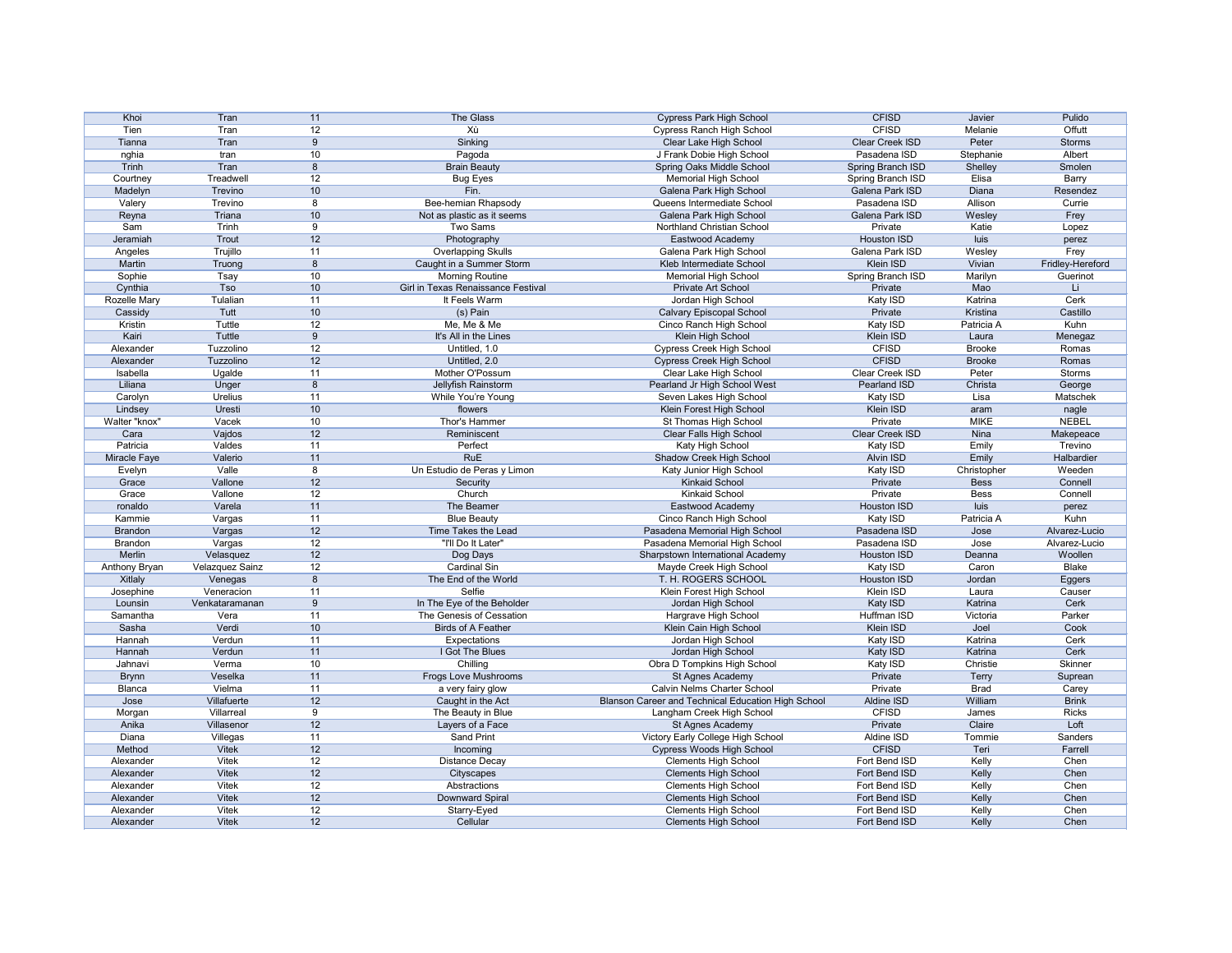| Alexander     | Vitek         | 12             | Mixtape                       | <b>Clements High School</b>                           | Fort Bend ISD            | Kelly       | Chen               |
|---------------|---------------|----------------|-------------------------------|-------------------------------------------------------|--------------------------|-------------|--------------------|
| Alexander     | <b>Vitek</b>  | 12             | <b>Mixed Signals</b>          | <b>Clements High School</b>                           | Fort Bend ISD            | Kelly       | Chen               |
| Alexander     | <b>Vitek</b>  | 12             | Out of Phase                  | <b>Clements High School</b>                           | Fort Bend ISD            | Kelly       | Chen               |
| Violeta       | Vizcaya       | 12             | <b>Bonding Hues</b>           | <b>Cypress Springs High School</b>                    | <b>CFISD</b>             | Wauna       | Johnson            |
| Yen           | Vo            | $\overline{7}$ | Spring's Arrival              | <b>Arnold Middle School</b>                           | <b>CFISD</b>             | Jeanna      | Pena               |
| Lina          | Vo            | 8              | Emotes                        | Quail Valley Middle School                            | Fort Bend ISD            | Imelda      | Valencia-Gutierrez |
| Hugh          | Vo            | 10             | Bench Fly                     | DeBakey High School for Health Professions            | Houston ISD              | Neda        | Khan               |
| Angel         | Voris         | 8              | The Mushroom In The Cave      | North Shore Middle School                             | Galena Park ISD          | Carol       | Jordan             |
| Tracy         | Vu            | 12             | Beauty in Death               | <b>Cypress Ranch High School</b>                      | <b>CFISD</b>             | Melanie     | Offutt             |
| Huy           | Vu            | 12             | <b>Blue Rings</b>             | J Frank Dobie High School                             | Pasadena ISD             | Stephanie   | Albert             |
| Luke          | Wang          | 9              | Mother's Hometown             | Private Art School                                    | Private                  | Ping        | Zhao               |
| <b>Ivy</b>    | Wang          | 11             | perceived                     | <b>Cypress Woods High School</b>                      | <b>CFISD</b>             | Qindeel     | <b>Butt</b>        |
| Selena        | Wang          | 11             | Mountain Zhuoma               | <b>Cypress Ranch High School</b>                      | <b>CFISD</b>             | Sha         | Mo                 |
| Sihan         | Wang          | $\overline{7}$ | Thought                       | Private Art School                                    | Private                  | Yingde      | WU                 |
| Carol         | Wang          | 8              | Sugar Pop                     | Pershing Middle School                                | <b>Houston ISD</b>       | Stephanie   | Perugini           |
|               |               |                |                               |                                                       |                          | Elizabeth   |                    |
| Lucy          | Wang          | 10             | <b>Morphing Gender Norms</b>  | Katy High School                                      | Katy ISD                 |             | Clark-Paterson     |
| <b>SARAH</b>  | <b>WANG</b>   | -9             | <b>Reflection of Eden</b>     | <b>Private Art School</b>                             | Private                  | Haicun      | Weng               |
| <b>SARAH</b>  | <b>WANG</b>   | 9              | This Is Not An Advertisement. | Private Art School                                    | Private                  | Haicun      | Weng               |
| Valerie       | Warren        | 8              | True and Genuine              | Spring Forest Middle School                           | Spring Branch ISD        | Rebecca     | Mustachio          |
| Joshua        | Washington    | 8              | Not Again                     | Park View Intermediate School                         | Pasadena ISD             | Leah        | Adams              |
| Rory          | Watjus        | 8              | Kicking Through               | League City Intermediate School                       | Clear Creek ISD          | Sherry      | White              |
| Camille       | Watson        | 11             | Cameron                       | <b>Kinkaid School</b>                                 | Private                  | <b>Bess</b> | Connell            |
| Camille       | Watson        | 11             | <b>Self Portrait</b>          | <b>Kinkaid School</b>                                 | Private                  | <b>Bess</b> | Connell            |
| Raylani       | Watson        | 9              | Anthropomorphic Feline        | <b>Cypress Springs High School</b>                    | <b>CFISD</b>             | Wauna       | Johnson            |
| Alexis        | Weaver        | 10             | Night In The City             | Pearland High School                                  | Pearland ISD             | Mariel      | Degli Esposti      |
| Suzanne       | Wells         | 11             | Barbie got bored              | St John XXIII Preparatory High School                 | Private                  | Carol       | Szymanski          |
| Annabella     | Wells         | $\overline{7}$ | <b>Trippy Art</b>             | Hamilton Middle School                                | <b>CFISD</b>             | Anne        | Moritz             |
| Yuhan         | Weng          | 10             | Tree in the rain              | Private Art School                                    | Private                  | Haicun      | Weng               |
| Yuhan         | Weng          | 10             | TREES in the park             | Private Art School                                    | Private                  | Haicun      | Weng               |
| Helen         | Wexler        | 11             | <b>Mother Nature</b>          | <b>Kinkaid School</b>                                 | Private                  | Luiza       | Grandchamp         |
| gabe          | white         | 12             | Me Myself and I               | <b>Calvin Nelms Charter School</b>                    | Private                  | <b>Brad</b> | Carey              |
| Alana         | Williams      | 11             | Girl and Her Companions       | Dwight D Eisenhower High School                       | Aldine ISD               | Hailey      | Gross              |
| brooke        | williams      | 12             | Abyss                         | <b>Cypress Ranch High School</b>                      | <b>CFISD</b>             | Jason       | Neumann            |
| brooke        | williams      | 12             | losing the war                | <b>Cypress Ranch High School</b>                      | <b>CFISD</b>             | Jason       | Neumann            |
| Julyah        | Williams      | 12             |                               | Kinder High School for the Performing and Visual Arts | <b>Houston ISD</b>       | David       | Waddell            |
| <b>Brooke</b> | Williams      | 12             | Autopilot<br>Safe             |                                                       | Humble ISD               | Steffani    | Zachry-Holubec     |
|               | Williams      |                | Just Snackin'                 | Atascocita High School                                |                          | Madelene    |                    |
| Raynise       |               | 10             |                               | Seven Lakes High School                               | Katy ISD                 |             | <b>Buzan</b>       |
| <b>Byron</b>  | <b>Willis</b> | 8              | Mark of Manliness             | Clear Lake Intermediate School                        | Clear Creek ISD          | Terri       | Nicolosi           |
| Tahlia        | Wilson        | 8              | Deficiency                    | Kleb Intermediate School                              | Klein ISD                | Vivian      | Fridley-Hereford   |
| Julian        | Winstone      | 11             | Angularity                    | St Thomas High School                                 | Private                  | <b>MIKE</b> | <b>NEBEL</b>       |
| Farrah        | Wohlford      | 12             | Save the Whales!              | Memorial High School                                  | Spring Branch ISD        | Elizabeth   | Carney             |
| Farrah        | Wohlford      | 12             | <b>Natural Beauty</b>         | <b>Memorial High School</b>                           | <b>Spring Branch ISD</b> | Elizabeth   | Carney             |
| Ashley        | Wolf          | 12             | Can We Keep Him?              | <b>Stratford High School</b>                          | Spring Branch ISD        | Jessica     | Dikdan             |
| Tatiana       | Worontsoff    | 12             | The Ends                      | Concordia Lutheran High School                        | Private                  | Steven      | Karner             |
| Luke          | Worrell       | 11             | The Barndominium              | Klein Cain HigH.S.hool                                | Klein ISD                | Tiara       | Woods              |
| Tingyu        | Wu            | 9              | Gganbu                        | <b>Clements High School</b>                           | Fort Bend ISD            | Feng        | Zhu                |
| Tingyu        | Wu            | 9              | Little Moments                | <b>Clements High School</b>                           | Fort Bend ISD            | Feng        | Zhu                |
| Lina          | Wu            | 11             | One Child Policy              | Kinder High School for the Performing and Visual Arts | Houston ISD              | David       | Waddell            |
| Aimee         | Wu            | 8              | Hands                         | Private Art School                                    | Private                  | Haicun      | Weng               |
| Aimee         | Wu            | 8              | <b>Butterflies</b>            | Private Art School                                    | Private                  | Haicun      | Weng               |
| Aimee         | Wu            | 8              | Dog heads                     | Private Art School                                    | Private                  | Haicun      | Weng               |
| Erik          | Wye-rodney    | 8              | <b>Tripped Up</b>             | Clear Lake Intermediate School                        | Clear Creek ISD          | Terri       | Nicolosi           |
| Margret       | Wynn          | 12             | Deer in the Forest            | Carver High School Applied Tech/Eng/Arts              | Aldine ISD               | Laura       | Luna               |
| Keenen        | Wyre          | 11             | Flamin Hot VooDoo             | Davis High School                                     | Aldine ISD               | Angela      | Shah               |
| Nichole       | Wyre          | 10             | Self-Destruct                 | Langham Creek High School                             | <b>CFISD</b>             | Margaret    | <b>Bennett</b>     |
| Ruyue         | Xia           | 8              | What's Left Behind            | Pin Oak Middle School                                 | Houston ISD              | cindy       | sather             |
| Julia         | Xiao          | 9              | <b>Threads of Radiance</b>    | Private Art School                                    | Private                  | Ping        | Zhao               |
| Nicole        |               | 11             |                               | Private Art School                                    | Private                  |             | Zhao               |
|               | Xu            |                | In the Fishbowl               |                                                       |                          | Ping        |                    |
| Reina         | Xu            | 11             | Departure                     | Private Art School                                    | Private                  | Ping        | Zhao               |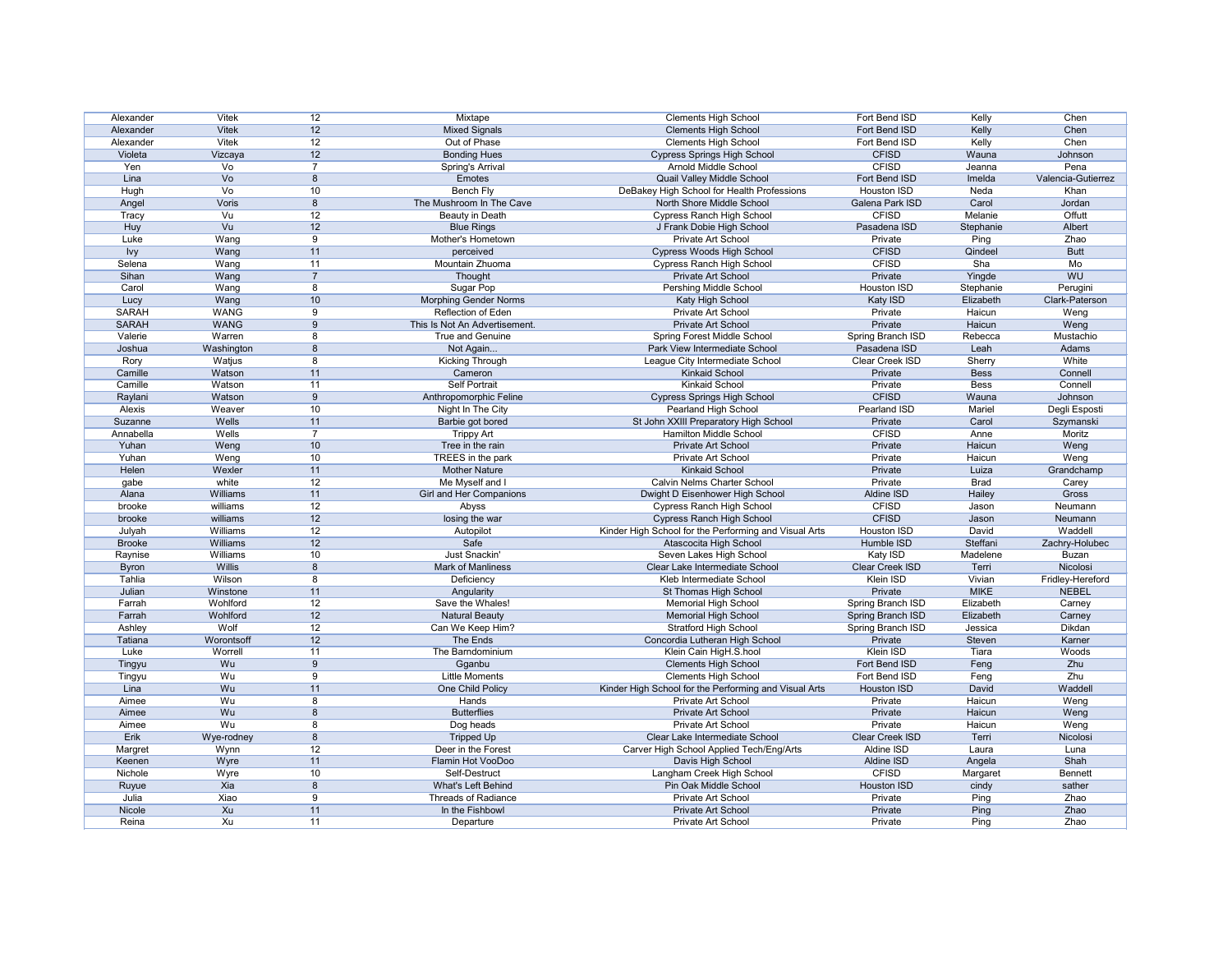| Lanxi     | Xu          | 10              | Keycap Kubes                    | DeBakey High School for Health Professions | <b>Houston ISD</b> | Neda           | Khan                 |
|-----------|-------------|-----------------|---------------------------------|--------------------------------------------|--------------------|----------------|----------------------|
| Dorothy   | Xu          | 11              | Colors of My Emotions           | James E Taylor High School                 | Katy ISD           | Melissa        | Lobpries             |
| Geetika   | Yadav       | 11              | Vacant Town                     | DeBakey High School for Health Professions | <b>Houston ISD</b> | Neda           | Khan                 |
| Geetika   | Yadav       | 11              | Greece                          | DeBakey High School for Health Professions | Houston ISD        | Neda           | Khan                 |
| Geetika   | Yadav       | 11              | Utopia                          | DeBakey High School for Health Professions | <b>Houston ISD</b> | Neda           | Khan                 |
| Geetika   | Yadav       | 11              | aMAZEd                          | DeBakey High School for Health Professions | Houston ISD        | Neda           | Khan                 |
| Geetika   | Yadav       | 11              | Diwali 2021                     | DeBakey High School for Health Professions | <b>Houston ISD</b> | Neda           | Khan                 |
| Geetika   | Yadav       | 11              | Gateway to the Universe         | DeBakey High School for Health Professions | Houston ISD        | Neda           | Khan                 |
| Geetika   | Yadav       | 11              | My Two Halves                   | DeBakey High School for Health Professions | <b>Houston ISD</b> | Neda           | Khan                 |
| Geetika   | Yadav       | 11              | <b>Lost Cities</b>              | DeBakey High School for Health Professions | Houston ISD        | Neda           | Khan                 |
| Geetika   | Yadav       | 11              | 5 PM                            | DeBakey High School for Health Professions | <b>Houston ISD</b> | Neda           | Khan                 |
| Geetika   | Yadav       | 11              | Geometric                       | DeBakey High School for Health Professions | Houston ISD        | Neda           | Khan                 |
| Geetika   | Yadav       | 11              | Engulfed                        | DeBakey High School for Health Professions | <b>Houston ISD</b> | Neda           | Khan                 |
| Geetika   | Yadav       | 11              | Rubies and Diamonds             |                                            |                    | Neda           |                      |
|           |             |                 |                                 | DeBakey High School for Health Professions | Houston ISD        |                | Khan                 |
| Geetika   | Yadav       | 11              | <b>Rust and Reality</b>         | DeBakey High School for Health Professions | <b>Houston ISD</b> | Neda           | Khan                 |
| Geetika   | Yadav       | 11              | <b>Tiny Fireballs</b>           | DeBakey High School for Health Professions | Houston ISD        | Neda           | Khan                 |
| Geetika   | Yadav       | 11              | <b>Temples Corridors</b>        | DeBakey High School for Health Professions | <b>Houston ISD</b> | Neda           | Khan                 |
| Geetika   | Yadav       | 11              | Time's Up                       | DeBakey High School for Health Professions | Houston ISD        | Neda           | Khan                 |
| Serina    | Yan         | 9               | SB <sub>8</sub>                 | St. John's School                          | Private            | Daniel         | Havel                |
| Serina    | Yan         | 9               | "Animal Gothic"                 | St. John's School                          | Private            | Daniel         | Havel                |
| Serina    | Yan         | 9               | <b>Music Hall</b>               | St. John's School                          | Private            | Daniel         | Havel                |
| Serina    | Yan         | 9               | Gus and Blue                    | Private Art School                         | Private            | Haicun         | Weng                 |
| Natalie   | Yanez       | 8               | <b>Fungi Morning</b>            | Woodcreek Middle School                    | Humble ISD         | Toni           | Goss                 |
| Azael     | Yanez       | 11              | Uzi the Out Spoken              | Sam Rayburn High School                    | Pasadena ISD       | Tara           | Thompson             |
| Azael     | Yanez       | 11              | Marci the Peripetetic           | Sam Rayburn High School                    | Pasadena ISD       | Hailee         | Reeder               |
| Daphnie   | Yang        | 12              | Fabricating a Facade            | Seven Lakes High School                    | Katy ISD           | Lisa           | Matschek             |
| Daphnie   | Yang        | 12              | Imperfection Behind a Facade    | Seven Lakes High School                    | Katy ISD           | Anna           | Kiper                |
| Alex      | Yankowsky   | 12              | <b>Banded Jug</b>               | St Thomas High School                      | Private            | <b>MIKE</b>    | <b>NEBEL</b>         |
| Emily     | Yao         | 10              | <b>Imaginary Friend</b>         | Private Art School                         | Private            | Ping           | Zhao                 |
| Chelsea   | Ybarra      | 11              | <b>Morning Delight</b>          | Seven Lakes High School                    | Katy ISD           | Lisa           | Matschek             |
| Victoria  | Ybarra Diaz | 8               | <b>Head Gear</b>                | <b>Ulrich Intermediate School</b>          | Klein ISD          | Meredith       |                      |
| Lohitha   | Yedam       | 11              | Céleste                         | Seven Lakes High School                    | Katy ISD           | Lisa           | Waggoner<br>Matschek |
|           | Yi          | 10 <sup>°</sup> |                                 |                                            |                    | Claire         | Loft                 |
| Hannah    |             |                 | Still Life with Fall Fruits     | St Agnes Academy                           | Private            |                |                      |
| Kaan      | Yilmaz      | 12              | Sunset in a Lightbulb           | Carnegie Vanguard High School              | Houston ISD        | Rachel         | <b>Bohenick</b>      |
| Elizabeth | Yoo         | 10              | <b>Big Blue Boots</b>           | Cinco Ranch High School                    | Katy ISD           | Patricia A     | Kuhn                 |
| Grace     | Young       | 11              | A window to my sunset           | Cypress Woods High School                  | <b>CFISD</b>       | Terrie         | Farrel               |
| Layla     | Younis      | 11              | New York                        | Episcopal High School                      | Private            | Japheth        | Storlie              |
| Qia       | Yu          | 10              | The Art of Fire                 | <b>Clements High School</b>                | Fort Bend ISD      | Kelly          | Chen                 |
| Qia       | Yu          | 10 <sup>1</sup> | The Delivery                    | Private Art School                         | Private            | Mo             | Sha                  |
| Renee     | yu          | 12              | Chaos                           | <b>Clements High School</b>                | Fort Bend ISD      | Kelly          | Chen                 |
| ZiJun     | Yu          | 11              | The Bride                       | Seven Lakes High School                    | Katy ISD           | Lisa           | Matschek             |
| ZiJun     | Yu          | 11              | Guys, what's so funny?          | Seven Lakes High School                    | Katy ISD           | Lisa           | Matschek             |
| ZiJun     | Yu          | 11              | Say Hello Together              | Seven Lakes High School                    | Katy ISD           | Lisa           | Matschek             |
| ZiJun     | Yu          | 11              | <b>Thinking After Breakfast</b> | Seven Lakes High School                    | Katy ISD           | Madelene       | Buzan                |
| ZiJun     | Yu          | 11              | Imagination of Architecture     | Seven Lakes High School                    | Katy ISD           | Lisa           | Matschek             |
| Ashlee    | Zachary     | 12              | Self-Portrait                   | Clear Creek High School                    | Clear Creek ISD    | Travis         | Garner               |
| Chloe     | Zagorski    | 10              | <b>Dappled Deer</b>             | Episcopal High School                      | Private            | Lauren         | Cunningham           |
| Ethan     | Zamarron    | 11              | Yggdrasil                       | Galena Park High School                    | Galena Park ISD    | Wesley         | Frey                 |
| Mariza    | Zamora      | 12              | A Warm Place                    | Spring High School                         | Spring ISD         | Adrian         | Kane                 |
| Dariana   | Zepeda      | 12              | <b>Bones</b>                    | Ross S Sterling High School                | Goose Creek CISD   | <b>Brandie</b> | Barriga              |
| Pia       | Zeuschner   | 11              | The Mysterious Window           | <b>Cypress Ranch High School</b>           | <b>CFISD</b>       | Joseph         | Fertitta             |
| weihan    | Zhang       | 12              | The Invisible Man               | Village High School                        | Private            | Max            | Manning              |
| Leon      | Zhang       | 12              | Queen                           | <b>Clements High School</b>                | Fort Bend ISD      | Kelly          | Chen                 |
| Qirui     | Zhang       | 10              | <b>COW BOY</b>                  | <b>Clements High School</b>                | Fort Bend ISD      | Feng           | Zhu                  |
| Elise     | Zhang       | 8               | <b>Sweet Nectar</b>             | Rodger & Ellen Beck Jr High School         | Katy ISD           | Darleen        |                      |
|           |             |                 |                                 |                                            |                    |                | Deupree              |
| Elise     | Zhang       | 8               | Always On You                   | Private Art School                         | Private            | Haicun         | Weng                 |
| Grace     | Zhang       | 12              | life with awareness             | <b>Private Art School</b>                  | Private            | Wenjun         | Tao                  |
| Vivian    | Zhang       | 8               | Hmph!                           | Private Art School                         | Private            | Zhang          | Haoxiang             |
| Annie     | Zhou        | $\bf 8$         | Hatch                           | Private Art School                         | Private            | Haicun         | Weng                 |

| <b>Houston ISD</b> | Neda           | Khan            |
|--------------------|----------------|-----------------|
| Katy ISD           | Melissa        | Lobpries        |
| <b>Houston ISD</b> | Neda           | Khan            |
| <b>Houston ISD</b> | Neda           | Khan            |
| <b>Houston ISD</b> | Neda           | Khan            |
| <b>Houston ISD</b> | Neda           | Khan            |
| <b>Houston ISD</b> | Neda           | Khan            |
| <b>Houston ISD</b> | Neda           | Khan            |
| <b>Houston ISD</b> | Neda           | Khan            |
| <b>Houston ISD</b> | Neda           | Khan            |
| <b>Houston ISD</b> | Neda           | Khan            |
| <b>Houston ISD</b> | Neda           | Khan            |
| <b>Houston ISD</b> | Neda           | Khan            |
| <b>Houston ISD</b> | Neda           | Khan            |
| <b>Houston ISD</b> | Neda           | Khan            |
| <b>Houston ISD</b> | Neda           | Khan            |
| <b>Houston ISD</b> | Neda           | Khan            |
| Houston ISD        | Neda           | Khan            |
| Private            | Daniel         | Havel           |
| Private            | Daniel         | Havel           |
| Private            | Daniel         | Havel           |
|                    | Haicun         |                 |
| Private            |                | Weng            |
| Humble ISD         | Toni           | Goss            |
| Pasadena ISD       | Tara           | Thompson        |
| Pasadena ISD       | Hailee         | Reeder          |
| Katy ISD           | Lisa           | Matschek        |
| Katy ISD           | Anna           | Kiper           |
| Private            | MIKE           | <b>NEBEL</b>    |
| Private            | Ping           | Zhao            |
| Katy ISD           | Lisa           | Matschek        |
| Klein ISD          | Meredith       | Waggoner        |
| Katy ISD           | Lisa           | Matschek        |
| Private            | Claire         | Loft            |
| <b>Houston ISD</b> | Rachel         | <b>Bohenick</b> |
| Katy ISD           | Patricia A     | Kuhn            |
| <b>CFISD</b>       | Terrie         | Farrel          |
| Private            | Japheth        | <b>Storlie</b>  |
| Fort Bend ISD      | Kelly          | Chen            |
| Private            | Mo             | Sha             |
| Fort Bend ISD      | Kelly          | Chen            |
| Katy ISD           | Lisa           | Matschek        |
| Katy ISD           | Lisa           | Matschek        |
| Katy ISD           | Lisa           | <b>Matschek</b> |
| Katy ISD           | Madelene       | <b>Buzan</b>    |
| Katy ISD           | Lisa           | <b>Matschek</b> |
| Clear Creek ISD    | Travis         | Garner          |
| Private            | Lauren         | Cunningham      |
| Galena Park ISD    | Wesley         | Frey            |
| Spring ISD         | Adrian         | Kane            |
| oose Creek CISD    | <b>Brandie</b> | Barriga         |
| <b>CFISD</b>       | Joseph         | Fertitta        |
| Private            | Max            | Manning         |
| Fort Bend ISD      | Kelly          | Chen            |
| Fort Bend ISD      | Feng           | Zhu             |
| Katy ISD           | Darleen        | Deupree         |
| Private            | Haicun         | Weng            |
| Private            | Wenjun         | Tao             |
| Private            | Zhang          | Haoxiang        |
| Private            | Haicun         | Weng            |